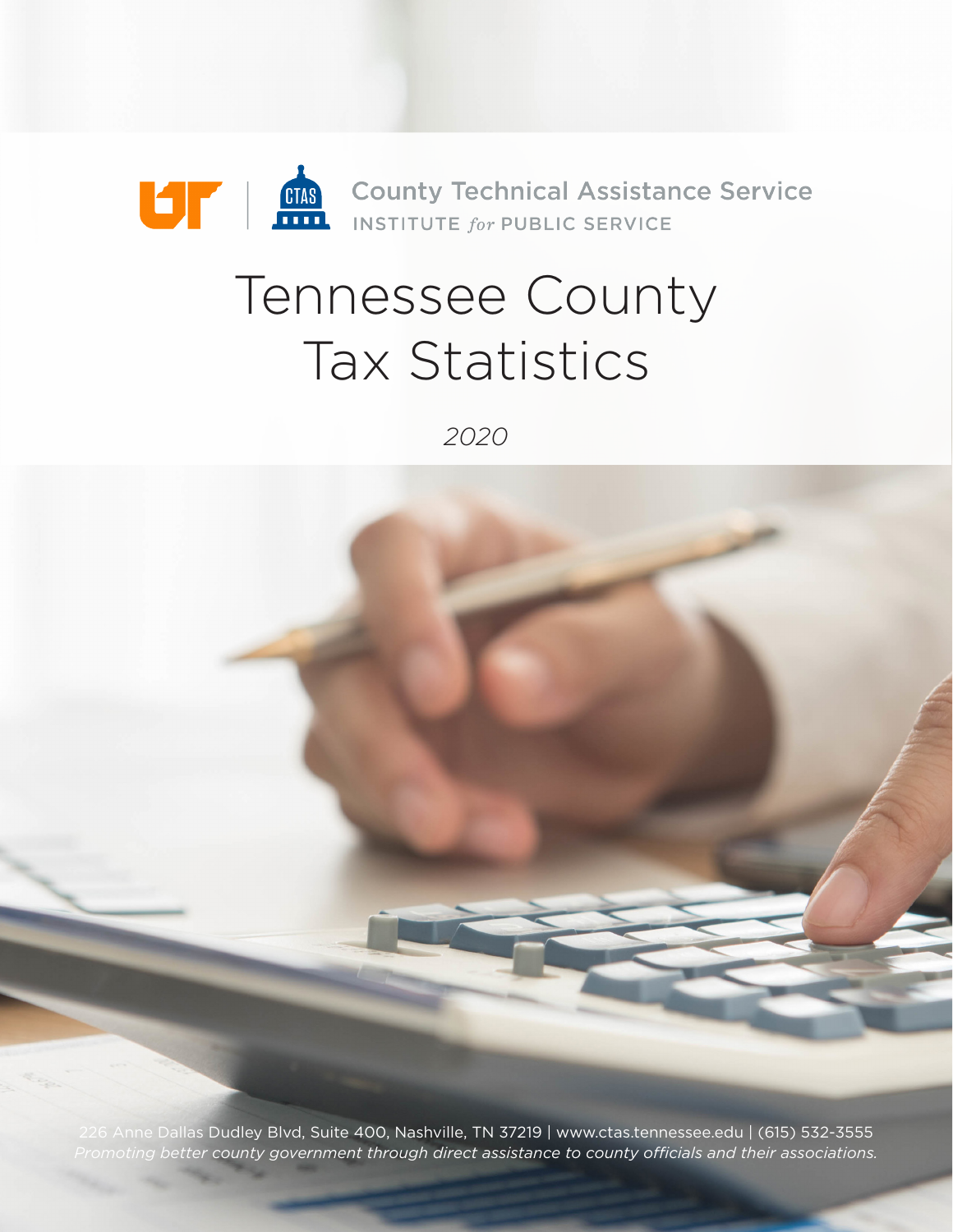## Tennessee County Tax Statistics 2020

#### Table of Contents

| <b>County Property Tax Rates by Fund</b>                                | 3  |
|-------------------------------------------------------------------------|----|
| Table 1: Property Tax Rate by Fund FY2020                               | 4  |
| Table 2: Property Tax Rate Comparisons from FY2019 to FY2020            | 7  |
| Table 3: Revenue Generated on One Cent of the Property Tax Rate         | 10 |
| <b>County Local Option Sales Tax</b>                                    | 11 |
| Table 4: Local Option Sales Tax, Single Article Cap, and Effective Date | 13 |
| Table 5: Countywide Local Option Sales Tax Collections FY2019           | 14 |
| <b>County Motor Vehicle Tax</b>                                         | 15 |
| Table 6: County Motor Vehicle Tax Rates FY2020                          | 16 |
| Table 7: Motor Vehicle Registrations 2019                               | 17 |
| <b>Hotel/Motel Tax</b>                                                  | 18 |
| Table 8: Hotel/Motel Tax Rates FY2020                                   | 19 |
| <b>County Mineral Severance Tax</b>                                     | 21 |
| Table 9: County Mineral Severance Tax Rates and Distribution FY2020     | 22 |
| <b>Summary of Major County Tax Rates</b>                                | 24 |
| Table 10: Summary of Major County Tax Rates                             | 25 |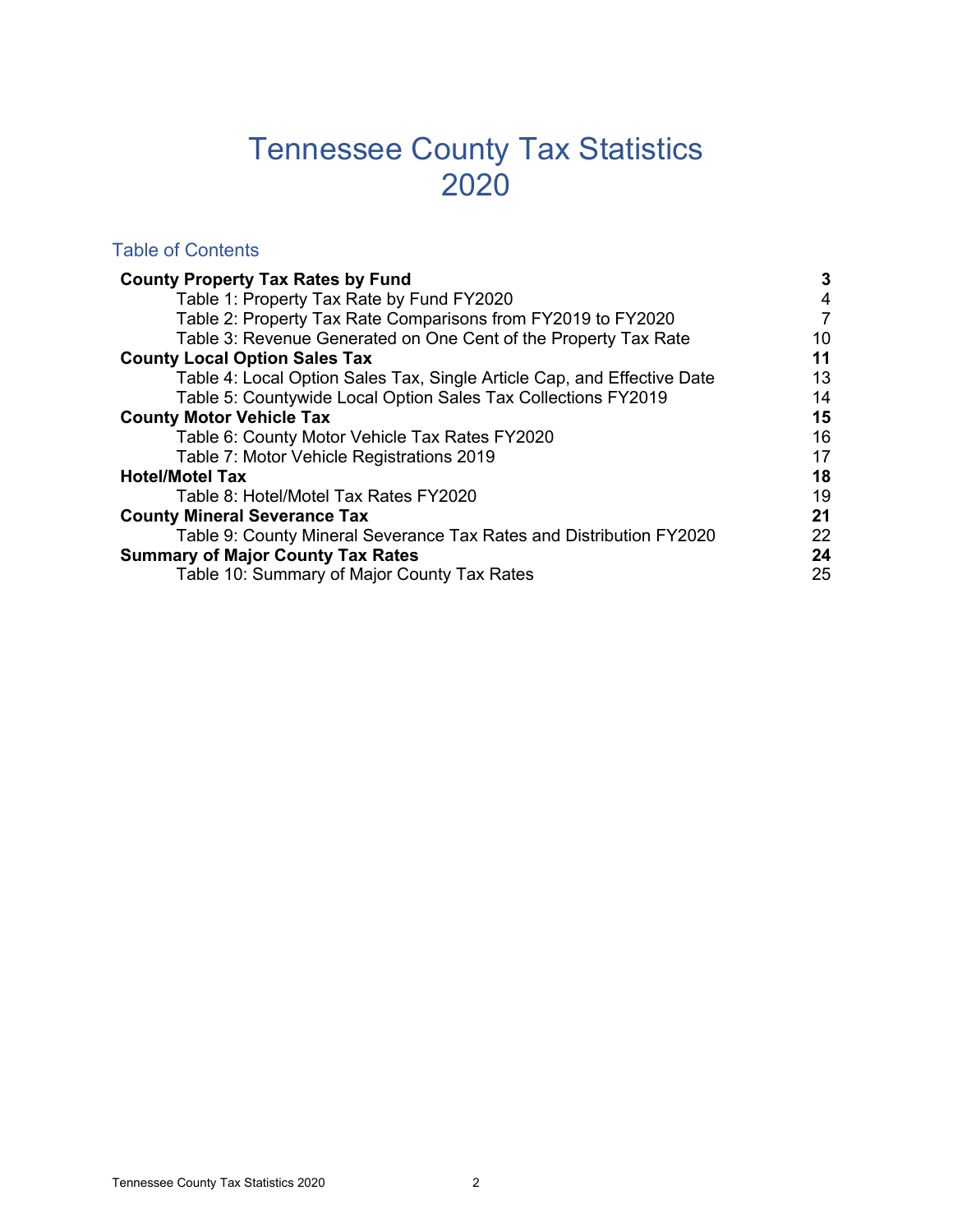The county property tax is one of the primary sources of revenue for county governments. The tax is levied on all real and personal property based on the classification and value of the property unless the property is exempt.<sup>2</sup> Property tax revenues may only be used for the purposes for which the tax is levied. $3$ 

The county legislative body sets the rate of the tax annually. Rates adopted by type of fund for fiscal year 2020 are shown in Table 1. Note that not all rates are levied countywide. These instances occur for a variety of reasons. For example, certain services that cities provide to city residents are not provided outside city boundaries. Another example is in the case of special school districts, which have their own taxing jurisdictions. In those cases, the total tax rate reflected in the last column shows the rate paid by a county taxpayer living in the special district jurisdiction. Notes at the end of Table 1 provide detail on the purposes for which taxes are levied for special revenue and special purpose funds.

The information shown in Table 2 compares the total tax rate adopted in fiscal year 2020 with the previous year and is ranked by amount of rate increase.

Table 3 shows how much revenue one cent of the property tax generates in each county if each county collected 100% of property taxes. This table illustrates the dramatic variations in county property tax bases across Tennessee, with the lowest in Lake County generating \$9,424 on one cent of its property tax rate, to Davidson County (Metro Nashville-Davidson) generating more than \$3.2 million on one cent of its property tax rate.

For more detail regarding the county property tax, go to the CTAS website at www.ctas.tennessee.edu. Click on e-Li where you can search for property tax information of interest related to county government.

<sup>&</sup>lt;sup>1</sup> The legal authority for the property tax is the Tennessee Constitution, article II, § 28; Tennessee Code Annotated (T.C.A) Title 67, Chapter 5, Parts 1 through 28.

<sup>2</sup> T.C.A. § 67-5-101

<sup>&</sup>lt;sup>3</sup> AG opinion 80-13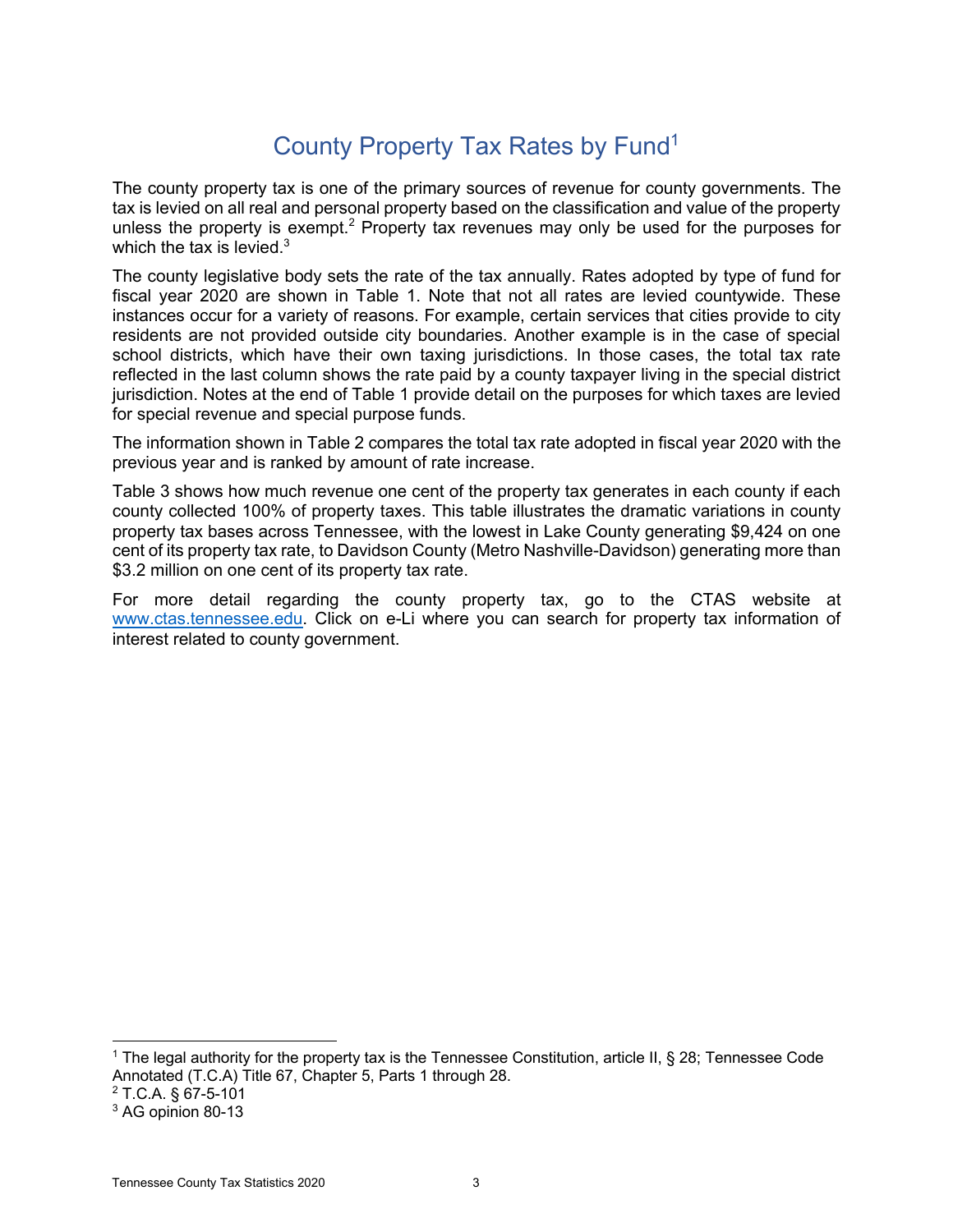| County Area    |                                                 | <b>General Fund</b> | Ambulance<br>Fund | Highway /Public General Purpose<br>Works Fund School Fund |         | School<br>Transportation<br>Fund | <b>Education Debt</b><br><b>Service Fund</b> | School Capital<br>Projects | <b>General and</b><br><b>Other Debt</b><br><b>Service Funds</b> | <b>Rural Debt</b><br><b>Service Fund</b> | <b>Capital Projects</b><br>Funds | <b>Solid Waste</b><br>Fund |        | Special Revenue<br>Funds County Tax Rate | Fire Tax | <b>Special School</b><br>District | <b>Total Tax Rate</b> |
|----------------|-------------------------------------------------|---------------------|-------------------|-----------------------------------------------------------|---------|----------------------------------|----------------------------------------------|----------------------------|-----------------------------------------------------------------|------------------------------------------|----------------------------------|----------------------------|--------|------------------------------------------|----------|-----------------------------------|-----------------------|
| Anderson       |                                                 |                     |                   |                                                           |         |                                  |                                              |                            |                                                                 |                                          |                                  |                            |        |                                          |          |                                   |                       |
|                | <b>Inside Clinton</b>                           | 0.7827              | 0.0150            | 0.0291                                                    | 1.6105  |                                  | 0.1644                                       | 0.0500                     | 0.1054                                                          |                                          | 0.0069                           | 0.0667                     | 0.0282 | 2.8589                                   |          |                                   | 2.8589                |
|                | <b>Inside Oak Ridge</b>                         | 0.7827              | 0.0150            | 0.0291                                                    | 1.6105  |                                  |                                              | 0.0500                     | 0.1054                                                          |                                          | 0.0069                           | 0.0667                     | 0.0282 | 2.6945                                   |          |                                   | 2.6945                |
|                | <b>Outside Clinton and Oak Ridge</b>            | 0.7827              | 0.0150            | 0.0291                                                    | 1.6105  |                                  | 0.1644                                       | 0.0500                     | 0.1054                                                          | 0.0314                                   | 0.0069                           | 0.0667                     | 0.0282 | 2.8903                                   |          |                                   | 2.8903                |
| <b>Bedford</b> |                                                 | 1.3000              |                   | 0.0800                                                    | 0.9700  |                                  |                                              |                            | 0.3100                                                          |                                          |                                  |                            |        | 2.6600                                   |          |                                   | 2.6600                |
| Benton         |                                                 | 1.3200              |                   | 0.0900                                                    | 1.4770  |                                  |                                              |                            | 0.0400                                                          |                                          | 0.0230                           |                            |        | 2.9500                                   |          |                                   | 2.9500                |
| <b>Bledsoe</b> |                                                 | 1.1352              |                   |                                                           | 0.8403  |                                  | 0.0399                                       |                            | 0.2438                                                          |                                          |                                  | 0.1268                     |        | 2.3860                                   |          |                                   | 2.3860                |
| <b>Blount</b>  |                                                 | 0.8800              |                   |                                                           | 0.9800  |                                  |                                              | 0.1400                     | 0.4400                                                          |                                          | 0.0300                           |                            |        | 2.4700                                   |          |                                   | 2.4700                |
| <b>Bradley</b> |                                                 |                     |                   |                                                           |         |                                  |                                              |                            |                                                                 |                                          |                                  |                            |        |                                          |          |                                   |                       |
|                | <b>Inside Charleston</b>                        | 0.4993              |                   | 0.1135                                                    | 0.7738  |                                  |                                              |                            | 0.3199                                                          |                                          | 0.0478                           |                            | 0.0278 | 1.7821                                   |          |                                   | 1.7821                |
|                | <b>Inside Cleveland</b>                         | 0.4993              |                   | 0.1135                                                    | 0.7738  |                                  |                                              |                            | 0.3199                                                          |                                          | 0.0478                           |                            | 0.0278 | 1.7821                                   |          |                                   | 1.7821                |
|                | Fire district 1 (urban fringe)                  | 0.4993              |                   | 0.1135                                                    | 0.7738  |                                  |                                              |                            | 0.3199                                                          |                                          | 0.0478                           |                            | 0.0278 | 1.7821                                   | 0.4400   |                                   | 2.2221                |
|                | First district 2(rural)                         | 0.4993              |                   | 0.1135                                                    | 0.7738  |                                  |                                              |                            | 0.3199                                                          |                                          | 0.0478                           |                            | 0.0278 | 1.7821                                   | 0.4400   |                                   | 2.2221                |
| Campbell       |                                                 | 0.8323              | 0.1160            | 0.0517                                                    | 0.6432  |                                  |                                              |                            | 0.1677                                                          |                                          | 0.0806                           | 0.1489                     | 0.0255 | 2.0659                                   |          |                                   | 2.0659                |
| Cannon         |                                                 | 1.4500              | 0.2050            |                                                           | 0.6850  |                                  |                                              |                            | 0.0400                                                          |                                          |                                  | 0.0800                     |        | 2.4600                                   |          |                                   | 2.4600                |
| Carroll        |                                                 |                     |                   |                                                           |         |                                  |                                              |                            |                                                                 |                                          |                                  |                            |        |                                          |          |                                   |                       |
|                | <b>Bruceton-Hollow Rock SSD</b>                 | 1.1219              |                   | 0.0800                                                    |         | 0.1400                           |                                              |                            | 0.1200                                                          |                                          |                                  | 0.0900                     |        | 1.5519                                   |          | 1.4786                            | 3.0305                |
|                | <b>Huntingdon SSD</b>                           | 1.1219              |                   | 0.0800                                                    |         | 0.1400                           |                                              |                            | 0.1200                                                          |                                          |                                  | 0.0900                     |        | 1.5519                                   |          | 1.2282                            | 2.7801                |
|                | <b>McKenzie SSD</b>                             | 1.1219              |                   | 0.0800                                                    |         | 0.1400                           |                                              |                            | 0.1200                                                          |                                          |                                  | 0.0900                     |        | 1.5519                                   |          | 1.2770                            | 2.8289                |
|                | South Carroll SSD                               | 1.1219              |                   | 0.0800                                                    |         | 0.1400                           |                                              |                            | 0.1200                                                          |                                          |                                  | 0.0900                     |        | 1.5519                                   |          | 1.5234                            | 3.0753                |
|                | <b>West Carroll SSD</b>                         | 1.1219              |                   | 0.0800                                                    |         | 0.1400                           |                                              |                            | 0.1200                                                          |                                          |                                  | 0.0900                     |        | 1.5519                                   |          | 1.3486                            | 2.9005                |
|                | Outside special school districts                | 1.1219              |                   | 0.0800                                                    |         | 0.1400                           |                                              |                            | 0.1200                                                          |                                          |                                  | 0.0900                     |        | 1.5519                                   |          |                                   | 1.5519                |
| Carter         |                                                 | 1.04877             |                   | 0.1340                                                    | 1.07223 |                                  |                                              |                            | 0.2150                                                          |                                          |                                  |                            |        | 2.4700                                   |          |                                   | 2.4700                |
| Cheatham       |                                                 |                     |                   |                                                           |         |                                  |                                              |                            |                                                                 |                                          |                                  |                            |        |                                          |          |                                   |                       |
|                | <b>Inside Ashland City Rural Fire District</b>  | 1.1669              |                   | 0.0527                                                    | 0.7789  |                                  | 0.1330                                       |                            | 0.0523                                                          |                                          | 0.2102                           | 0.0826                     |        | 2.4766                                   | 0.2150   |                                   | 2.6916                |
|                | <b>Inside Harpeth Ridge Fire District</b>       | 1.1669              |                   | 0.0527                                                    | 0.7789  |                                  | 0.1330                                       |                            | 0.0523                                                          |                                          | 0.2102                           | 0.0826                     |        | 2.4766                                   | 0.1073   |                                   | 2.5839                |
|                | <b>Inside Henrietta Fire District</b>           | 1.1669              |                   | 0.0527                                                    | 0.7789  |                                  | 0.1330                                       |                            | 0.0523                                                          |                                          | 0.2102                           | 0.0826                     |        | 2.4766                                   | 0.2150   |                                   | 2.6916                |
|                | <b>Inside Kingston Springs</b>                  | 1.1669              |                   | 0.0527                                                    | 0.7789  |                                  | 0.1330                                       |                            | 0.0523                                                          |                                          | 0.2102                           | 0.0826                     |        | 2.4766                                   | 0.2000   |                                   | 2.6766                |
|                | <b>Inside Pegram Fire District</b>              | 1.1669              |                   | 0.0527                                                    | 0.7789  |                                  | 0.1330                                       |                            | 0.0523                                                          |                                          | 0.2102                           | 0.0826                     |        | 2.4766                                   | 0.3100   |                                   | 2.7866                |
|                | <b>Inside Pegram Rural Fire District</b>        | 1.1669              |                   | 0.0527                                                    | 0.7789  |                                  | 0.1330                                       |                            | 0.0523                                                          |                                          | 0.2102                           | 0.0826                     |        | 2.4766                                   | 0.3100   |                                   | 2.7866                |
|                | <b>Inside Pleasant View Rural Fire District</b> | 1.1669              |                   | 0.0527                                                    | 0.7789  |                                  | 0.1330                                       |                            | 0.0523                                                          |                                          | 0.2102                           | 0.0826                     |        | 2.4766                                   | 0.2150   |                                   | 2.6916                |
|                | <b>Inside Two Rivers Fire District</b>          | 1.1669              |                   | 0.0527                                                    | 0.7789  |                                  | 0.1330                                       |                            | 0.0523                                                          |                                          | 0.2102                           | 0.0826                     |        | 2.4766                                   | 0.2150   |                                   | 2.6916                |
|                | <b>Outside fire districts</b>                   | 1.1669              |                   | 0.0527                                                    | 0.7789  |                                  | 0.1330                                       |                            | 0.0523                                                          |                                          | 0.2102                           | 0.0826                     |        | 2.4766                                   |          |                                   | 2.4766                |
| Chester        |                                                 | 1.7020              |                   | 0.0200                                                    | 0.7441  |                                  |                                              |                            | 0.0200                                                          |                                          |                                  |                            |        | 2.4861                                   |          |                                   | 2.4861                |
| Claiborne      |                                                 | 1.1126              |                   | 0.0100                                                    | 1.1700  |                                  |                                              |                            | 0.0300                                                          |                                          | 0.0195                           | 0.2256                     | 0.0100 | 2.5777                                   |          |                                   | 2.5777                |
| Clay           |                                                 | 1.5100              |                   |                                                           | 1.1200  |                                  |                                              |                            | 0.1200                                                          |                                          |                                  | 0.3500                     |        | 3.1000                                   |          |                                   | 3.1000                |
| Cocke          |                                                 | 1.1550              |                   | 0.2970                                                    | 0.5770  | 0.2270                           |                                              |                            | 0.1000                                                          |                                          | 0.1700                           | 0.2330                     | 0.0710 | 2.8300                                   |          |                                   | 2.8300                |
| Coffee         |                                                 |                     |                   |                                                           |         |                                  |                                              |                            |                                                                 |                                          |                                  |                            |        |                                          |          |                                   |                       |
|                | <b>Inside Manchester</b>                        | 0.8902              | 0.0534            |                                                           | 1.4933  |                                  | 0.0662                                       |                            | 0.1200                                                          |                                          | 0.0250                           |                            |        | 2.6481                                   |          |                                   | 2.6481                |
|                | <b>Inside Tullahoma</b>                         | 0.8902              | 0.0534            |                                                           | 1.4933  |                                  |                                              |                            | 0.1200                                                          |                                          | 0.0250                           |                            |        | 2.5819                                   |          |                                   | 2.5819                |
|                | <b>Outside cities</b>                           | 0.8902              | 0.0534            |                                                           | 1.4933  |                                  | 0.0662                                       |                            | 0.1200                                                          | 0.1181                                   | 0.0250                           | 0.1662                     | 0.2536 | 3.1860                                   |          |                                   | 3.1860                |
| Crockett       |                                                 | 1.7600              |                   |                                                           | 0.6700  | 0.1000                           |                                              |                            | 0.1100                                                          |                                          |                                  |                            |        | 2.6400                                   |          |                                   | 2.6400                |
| Cumberland     |                                                 | 0.6411              |                   |                                                           | 0.5410  |                                  |                                              |                            | 0.2425                                                          |                                          |                                  | 0.1407                     |        | 1.5653                                   |          |                                   | 1.5653                |
| Davidson       |                                                 |                     |                   |                                                           |         |                                  |                                              |                            |                                                                 |                                          |                                  |                            |        |                                          |          |                                   |                       |
|                | <b>Urban Services District</b>                  | 1.6720              |                   |                                                           | 0.9940  |                                  | 0.1260                                       |                            |                                                                 |                                          |                                  |                            | 0.3630 | 3.1550                                   |          |                                   | 3.1550                |
|                | <b>General Services District</b>                | 1.3380              |                   |                                                           | 0.9940  |                                  | 0.1260                                       |                            |                                                                 |                                          |                                  |                            | 0.2970 | 2.7550                                   |          |                                   | 2.7550                |
| Decatur        |                                                 | 1.1400              |                   |                                                           | 0.8000  |                                  |                                              |                            | 0.2100                                                          |                                          |                                  | 0.1000                     |        | 2.2500                                   |          |                                   | 2.2500                |
| DeKalb         |                                                 | 1.2135              |                   | 0.0400                                                    | 0.6500  |                                  |                                              |                            | 0.1300                                                          |                                          | 0.0900                           |                            |        | 2.1235                                   |          |                                   | 2.1235                |
| <b>Dickson</b> |                                                 | 1.0200              |                   | 0.0800                                                    | 0.7800  |                                  |                                              |                            | 0.4700                                                          |                                          |                                  |                            |        | 2.3500                                   |          |                                   | 2.3500                |
|                |                                                 | 0.9740              |                   | 0.2700                                                    | 0.9110  | 0.1640                           |                                              |                            | 0.3260                                                          |                                          |                                  |                            |        | 2.6450                                   |          |                                   | 2.6450                |
| Dyer           |                                                 |                     |                   |                                                           |         |                                  |                                              |                            |                                                                 |                                          |                                  |                            |        |                                          |          |                                   | 1.5074                |
| Fayette        |                                                 | 0.9605              |                   | 0.0558                                                    | 0.4911  |                                  |                                              |                            |                                                                 |                                          |                                  |                            |        | 1.5074                                   |          |                                   |                       |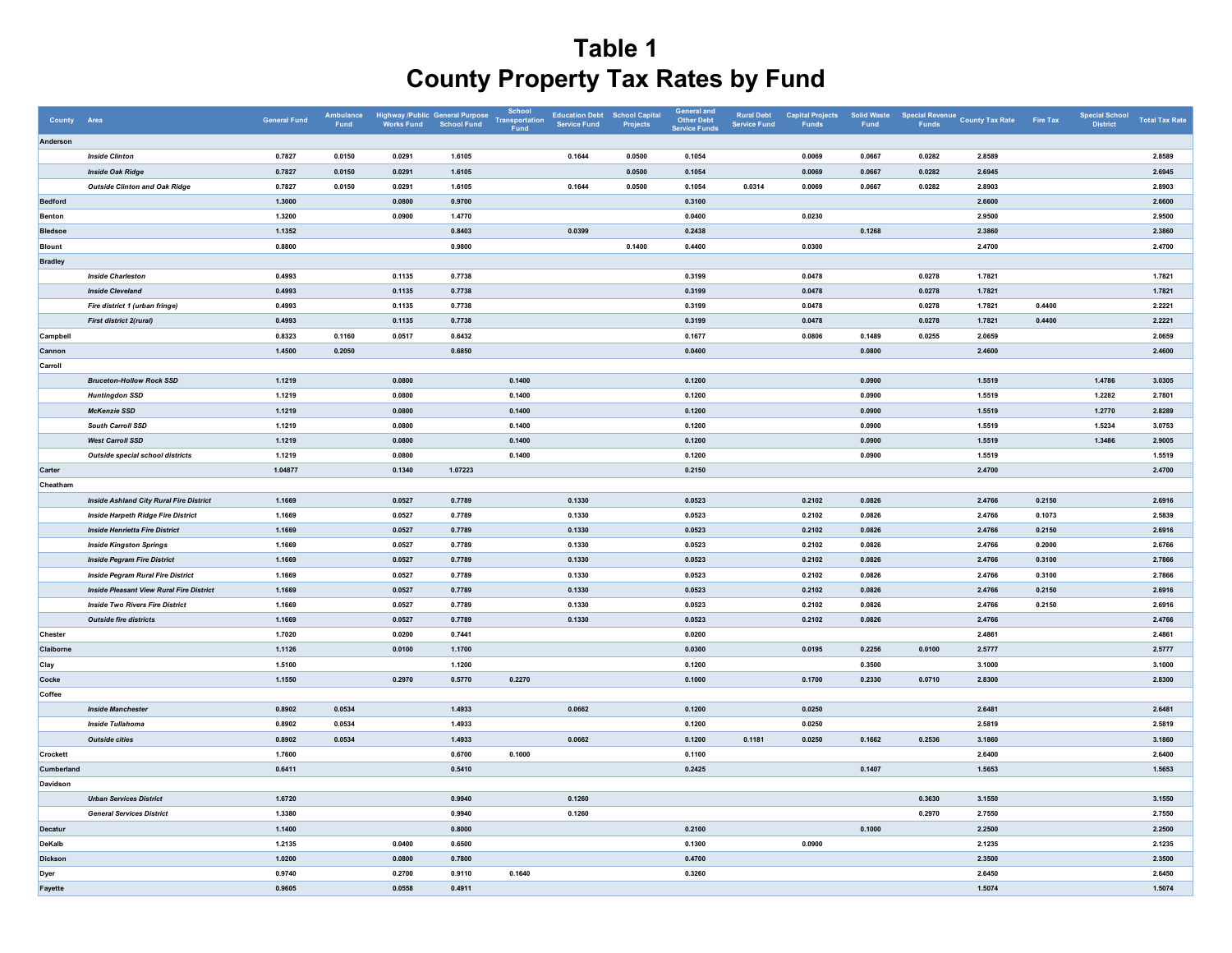| County Area      |                                              | <b>General Fund</b> | Ambulance<br>Fund | Highway /Public General Purpose<br>Works Fund School Fund |         | School<br>Transportation<br>Fund | Education Debt School Capital<br>Service Fund Projects |        | <b>General and</b><br><b>Other Debt</b><br><b>Service Funds</b> | <b>Rural Debt</b><br><b>Service Fund</b> | <b>Capital Projects<br/>Funds</b> | <b>Solid Waste</b><br>Fund |        | Special Revenue<br>Funds County Tax Rate | Fire Tax | <b>Special School</b><br>District | <b>Total Tax Rate</b> |
|------------------|----------------------------------------------|---------------------|-------------------|-----------------------------------------------------------|---------|----------------------------------|--------------------------------------------------------|--------|-----------------------------------------------------------------|------------------------------------------|-----------------------------------|----------------------------|--------|------------------------------------------|----------|-----------------------------------|-----------------------|
| Fentress         |                                              | 1.4200              |                   |                                                           | 0.2200  |                                  |                                                        |        | 0.1600                                                          |                                          |                                   | 0.1100                     |        | 1.9100                                   |          |                                   | 1.9100                |
| Franklin         |                                              |                     |                   |                                                           |         |                                  |                                                        |        |                                                                 |                                          |                                   |                            |        |                                          |          |                                   |                       |
|                  | Cities except Sewanee; Winchester; Tullahoma | 1.1643              |                   | 0.0629                                                    | 1.0394  |                                  |                                                        |        | 0.2565                                                          |                                          |                                   | 0.2433                     | 0.0381 | 2.8045                                   |          |                                   | 2.8045                |
|                  | Sewanee; Winchester; Tullahoma               | 1.1643              |                   | 0.0629                                                    | 1.0394  |                                  |                                                        |        | 0.2565                                                          |                                          |                                   |                            | 0.0381 | 2.5612                                   |          |                                   | 2.5612                |
|                  | <b>Outside cities</b>                        | 1.1643              |                   | 0.0629                                                    | 1.0394  |                                  |                                                        |        | 0.2565                                                          |                                          |                                   | 0.2433                     | 0.1122 | 2.8786                                   |          |                                   | 2.8786                |
| Gibson           |                                              |                     |                   |                                                           |         |                                  |                                                        |        |                                                                 |                                          |                                   |                            |        |                                          |          |                                   |                       |
|                  | Gibson Co. SSD                               | 0.9222              |                   |                                                           |         |                                  |                                                        |        | 0.1100                                                          |                                          |                                   |                            |        | 1.0322                                   |          | 2.0103                            | 3.0425                |
|                  | <b>Bradford SSD</b>                          | 0.9222              |                   |                                                           |         |                                  |                                                        |        | 0.1100                                                          |                                          |                                   |                            |        | 1.0322                                   |          | 1.7349                            | 2.7671                |
|                  | <b>Kenton SSD</b>                            | 0.9222              |                   |                                                           |         |                                  |                                                        |        | 0.1100                                                          |                                          |                                   |                            |        | 1.0322                                   |          | 0.3839                            | 1.4161                |
|                  | <b>Milan SSD</b>                             | 0.9222              |                   |                                                           |         |                                  |                                                        |        | 0.1100                                                          |                                          |                                   |                            |        | 1.0322                                   |          | 2.3300                            | 3.3622                |
|                  | <b>Trenton SSD</b>                           | 0.9222              |                   |                                                           |         |                                  |                                                        |        | 0.1100                                                          |                                          |                                   |                            |        | 1.0322                                   |          | 2.1105                            | 3.1427                |
| Giles            |                                              | 1.3248              |                   | 0.3480                                                    | 1.0355  |                                  |                                                        |        |                                                                 |                                          | 0.1164                            |                            |        | 2.8247                                   |          |                                   | 2.8247                |
| Grainger         |                                              | 1.4700              |                   | 0.1600                                                    | 0.7000  |                                  |                                                        |        | 0.2800                                                          |                                          |                                   | 0.1600                     | 0.0300 | 2.8000                                   |          |                                   | 2.8000                |
| Greene           |                                              |                     |                   |                                                           |         |                                  |                                                        |        |                                                                 |                                          |                                   |                            |        |                                          |          |                                   |                       |
|                  | <b>Inside Greeneville</b>                    | 0.8322              |                   |                                                           | 0.7437  |                                  |                                                        | 0.0580 | 0.1087                                                          |                                          | 0.0500                            | 0.1463                     | 0.0456 | 1.9845                                   |          |                                   | 1.9845                |
|                  | <b>Outside Greeneville</b>                   | 0.8322              |                   |                                                           | 0.7437  |                                  | 0.0300                                                 | 0.0580 | 0.1087                                                          |                                          | 0.0500                            | 0.1463                     | 0.0456 | 2.0145                                   |          |                                   | 2.0145                |
| Grundy           |                                              | 1.4836              |                   |                                                           | 0.7147  |                                  |                                                        |        | 0.0500                                                          |                                          |                                   | 0.2900                     |        | 2.5383                                   |          |                                   | 2.5383                |
| Hamblen          |                                              |                     |                   |                                                           |         |                                  |                                                        |        |                                                                 |                                          |                                   |                            |        |                                          |          |                                   |                       |
|                  | <b>Inside Morristown</b>                     | 0.6800              |                   |                                                           | 0.8800  |                                  |                                                        |        | 0.3400                                                          |                                          |                                   |                            |        | 1.9000                                   |          |                                   | 1.9000                |
|                  | <b>Outside Morristown</b>                    | 0.6800              |                   |                                                           | 0.8800  |                                  |                                                        |        | 0.3400                                                          |                                          |                                   | 0.2300                     |        | 2.1300                                   |          |                                   | 2.1300                |
| Hamilton         |                                              | 1.5050              |                   | 0.0099                                                    | 1.2503  |                                  |                                                        |        |                                                                 |                                          |                                   |                            |        | 2.7652                                   |          |                                   | 2.7652                |
| Hancock          |                                              | 1.2500              |                   |                                                           | 0.7200  |                                  |                                                        |        | 0.0100                                                          |                                          |                                   | 0.2400                     |        | 2.2200                                   |          |                                   | 2.2200                |
| Hardeman         |                                              | 1.0100              |                   |                                                           | 1.4600  |                                  |                                                        |        | 0.0800                                                          |                                          |                                   |                            |        | 2.5500                                   |          |                                   | 2.5500                |
| <b>Hardin</b>    |                                              | 0.8000              |                   | 0.1000                                                    | 1.1000  |                                  |                                                        |        | 0.0300                                                          |                                          |                                   | 0.0300                     |        | 2.0600                                   |          |                                   | 2.0600                |
| <b>Hawkins</b>   |                                              | 0.9116              |                   | 0.1387                                                    | 0.6934  | 0.2886                           | 0.2900                                                 | 0.1100 | 0.0500                                                          |                                          | 0.0500                            |                            |        | 2.5323                                   |          |                                   | 2.5323                |
| Haywood          |                                              | 1.5049              |                   | 0.1132                                                    | 0.9197  |                                  |                                                        |        | 0.2185                                                          |                                          |                                   |                            |        | 2.7563                                   |          |                                   | 2.7563                |
| Henderson        |                                              |                     |                   |                                                           |         |                                  |                                                        |        |                                                                 |                                          |                                   |                            |        |                                          |          |                                   |                       |
|                  | <b>Inside Lexington and Scotts Hill</b>      | 0.9970              |                   | 0.0526                                                    | 0.6112  | 0.2225                           |                                                        |        | 0.1970                                                          |                                          |                                   | 0.1003                     |        | 2.1806                                   |          |                                   | 2.1806                |
|                  | <b>Outside Lexington and Scotts Hill</b>     | 0.9970              |                   | 0.0526                                                    | 0.6112  | 0.2225                           |                                                        |        | 0.1970                                                          |                                          |                                   | 0.1003                     |        | 2.1806                                   | 0.1900   |                                   | 2.3706                |
| Henry            |                                              |                     |                   |                                                           |         |                                  |                                                        |        |                                                                 |                                          |                                   |                            |        |                                          |          |                                   |                       |
|                  | <b>Inside Paris SSD</b>                      | 0.5541              |                   | 0.2441                                                    | 1.1939  |                                  |                                                        |        | 0.0400                                                          |                                          |                                   | 0.0600                     |        | 2.0921                                   |          | 0.5560                            | 2.6481                |
|                  | <b>Outside Paris SSD</b>                     | 0.5541              |                   | 0.2441                                                    | 1.1939  |                                  |                                                        |        | 0.0400                                                          |                                          |                                   | 0.0600                     |        | 2.0921                                   |          |                                   | 2.0921                |
| Hickman          |                                              | 1.9656              |                   | 0.0663                                                    | 0.7656  |                                  |                                                        |        | 0.0327                                                          |                                          |                                   |                            |        | 2.8302                                   |          |                                   | 2.8302                |
| Houston          |                                              | 2.0000              |                   | 0.0100                                                    | 0.5300  |                                  |                                                        |        | 0.4600                                                          |                                          |                                   | 0.1900                     |        | 3.1900                                   |          |                                   | 3.1900                |
| <b>Humphreys</b> |                                              |                     |                   |                                                           |         |                                  |                                                        |        |                                                                 |                                          |                                   |                            |        |                                          |          |                                   |                       |
|                  | Inside Waverly; McEwen; or New Johnsonville  | 0.64006             |                   | 0.21252                                                   | 0.79464 |                                  |                                                        |        |                                                                 |                                          | 0.15708                           | 0.1848                     |        | 1.9891                                   |          |                                   | 1.9891                |
|                  | Outside Waverly; McEwen; or New Johnsonville | 0.64006             |                   | 0.21252                                                   | 0.79464 |                                  |                                                        |        |                                                                 |                                          | 0.15708                           | 0.1848                     | 0.0437 | 2.0328                                   |          |                                   | 2.0328                |
| Jackson          |                                              | 1.3500              |                   | 0.1100                                                    | 1.0100  |                                  |                                                        |        | 0.0200                                                          |                                          |                                   | 0.3000                     |        | 2.7900                                   |          |                                   | 2.7900                |
| Jefferson        |                                              | 0.8100              |                   | 0.1800                                                    | 0.8700  |                                  |                                                        |        | 0.2000                                                          |                                          |                                   | 0.1300                     |        | 2.1900                                   |          |                                   | 2.1900                |
| Johnson          |                                              | 0.9400              |                   |                                                           | 0.8600  |                                  |                                                        |        | 0.1600                                                          |                                          | 0.0900                            |                            |        | 2.0500                                   |          |                                   | 2.0500                |
| Knox             |                                              | 0.8900              |                   |                                                           | 0.8000  |                                  |                                                        |        | 0.4300                                                          |                                          |                                   |                            |        | 2.1200                                   |          |                                   | 2.1200                |
| Lake             |                                              | 1.5817              |                   | 0.0275                                                    | 0.8750  |                                  |                                                        |        | 0.2750                                                          |                                          |                                   | 0.0908                     |        | 2.8500                                   |          |                                   | 2.8500                |
| Lauderdale       |                                              | 1.7388              |                   | 0.2301                                                    | 0.9552  |                                  |                                                        |        | 0.0300                                                          |                                          |                                   |                            |        | 2.9541                                   |          |                                   | 2.9541                |
| Lawrence         |                                              | 1.3054              |                   | 0.2652                                                    | 0.9298  |                                  | 0.0600                                                 |        | 0.3400                                                          |                                          |                                   | 0.0585                     |        | 2.9589                                   |          |                                   | 2.9589                |
| Lewis            |                                              | 1.5303              |                   | 0.0394                                                    | 0.7244  |                                  |                                                        |        |                                                                 |                                          |                                   |                            |        | 2.2941                                   |          |                                   | 2.2941                |
| Lincoln          |                                              | 0.9033              |                   | 0.1453                                                    | 0.6681  |                                  |                                                        | 0.0509 | 0.3344                                                          |                                          |                                   |                            |        | 2.1020                                   |          |                                   | 2.1020                |
| Loudon           |                                              |                     |                   |                                                           |         |                                  |                                                        |        |                                                                 |                                          |                                   |                            |        |                                          |          |                                   |                       |
|                  | <b>Inside Lenoir City</b>                    | 0.5971              |                   | 0.0311                                                    | 0.8188  |                                  | 0.0000                                                 |        | 0.0937                                                          |                                          | 0.0253                            |                            | 0.0175 | 1.5835                                   |          |                                   | 1.5835                |
|                  | <b>Outside Lenoir City</b>                   | 0.5971              |                   | 0.0311                                                    | 0.8188  |                                  | 0.2200                                                 |        | 0.0937                                                          |                                          | 0.0253                            |                            | 0.0175 | 1.8035                                   |          |                                   | 1.8035                |
| <b>McMinn</b>    |                                              | 0.5138              |                   | 0.1165                                                    | 0.6507  |                                  |                                                        |        |                                                                 |                                          | 0.2659                            |                            |        | 1.5469                                   |          |                                   | 1.5469                |
| <b>McNairy</b>   |                                              | 0.8963              |                   | 0.0821                                                    | 0.8905  |                                  |                                                        |        | 0.1775                                                          |                                          |                                   |                            |        | 2.0464                                   |          |                                   | 2.0464                |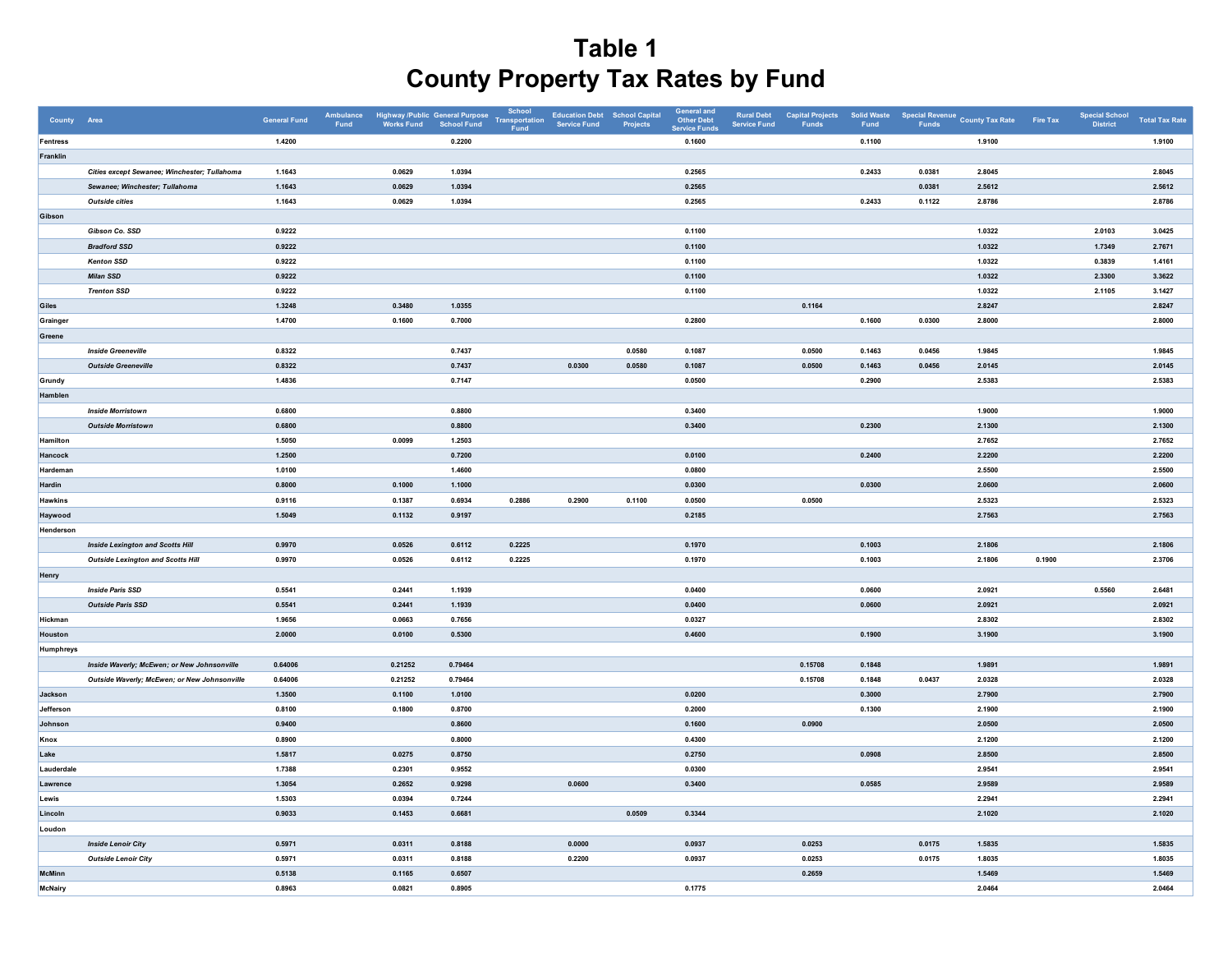| County Area    |                                                           | <b>General Fund</b> | Ambulance<br>Fund | Highway /Public General Purpose<br>Works Fund School Fund |        | School<br><b>Transportation</b><br>Fund | <b>Education Debt School Capital</b><br><b>Service Fund</b> | Projects | <b>General and</b><br><b>Other Debt</b><br><b>Service Funds</b> | <b>Rural Debt</b><br><b>Service Fund</b> | <b>Capital Projects</b><br>Funds | <b>Solid Waste</b><br>Fund | <b>Funds</b> | Special Revenue County Tax Rate | Fire Tax | <b>Special School</b><br>District | <b>Total Tax Rate</b> |
|----------------|-----------------------------------------------------------|---------------------|-------------------|-----------------------------------------------------------|--------|-----------------------------------------|-------------------------------------------------------------|----------|-----------------------------------------------------------------|------------------------------------------|----------------------------------|----------------------------|--------------|---------------------------------|----------|-----------------------------------|-----------------------|
| Macon          |                                                           | 1.3708              |                   | 0.1225                                                    | 0.8592 |                                         |                                                             |          |                                                                 |                                          |                                  | 0.0475                     |              | 2.4000                          |          |                                   | 2.4000                |
| Madison        |                                                           | 1.1133              |                   | 0.0751                                                    | 0.3203 |                                         |                                                             | 0.0848   | 0.5161                                                          |                                          | 0.1314                           | 0.0397                     | 0.0694       | 2.3500                          |          |                                   | 2.3500                |
| <b>Marion</b>  |                                                           |                     |                   |                                                           |        |                                         |                                                             |          |                                                                 |                                          |                                  |                            |              |                                 |          |                                   |                       |
|                | <b>Inside Richard City SSD</b>                            | 0.9871              |                   |                                                           | 0.7877 |                                         |                                                             |          | 0.0902                                                          |                                          | 0.1000                           |                            |              | 1.9650                          |          | 0.3500                            | 2.3150                |
|                | <b>Outside Richard City SSD</b>                           | 0.9871              |                   |                                                           | 0.7877 |                                         |                                                             |          | 0.0902                                                          | 0.2036                                   | 0.1000                           |                            |              | 2.1686                          |          |                                   | 2.1686                |
| Marshall       |                                                           | 1.0000              |                   | 0.0700                                                    | 1.3800 |                                         |                                                             |          |                                                                 |                                          | 0.3617                           |                            |              | 2.8117                          |          |                                   | 2.8117                |
| Maury          |                                                           | 0.5853              |                   | 0.1257                                                    | 1.0224 |                                         |                                                             |          | 0.2997                                                          |                                          | 0.0892                           | 0.1141                     |              | 2.2364                          |          |                                   | 2.2364                |
| Meigs          |                                                           | 1.2083              |                   |                                                           | 0.5816 |                                         |                                                             |          | 0.1275                                                          |                                          |                                  | 0.0639                     |              | 1.9813                          |          |                                   | 1.9813                |
| Monroe         |                                                           | 0.8325              |                   | 0.0996                                                    | 0.5992 |                                         |                                                             |          | 0.3553                                                          |                                          |                                  | 0.0930                     |              | 1.9796                          |          |                                   | 1.9796                |
| Montgomery     |                                                           | 1.0414              |                   | 0.1100                                                    | 0.6300 | 0.0550                                  |                                                             |          | 0.8400                                                          |                                          | 0.3136                           |                            |              | 2.9900                          |          |                                   | 2.9900                |
| Moore          |                                                           |                     |                   |                                                           |        |                                         |                                                             |          |                                                                 |                                          |                                  |                            |              |                                 |          |                                   |                       |
|                | <b>Inside Urban Services District</b>                     | 0.9000              |                   | 0.0150                                                    | 1.0400 |                                         |                                                             |          | 0.3100                                                          |                                          | 0.0300                           | 0.0850                     | 0.0200       | 2.4000                          |          |                                   | 2.4000                |
|                | <b>Outside Urban Services District</b>                    | 0.9000              |                   | 0.0150                                                    | 1.0400 |                                         |                                                             |          | 0.3100                                                          |                                          | 0.0300                           | 0.0850                     |              | 2.3800                          |          |                                   | 2.3800                |
| Morgan         |                                                           | 1.9800              |                   | 0.0240                                                    | 0.9600 |                                         |                                                             |          |                                                                 |                                          |                                  | 0.3060                     |              | 3.2700                          |          |                                   | 3.2700                |
| Obion          |                                                           |                     |                   |                                                           |        |                                         |                                                             |          |                                                                 |                                          |                                  |                            |              |                                 |          |                                   |                       |
|                | <b>Inside Union City</b>                                  | 0.4700              |                   | 0.0600                                                    | 1.0400 |                                         |                                                             |          | 0.0300                                                          |                                          |                                  |                            |              | 1.6000                          |          |                                   | 1.6000                |
|                | <b>Outside Union City</b>                                 | 0.4700              |                   | 0.0600                                                    | 1.0400 |                                         |                                                             |          | 0.3300                                                          |                                          |                                  |                            |              | 1.9000                          |          |                                   | 1.9000                |
|                | <b>Kenton SSD</b>                                         | 0.4700              |                   | 0.0600                                                    | 1.0400 |                                         |                                                             |          | 0.3300                                                          |                                          |                                  |                            |              | 1.9000                          |          | 0.3839                            | 2.2839                |
| Overton        |                                                           | 1.3700              |                   | 0.1000                                                    | 0.5700 |                                         |                                                             |          | 0.1100                                                          |                                          |                                  | 0.1000                     |              | 2.2500                          |          |                                   | 2.2500                |
| Perry          |                                                           | 1.5100              |                   |                                                           | 0.7100 |                                         |                                                             |          |                                                                 |                                          |                                  | 0.2600                     |              | 2.4800                          |          |                                   | 2.4800                |
| Pickett        |                                                           | 1.8200              |                   |                                                           | 0.4700 |                                         |                                                             |          | 0.0200                                                          |                                          |                                  | 0.1500                     |              | 2.4600                          |          |                                   | 2.4600                |
| Polk           |                                                           | 1.3581              |                   |                                                           | 0.6982 |                                         |                                                             |          | 0.2969                                                          |                                          |                                  | 0.1588                     |              | 2.5120                          |          |                                   | 2.5120                |
| Putnam         |                                                           | 0.9660              |                   | 0.1250                                                    | 0.9700 |                                         |                                                             |          | 0.6050                                                          |                                          | 0.0200                           | 0.1800                     | 0.0600       | 2.9260                          |          |                                   | 2.9260                |
| Rhea           |                                                           | 1.0361              |                   | 0.0271                                                    | 0.4415 | 0.2603                                  |                                                             |          | 0.4898                                                          |                                          |                                  |                            |              | 2.2548                          |          |                                   | 2.2548                |
| Roane          |                                                           |                     |                   |                                                           |        |                                         |                                                             |          |                                                                 |                                          |                                  |                            |              |                                 |          |                                   |                       |
|                | Inside Kingston; Midtown; Oliver Springs; and<br>Rockwood | 0.7050              | 0.0100            | 0.1000                                                    | 1.1750 |                                         | 0.1600                                                      | 0.1350   | 0.2450                                                          | 0.0050                                   | 0.0500                           | 0.0300                     | 0.0000       | 2.6150                          |          |                                   | 2.6150                |
|                | <b>Inside Harriman</b>                                    | 0.7050              | 0.0100            | 0.1000                                                    | 1.1750 |                                         | 0.0000                                                      | 0.1350   | 0.2450                                                          | 0.0050                                   | 0.0500                           | 0.0300                     | 0.0000       | 2.4550                          |          |                                   | 2.4550                |
|                | Inside city of Oak Ridge                                  | 0.7050              | 0.0100            | 0.1000                                                    | 1.1750 |                                         | 0.0000                                                      | 0.1350   | 0.2450                                                          | 0.0000                                   | 0.0500                           | 0.0300                     | 0.0000       | 2.4500                          |          |                                   | 2.4500                |
|                | Outside Kingston; Midtown; Oliver Springs;                | 0.7050              | 0.0100            | 0.1000                                                    | 1.1750 |                                         | 0.1600                                                      | 0.1350   | 0.2450                                                          | 0.0050                                   | 0.0500                           | 0.0300                     | 0.0700       | 2.6850                          |          |                                   | 2.6850                |
| Robertson      | Rockwood; Harriman; and Oak Ridge                         | 1.1300              |                   |                                                           | 0.9000 |                                         |                                                             |          | 0.4959                                                          |                                          |                                  | 0.0500                     |              | 2.5759                          |          |                                   | 2.5759                |
| Rutherford     |                                                           | 0.5353              | 0.0718            | 0.0099                                                    | 1.0474 |                                         |                                                             | 0.0750   | 0.4800                                                          |                                          |                                  |                            |              | 2.2194                          |          |                                   | 2.2194                |
| Scott          |                                                           |                     |                   |                                                           |        |                                         |                                                             |          |                                                                 |                                          |                                  |                            |              |                                 |          |                                   |                       |
|                | <b>Inside Oneida SSD</b>                                  | 1.1260              |                   |                                                           | 0.8460 |                                         |                                                             |          | 0.1911                                                          |                                          | 0.0143                           |                            |              | 2.1774                          |          | 0.7750                            | 2.9524                |
|                | Outside Oneida SSD                                        | 1.1260              |                   |                                                           | 0.8460 |                                         |                                                             |          | 0.1911                                                          | 0.2865                                   | 0.0143                           |                            |              | 2.4639                          |          |                                   | 2.4639                |
| Sequatchie     |                                                           | 1.2030              |                   |                                                           | 0.9730 |                                         |                                                             |          | 0.0951                                                          |                                          | 0.0190                           | 0.1521                     |              | 2.4422                          |          |                                   | 2.4422                |
| Sevier         |                                                           | 0.5400              |                   | 0.1850                                                    | 0.9450 |                                         |                                                             |          | 0.1600                                                          |                                          |                                  |                            | 0.0300       | 1.8600                          |          |                                   | 1.8600                |
| Shelby         |                                                           | 1.4700              |                   |                                                           | 1.9600 |                                         |                                                             |          | 0.6200                                                          |                                          |                                  |                            |              | 4.0500                          |          |                                   | 4.0500                |
| Smith          |                                                           | 1.4500              |                   | 0.0750                                                    | 0.8950 |                                         |                                                             |          | 0.2600                                                          |                                          | 0.0500                           |                            |              | 2.7300                          |          |                                   | 2.7300                |
| <b>Stewart</b> |                                                           | 1.5900              |                   | 0.0900                                                    | 0.3100 |                                         |                                                             |          | 0.5588                                                          |                                          |                                  |                            |              | 2.5488                          |          |                                   | 2.5488                |
| Sullivan       |                                                           | 0.8100              |                   | 0.0750                                                    | 1.3530 |                                         |                                                             |          | 0.2200                                                          |                                          | 0.0930                           | 0.0190                     |              | 2.5700                          |          |                                   | 2.5700                |
| Sumner         |                                                           | 0.4787              |                   | 0.0123                                                    | 1.3250 |                                         |                                                             |          | 0.2786                                                          |                                          | 0.1674                           |                            |              | 2.2620                          |          |                                   | 2.2620                |
| <b>Tipton</b>  |                                                           | 1.0300              |                   | 0.1000                                                    | 1.1400 |                                         |                                                             |          | 0.0500                                                          |                                          | 0.0500                           | 0.0500                     |              | 2.4200                          |          |                                   | 2.4200                |
| Trousdale      |                                                           |                     |                   |                                                           |        |                                         |                                                             |          |                                                                 |                                          |                                  |                            |              |                                 |          |                                   |                       |
|                | <b>Inside Hartsville</b>                                  | 2.0381              | 0.1831            | 0.0441                                                    | 0.6176 |                                         |                                                             |          | 0.1773                                                          |                                          |                                  | 0.2539                     |              | 3.3141                          |          |                                   | 3.3141                |
|                | <b>Outside Hartsville</b>                                 | 1.1628              | 0.1831            | 0.0441                                                    | 0.6176 |                                         |                                                             |          | 0.1773                                                          |                                          |                                  | 0.2539                     |              | 2.4388                          |          |                                   | 2.4388                |
| Unicoi         |                                                           | 1.1963              |                   | 0.0736                                                    | 0.7677 |                                         |                                                             |          | 0.5168                                                          |                                          |                                  | 0.1294                     |              | 2.6838                          |          |                                   | 2.6838                |
| <b>Union</b>   |                                                           | 0.9725              | 0.1331            | 0.0888                                                    | 0.7396 |                                         |                                                             |          | 0.1715                                                          |                                          | 0.0344                           |                            |              | 2.1399                          |          |                                   | 2.1399                |
| Van Buren      |                                                           | 1.3200              | 0.2200            |                                                           | 0.5500 |                                         |                                                             |          | 0.1000                                                          |                                          |                                  |                            | 0.1200       | 2.3100                          |          |                                   | 2.3100                |
| Warren         |                                                           | 1.0388              | 0.1500            | 0.0800                                                    | 0.7076 |                                         |                                                             |          | 0.1900                                                          |                                          |                                  | 0.0800                     |              | 2.2464                          |          |                                   | 2.2464                |
| Washington     |                                                           | 0.6700              |                   | 0.1400                                                    | 0.7400 |                                         |                                                             |          | 0.3700                                                          |                                          | 0.2000                           | 0.0300                     |              | 2.1500                          |          |                                   | 2.1500                |
|                |                                                           |                     |                   |                                                           |        |                                         |                                                             |          |                                                                 |                                          |                                  |                            |              |                                 |          |                                   |                       |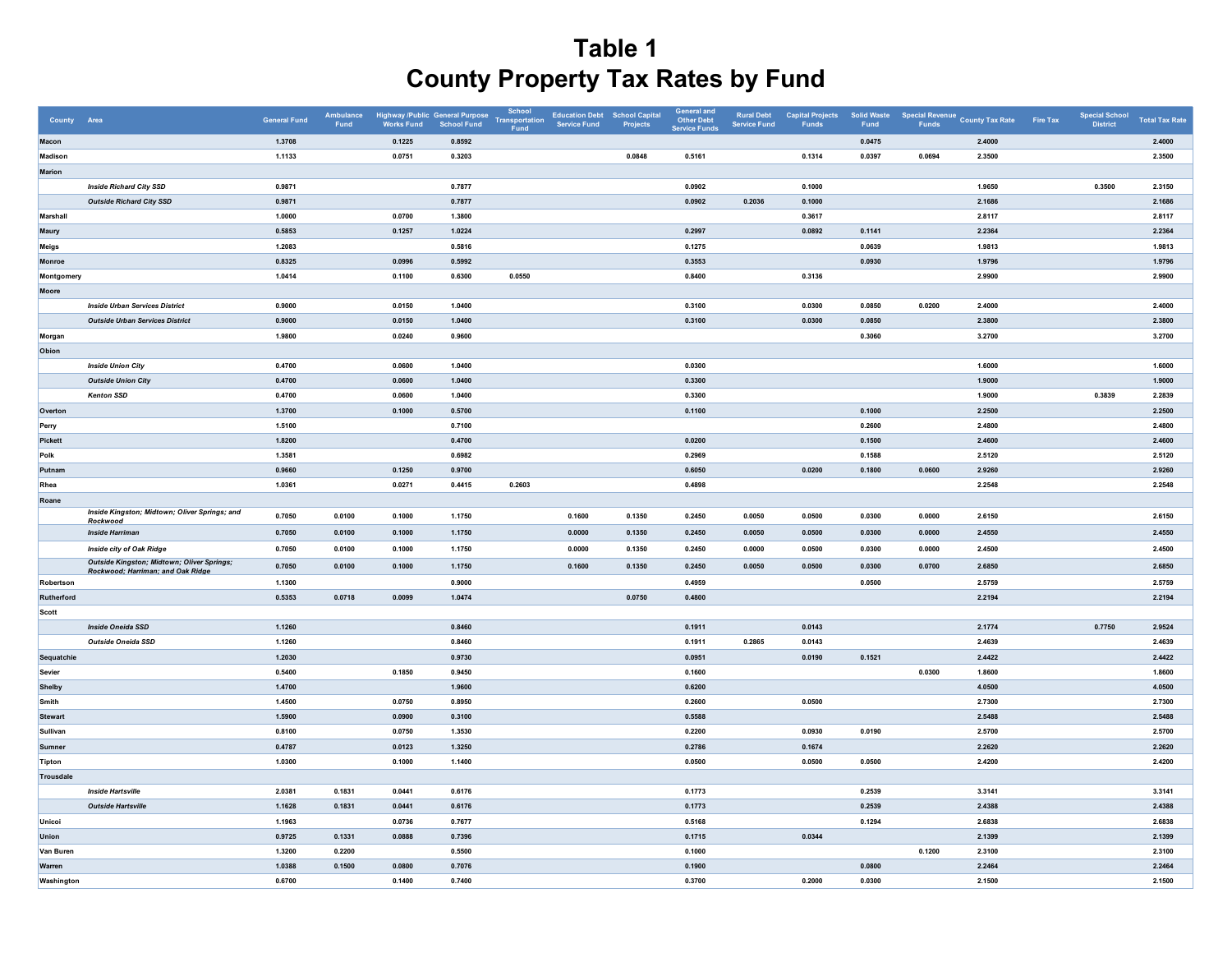| County     | Area                                                                                         | <b>General Fund</b> | Ambulance<br>Fund | Highway /Public General Purpose<br><b>Works Fund</b> | <b>School Fund</b> | School<br>Transportation<br><b>Fund</b> | <b>Education Debt School Capital</b><br><b>Service Fund</b> | Projects | <b>General and</b><br><b>Other Debt</b><br><b>Service Funds</b> | <b>Rural Debt</b><br><b>Service Fund</b> | Capital Projects<br><b>Funds</b> | Fund   | Solid Waste Special Revenue County Tax Rate Fire Tax<br><b>Funds</b> | <b>Special School</b><br><b>District</b> | <b>Total Tax Rate</b> |
|------------|----------------------------------------------------------------------------------------------|---------------------|-------------------|------------------------------------------------------|--------------------|-----------------------------------------|-------------------------------------------------------------|----------|-----------------------------------------------------------------|------------------------------------------|----------------------------------|--------|----------------------------------------------------------------------|------------------------------------------|-----------------------|
| Wayne      |                                                                                              | 0.9900              |                   |                                                      | 0.6800             |                                         |                                                             |          | 0.3500                                                          |                                          |                                  | 0.2800 | 2.3000                                                               |                                          | 2.3000                |
| Weakley    |                                                                                              | 0.6632              |                   | 0.1915                                               | 0.6480             |                                         |                                                             |          | 0.4700                                                          |                                          |                                  |        | 1.9727                                                               |                                          | 1.9727                |
| White      |                                                                                              | 1.2200              |                   |                                                      | 0.7400             |                                         |                                                             |          | 0.0900                                                          |                                          |                                  |        | 2.0500                                                               |                                          | 2.0500                |
| Williamson |                                                                                              |                     |                   |                                                      |                    |                                         |                                                             |          |                                                                 |                                          |                                  |        |                                                                      |                                          |                       |
|            | 5th and 9th districts inside city limits of Franklin<br>and Franklin SSD                     | 0.3800              |                   |                                                      | 1.3400             |                                         |                                                             |          | 0.2600                                                          |                                          |                                  |        | 1.9800                                                               | 0.8290                                   | 2.8090                |
|            | 9th district outside Franklin city limits and<br><b>Franklin SSD</b>                         | 0.3800              |                   |                                                      | 1.3400             |                                         |                                                             |          | 0.2600                                                          |                                          |                                  | 0.0600 | 2.0400                                                               | 0.8290                                   | 2.8690                |
|            | Inside cities of Brentwood; Fairview; Spring Hill;<br><b>Thompson's Station: Nolensville</b> | 0.3800              |                   |                                                      | 1.3400             |                                         |                                                             |          | 0.2600                                                          |                                          |                                  | 0.0600 | 2.0400                                                               |                                          | 2.0400                |
|            | Inside Franklin city limits - no Franklin SSD                                                | 0.3800              |                   |                                                      | 1.3400             |                                         |                                                             |          | 0.2600                                                          |                                          |                                  |        | 1.9800                                                               |                                          | 1.9800                |
|            | Outside jurisdictions above                                                                  | 0.3800              |                   |                                                      | 1.3400             |                                         |                                                             |          | 0.2600                                                          | 0.1800                                   |                                  | 0.0600 | 2.2200                                                               |                                          | 2.2200                |
| Wilson     |                                                                                              |                     |                   |                                                      |                    |                                         |                                                             |          |                                                                 |                                          |                                  |        |                                                                      |                                          |                       |
|            | <b>Inside Lebanon SSD</b>                                                                    | 0.8544              |                   | 0.1104                                               | 1.1622             |                                         |                                                             |          | 0.2929                                                          |                                          | 0.0455                           | 0.0535 | 2.5189                                                               | 0.4500                                   | 2.9689                |
|            | Outside Lebanon SSD                                                                          | 0.8544              |                   | 0.1104                                               | 1.1622             |                                         |                                                             |          | 0.2929                                                          |                                          | 0.0455                           | 0.0535 | 2.5189                                                               |                                          | 2.5189                |

*Notes on special revenue funds:*

**Greene County special revenue fund is for self-insurance. Loudon County special revenue fund is for library. Madison County special revenue fund is for juvenile services. Sevier County special revenue fund is for short-lived capital assets. Trousdale County and the city of Hartsville are a consolidated government. Van Buren County special revenue fund is for the volunteer fire department. Putnam County special revenue fund is \$.0200 for economic development and \$.0400 for sports and recreation. Roane County special revenue fund outside cities is for fire services and animal control.** Cocke County special revenue fund is for economic development.<br>Coffee County special revenue fund outside cities is for economic development.<br>Franklin County special revenue fund is \$.0381 for the library and \$.0741 for vo **Grainger County special revenue fund is for parks and recreation. Bradley County special revenue fund is for the library. Campbell County special revenue fund is for economic development. Anderson County special revenue fund is for the library. Claiborne County special revenue fund is for economic development.**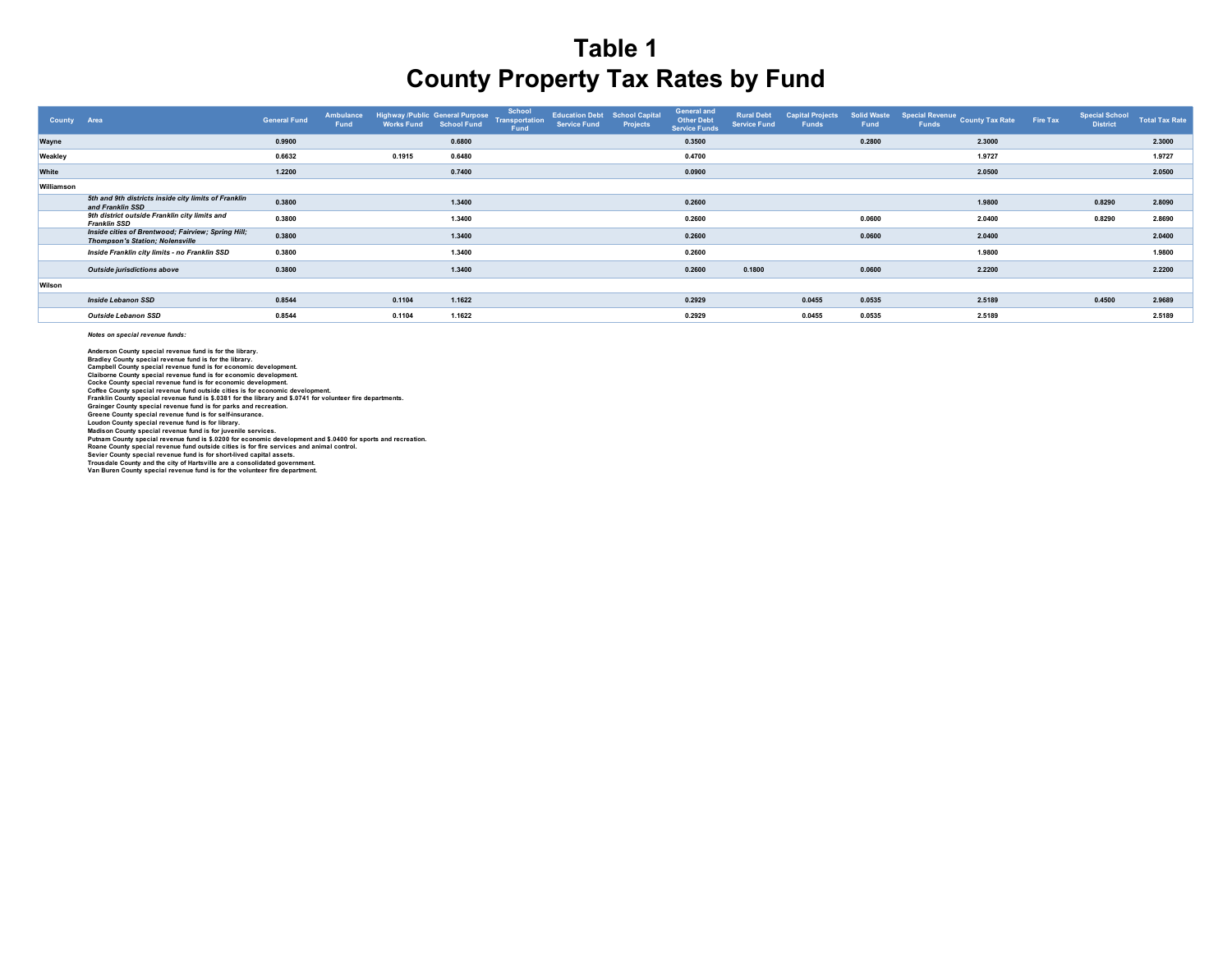| <b>Rank</b>    | <b>County</b>  |                 | <b>FY2019</b> |                          | <b>FY2020</b> | <b>Rate Change</b> | <b>Percentage</b><br><b>Change</b> |
|----------------|----------------|-----------------|---------------|--------------------------|---------------|--------------------|------------------------------------|
| $\mathbf 1$    | <b>Pickett</b> | \$              | 1.7200        | \$                       | 2.4600        | 0.7400             | 43.02%                             |
| $\overline{2}$ | Smith          | \$              | 2.1400        | \$                       | 2.7300        | 0.5900             | 27.57%                             |
| 3              | Van Buren      | $\overline{\$}$ | 1.9299        | \$                       | 2.3100        | 0.3801             | 19.70%                             |
| 4              | <b>DeKalb</b>  | $\overline{\$}$ | 1.8335        | \$                       | 2.1235        | 0.2900             | 15.82%                             |
| 5              | Warren         | $\overline{\$}$ | 1.9661        | \$                       | 2.2464        | 0.2803             | 14.26%                             |
| 6              | Decatur        | \$              | 1.9900        | \$                       | 2.2500        | 0.2600             | 13.07%                             |
| $\overline{7}$ | Grainger       | $\overline{\$}$ | 2.4200        | $\overline{\$}$          | 2.8000        | 0.3800             | 15.70%                             |
| 8              | Franklin       | \$              | 2.5995        | \$                       | 2.8786        | 0.2791             | 10.74%                             |
| 9              | Coffee         | $\overline{\$}$ | 2.9324        | $\overline{\$}$          | 3.1860        | 0.2536             | 8.65%                              |
| 10             | Macon          | \$              | 2.2129        | \$                       | 2.4000        | 0.1871             | 8.45%                              |
| 11             | <b>Bledsoe</b> | $\overline{\$}$ | 2.2060        | $\overline{\$}$          | 2.3860        | 0.1800             | 8.16%                              |
| 12             | Putnam         | \$              | 2.7300        | \$                       | 2.9260        | 0.1960             | 7.18%                              |
| 13             | Rutherford     | $\overline{\$}$ | 2.0994        | $\overline{\$}$          | 2.2194        | 0.1200             | 5.72%                              |
| 14             | Moore          | $\overline{\$}$ | 2.2800        | \$                       | 2.4000        | 0.1200             | 5.26%                              |
| 15             | <b>Bradley</b> | $\overline{\$}$ | 1.7084        | $\overline{\mathcal{S}}$ | 1.7821        | 0.0737             | 4.31%                              |
| 16             | Roane          | \$              | 2.5750        | \$                       | 2.6850        | 0.1100             | 4.27%                              |
| 17             | <b>Bedford</b> | $\overline{\$}$ | 2.5600        | $\overline{\$}$          | 2.6600        | 0.1000             | 3.91%                              |
| 18             | Lake           | \$              | 2.7500        | \$                       | 2.8500        | 0.1000             | 3.64%                              |
| 19             | Anderson       | $\overline{\$}$ | 2.7903        | $\overline{\$}$          | 2.8903        | 0.1000             | 3.58%                              |
| 20             | Hardin         | \$              | 1.9913        | \$                       | 2.0600        | 0.0687             | 3.45%                              |
| 21             | Williamson     | $\overline{\$}$ | 2.1500        | $\overline{\$}$          | 2.2200        | 0.0700             | 3.26%                              |
| 22             | Cannon         | \$              | 2.3839        | \$                       | 2.4600        | 0.0761             | 3.19%                              |
| 23             | Rhea           | $\overline{\$}$ | 2.1966        | \$                       | 2.2548        | 0.0582             | 2.65%                              |
| 24             | Marshall       | \$              | 2.7617        | \$                       | 2.8117        | 0.0500             | 1.81%                              |
| 25             | Gibson         | $\overline{\$}$ | 1.0184        | \$                       | 1.0322        | 0.0138             | 1.36%                              |
| 26             | Hickman        | $\overline{\$}$ | 2.8002        | $\overline{\$}$          | 2.8302        | 0.0300             | 1.07%                              |
| 27             | Sullivan       | \$              | 2.5500        | \$                       | 2.5700        | 0.0200             | 0.78%                              |
| 28             | Scott          | \$              | 2.4639        | \$                       | 2.4639        | 0.0000             | 0.00%                              |
| 29             | Hamblen        | $\overline{\$}$ | 2.1300        | \$                       | 2.1300        | 0.0000             | 0.00%                              |
| 30             | Morgan         | \$              | 3.2700        | \$                       | 3.2700        | 0.0000             | $0.00\%$                           |
| 31             | Greene         | $\overline{\$}$ | 2.0145        | \$                       | 2.0145        | 0.0000             | $0.00\%$                           |
| 32             | Perry          | $\overline{\$}$ | 2.4800        | \$                       | 2.4800        | 0.0000             | $0.00\%$                           |
| 33             | <b>Benton</b>  | \$              | 2.9500        | \$                       | 2.9500        | 0.0000             | $0.00\%$                           |
| 34             | <b>Blount</b>  | \$              | 2.4700        | \$                       | 2.4700        | 0.0000             | $0.00\%$                           |
| 35             | Carroll        | $\overline{\$}$ | 1.5519        | \$                       | 1.5519        | 0.0000             | 0.00%                              |
| 36             | Carter         | \$              | 2.4700        | \$                       | 2.4700        | 0.0000             | $0.00\%$                           |
| 37             | Chester        | \$              | 2.4861        | \$                       | 2.4861        | 0.0000             | 0.00%                              |
| 38             | Claiborne      | \$              | 2.5777        | \$                       | 2.5777        | 0.0000             | $0.00\%$                           |
| 39             | Clay           | \$              | 3.1000        | \$                       | 3.1000        | 0.0000             | $0.00\%$                           |
| 40             | Crockett       | \$              | 2.6400        | \$                       | 2.6400        | 0.0000             | $0.00\%$                           |

**Table 2 Property Tax Comparisons from FY2019 to FY2020**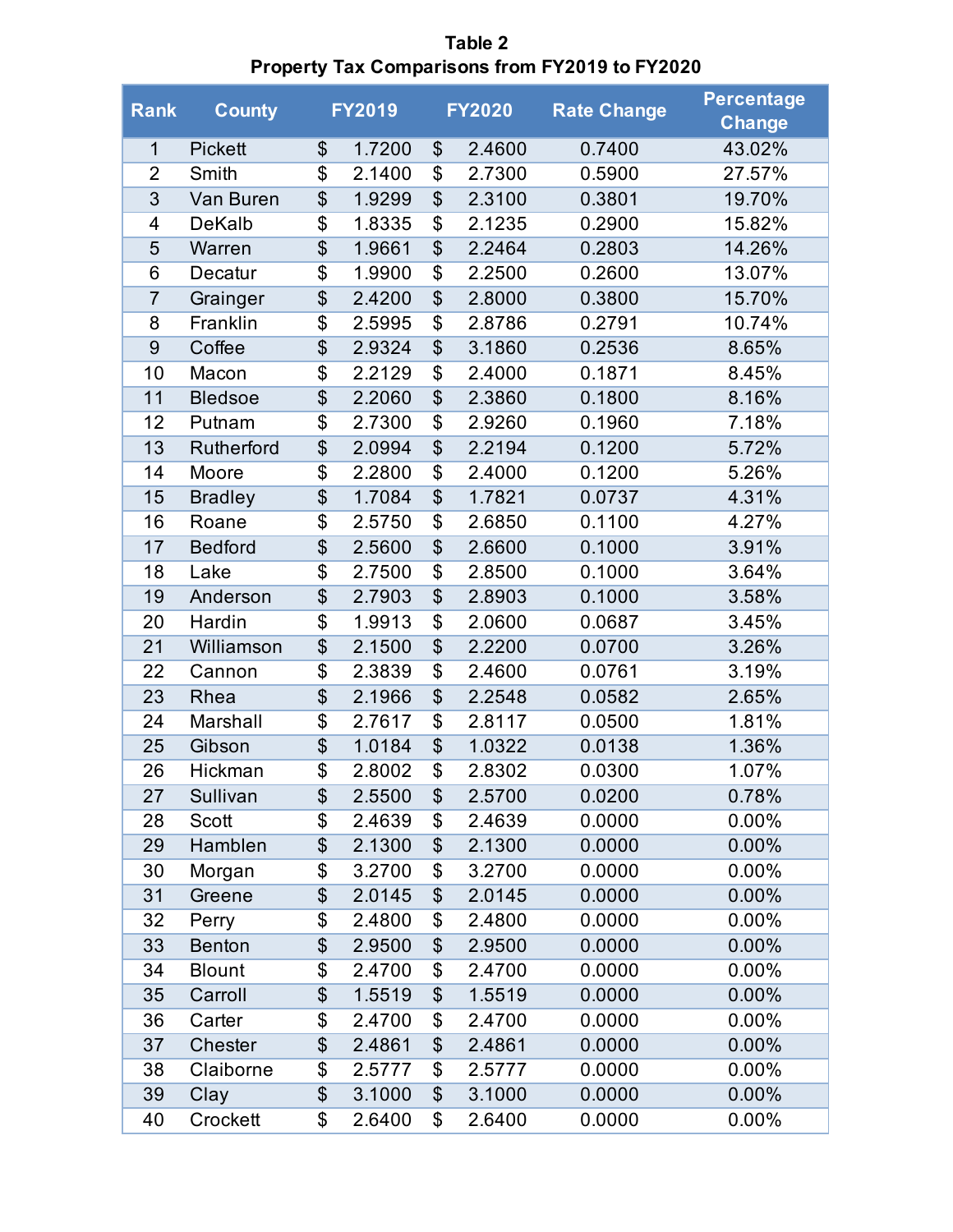| <b>Rank</b> | <b>County</b>   |                          | <b>FY2019</b> |                 | <b>FY2020</b> | <b>Rate Change</b> | <b>Percentage</b><br><b>Change</b> |
|-------------|-----------------|--------------------------|---------------|-----------------|---------------|--------------------|------------------------------------|
| 41          | Cumberland      | \$                       | 1.5653        | \$              | 1.5653        | 0.0000             | 0.00%                              |
| 42          | Davidson        | \$                       | 3.1550        | \$              | 3.1550        | 0.0000             | $0.00\%$                           |
| 43          | Dyer            | $\overline{\$}$          | 2.6450        | \$              | 2.6450        | 0.0000             | $0.00\%$                           |
| 44          | Fayette         | $\overline{\$}$          | 1.5074        | $\overline{\$}$ | 1.5074        | 0.0000             | 0.00%                              |
| 45          | Hamilton        | $\overline{\$}$          | 2.7652        | $\overline{\$}$ | 2.7652        | 0.0000             | $0.00\%$                           |
| 46          | Hancock         | $\overline{\$}$          | 2.2200        | \$              | 2.2200        | 0.0000             | 0.00%                              |
| 47          | Hardeman        | $\overline{\mathcal{L}}$ | 2.5500        | \$              | 2.5500        | 0.0000             | 0.00%                              |
| 48          | <b>Hawkins</b>  | $\overline{\$}$          | 2.5323        | \$              | 2.5323        | 0.0000             | $0.00\%$                           |
| 49          | Henry           | $\overline{\$}$          | 2.0921        | \$              | 2.0921        | 0.0000             | $0.00\%$                           |
| 50          | Houston         | $\overline{\$}$          | 3.1900        | $\overline{\$}$ | 3.1900        | 0.0000             | 0.00%                              |
| 51          | Humphreys       | $\overline{\$}$          | 2.0328        | $\overline{\$}$ | 2.0328        | 0.0000             | $0.00\%$                           |
| 52          | Johnson         | $\overline{\$}$          | 2.0500        | \$              | 2.0500        | 0.0000             | 0.00%                              |
| 53          | Knox            | $\overline{\mathcal{L}}$ | 2.1200        | \$              | 2.1200        | 0.0000             | 0.00%                              |
| 54          | Lewis           | $\overline{\$}$          | 2.2941        | \$              | 2.2941        | 0.0000             | $0.00\%$                           |
| 55          | Loudon          | $\overline{\$}$          | 1.8035        | $\overline{\$}$ | 1.8035        | 0.0000             | $0.00\%$                           |
| 56          | Marion          | $\overline{\$}$          | 2.1686        | \$              | 2.1686        | 0.0000             | $0.00\%$                           |
| 57          | <b>McNairy</b>  | $\overline{\$}$          | 2.0464        | $\overline{\$}$ | 2.0464        | 0.0000             | $0.00\%$                           |
| 58          | Meigs           | $\overline{\$}$          | 1.9813        | \$              | 1.9813        | 0.0000             | 0.00%                              |
| 59          | Overton         | $\overline{\mathcal{L}}$ | 2.2500        | \$              | 2.2500        | 0.0000             | 0.00%                              |
| 60          | Sequatchie      | $\overline{\$}$          | 2.4422        | \$              | 2.4422        | 0.0000             | $0.00\%$                           |
| 61          | Sevier          | $\overline{\$}$          | 1.8600        | $\overline{\$}$ | 1.8600        | 0.0000             | 0.00%                              |
| 62          | <b>Stewart</b>  | \$                       | 2.5488        | \$              | 2.5488        | 0.0000             | 0.00%                              |
| 63          | Tipton          | $\overline{\$}$          | 2.4200        | $\overline{\$}$ | 2.4200        | 0.0000             | $0.00\%$                           |
| 64          | Unicoi          | $\overline{\$}$          | 2.6838        | \$              | 2.6838        | 0.0000             | 0.00%                              |
| 65          | Union           | $\overline{\mathcal{L}}$ | 2.1399        | \$              | 2.1399        | 0.0000             | 0.00%                              |
| 66          | Wayne           | $\overline{\$}$          | 2.3000        | $\overline{\$}$ | 2.3000        | 0.0000             | 0.00%                              |
| 67          | White           | \$                       | 2.0500        | \$              | 2.0500        | 0.0000             | 0.00%                              |
| 68          | Wilson          | \$                       | 2.5189        | \$              | 2.5189        | 0.0000             | 0.00%                              |
| 69          | Lauderdale      | \$                       | 2.9541        | \$              | 2.9541        | 0.0000             | 0.00%                              |
| 70          | Shelby          | \$                       | 4.0500        | \$              | 4.0500        | 0.0000             | $0.00\%$                           |
| 71          | Lawrence        | $\overline{\mathcal{L}}$ | 2.9589        | \$              | 2.9589        | 0.0000             | 0.00%                              |
| 72          | Cocke           | \$                       | 2.8300        | \$              | 2.8300        | 0.0000             | $0.00\%$                           |
| 73          | <b>Fentress</b> | \$                       | 1.9100        | \$              | 1.9100        | 0.0000             | 0.00%                              |
| 74          | Madison         | \$                       | 2.3500        | \$              | 2.3500        | 0.0000             | $0.00\%$                           |
| 75          | <b>McMinn</b>   | $\overline{\$}$          | 1.5469        | \$              | 1.5469        | 0.0000             | 0.00%                              |
| 76          | Monroe          | \$                       | 1.9796        | \$              | 1.9796        | 0.0000             | $0.00\%$                           |
| 77          | Weakley         | $\overline{\mathcal{L}}$ | 1.9727        | \$              | 1.9727        | 0.0000             | $0.00\%$                           |
| 78          | Giles           | \$                       | 2.8247        | \$              | 2.8247        | 0.0000             | 0.00%                              |
| 79          | Robertson       | \$                       | 2.5759        | \$              | 2.5759        | 0.0000             | 0.00%                              |
| 80          | Maury           | \$                       | 2.2364        | \$              | 2.2364        | 0.0000             | 0.00%                              |

**Table 2 Property Tax Comparisons from FY2019 to FY2020**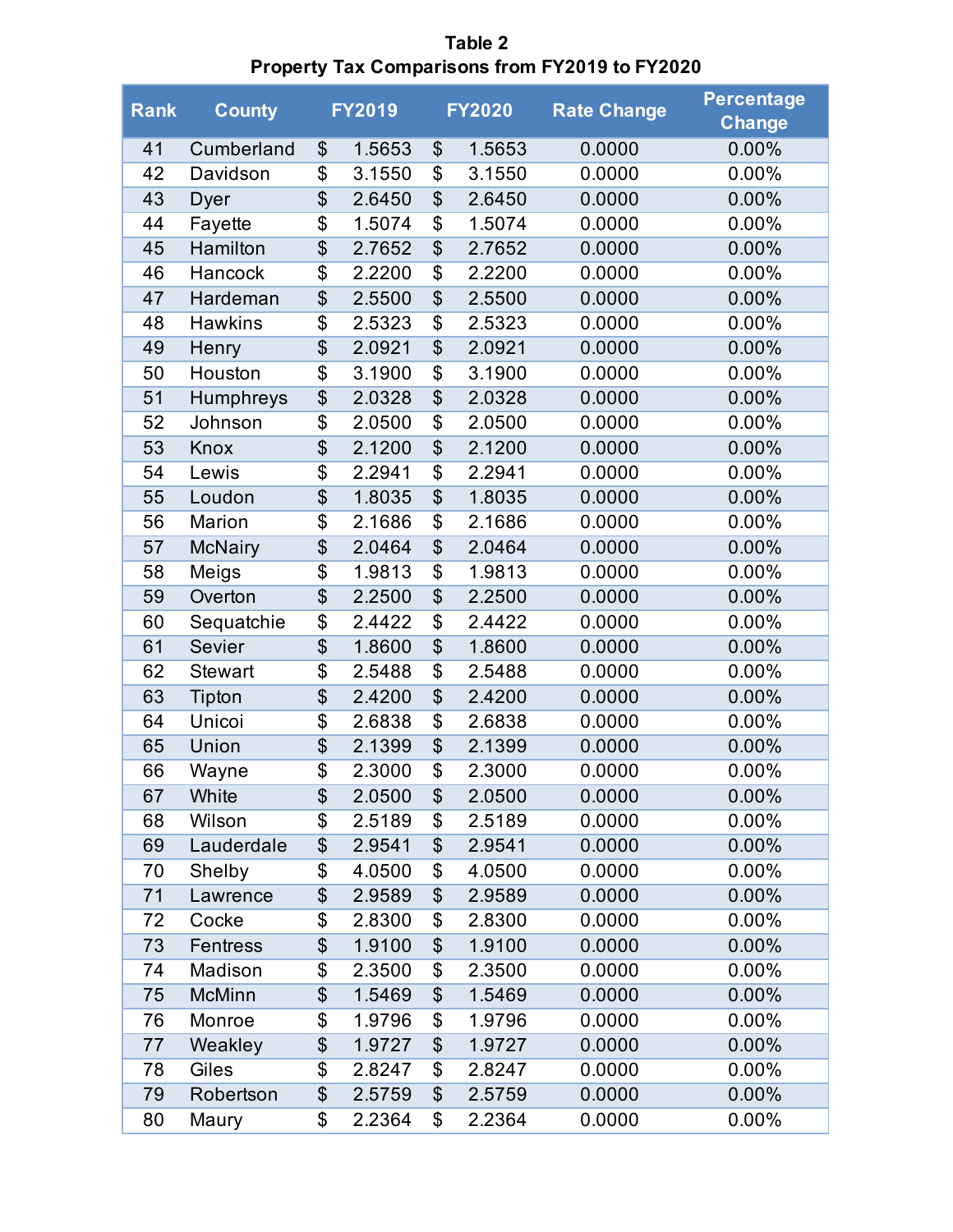| Table 2                                               |
|-------------------------------------------------------|
| <b>Property Tax Comparisons from FY2019 to FY2020</b> |

| <b>Rank</b> | <b>County</b>  |                | <b>FY2019</b> |                           | <b>FY2020</b> | <b>Rate Change</b> | <b>Percentage</b><br>Change |
|-------------|----------------|----------------|---------------|---------------------------|---------------|--------------------|-----------------------------|
| 81          | Grundy         | \$             | 2.5390        | \$                        | 2.5383        | $-0.0007$          | $-0.03%$                    |
| 82          | Obion          | \$             | 1.9056        | \$                        | 1.9000        | $-0.0056$          | $-0.29%$                    |
| 83          | <b>Polk</b>    | \$             | 2.5215        | $\boldsymbol{\mathsf{S}}$ | 2.5120        | $-0.0095$          | $-0.38%$                    |
| 84          | Jackson        | \$             | 2.7900        | \$                        | 2.7900        | 0.0000             | 0.00%                       |
| 85          | Montgomery     | \$             | 3.0700        | $\mathfrak{L}$            | 2.9900        | $-0.0800$          | $-2.61%$                    |
| 86          | Haywood        | \$             | 2.8750        | \$                        | 2.7563        | $-0.1187$          | $-4.13%$                    |
| 87          | Henderson      | $\mathfrak{S}$ | 2.2832        | $\mathfrak{S}$            | 2.1806        | $-0.1026$          | $-4.49%$                    |
| 88          | Jefferson      | \$             | 2.3500        | \$                        | 2.1900        | $-0.1600$          | $-6.81%$                    |
| 89          | Campbell       | $\mathfrak{S}$ | 2.2500        | $\mathfrak{S}$            | 2.0659        | $-0.1841$          | $-8.18%$                    |
| 90          | Sumner         | \$             | 2.5000        | \$                        | 2.2620        | $-0.2380$          | $-9.52%$                    |
| 91          | Washington     | \$             | 2.3798        | $\mathfrak{L}$            | 2.1500        | $-0.2298$          | $-9.66%$                    |
| 92          | <b>Dickson</b> | \$             | 2.7000        | \$                        | 2.3500        | $-0.3500$          | $-12.96%$                   |
| 93          | Lincoln        | $\mathfrak{S}$ | 2.4800        | $\mathfrak{L}$            | 2.1020        | $-0.3780$          | $-15.24%$                   |
| 94          | Cheatham       | \$             | 2.9274        | \$                        | 2.4766        | $-0.4508$          | $-15.40%$                   |
| 95          | Trousdale      | $\mathfrak{L}$ | 4.0100        | $\mathfrak{L}$            | 3.3141        | $-0.6959$          | $-17.35%$                   |

#### *Notes:*

*Reappraisals occurred in: Blount, Campbell, Cheatham, Dickson, Gibson, Haywood, Jefferson, Lake, Lincoln, Montgomery, Rhea, Sumner & Washington.* 

*Trousdale's rate had a Current Value Update (CVU)* 

*Rate comparisons do not include fire districts or SSDs.*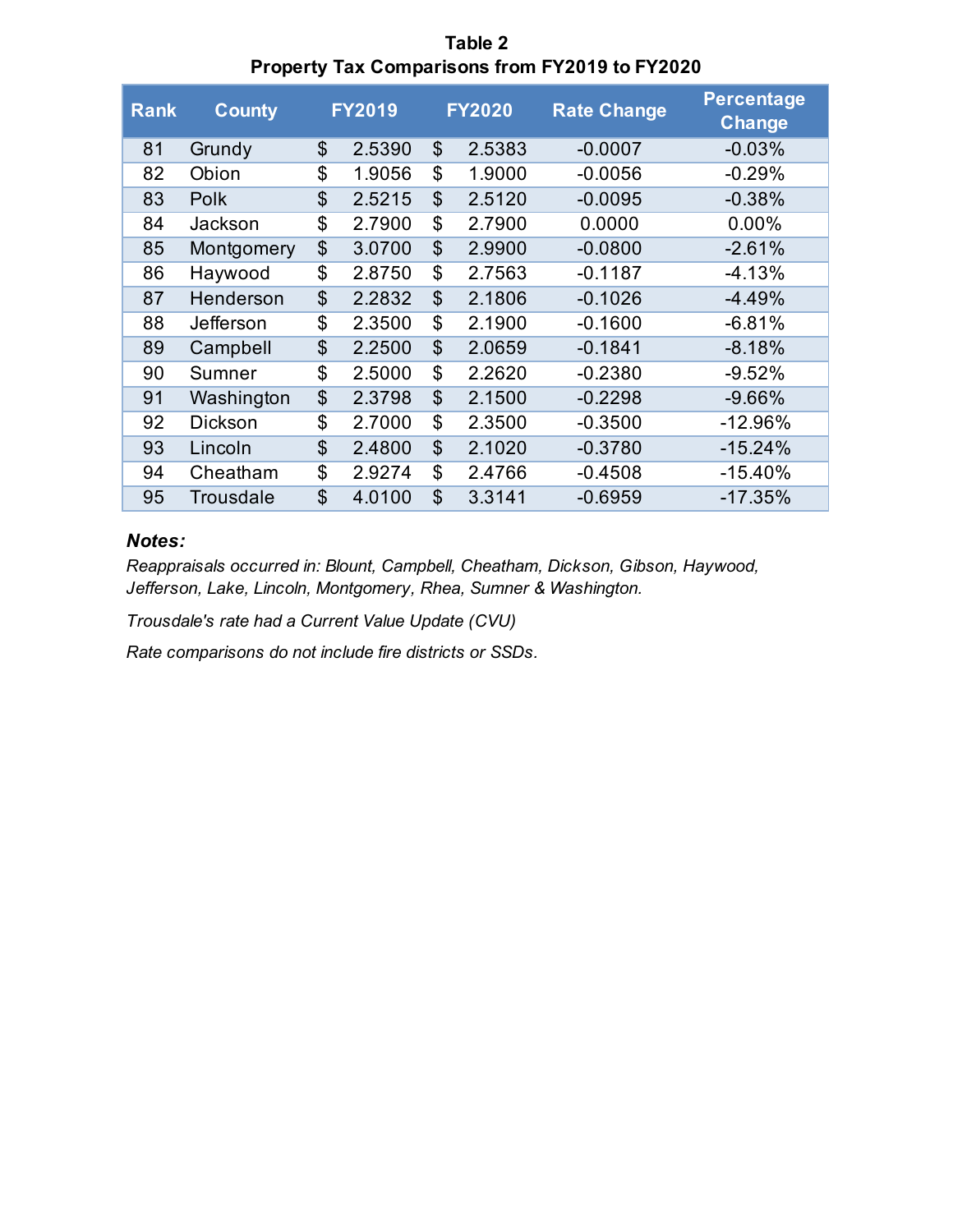#### **Table 3 Revenue Generated on One Cent of the Property Tax Rate**

| <b>County</b>  | Revenue     | <b>County</b>  | <b>Revenue</b> |
|----------------|-------------|----------------|----------------|
| Anderson       | \$167,760   | Lauderdale     | Ş              |
| <b>Bedford</b> | \$92,773    | Lawrence       | $\frac{4}{3}$  |
| <b>Benton</b>  | \$26,519    | Lewis          | \$             |
| <b>Bledsoe</b> | \$22,290    | Lincoln        | \$             |
| <b>Blount</b>  | \$359,641   | Loudon         | \$1            |
| <b>Bradley</b> | \$238,671   | McMinn         | \$1            |
| Campbell       | \$77,465    | <b>McNairy</b> | \$             |
| Cannon         | \$26,934    | Macon          | \$             |
| Carroll        | \$40,052    | Madison        | \$2            |
| Carter         | \$87,267    | Marion         | \$             |
| Cheatham       | \$85,210    | Marshall       | \$             |
| Chester        | \$24,405    | Maury          | \$2            |
| Claiborne      | \$54,812    | Meigs          | \$             |
| Clay           | \$12,306    | Monroe         | \$1            |
| Cocke          | \$59,762    | Montgomery     | \$3            |
| Coffee         | \$116,238   | Moore          | \$             |
| Crockett       | \$24,996    | Morgan         | \$             |
| Cumberland     | \$155,669   | Obion          | $\frac{4}{3}$  |
| Davidson       | \$3,201,836 | Overton        | \$             |
| Decatur        | \$24,285    | Perry          | \$             |
| Dekalb         | \$49,787    | Pickett        | \$             |
| Dickson        | \$111,538   | Polk           | \$             |
| Dyer           | \$69,109    | Putnam         | \$1            |
| Fayette        | \$110,552   | Rhea           | \$             |
| Fentress       | \$34,004    | Roane          | \$1            |
| Franklin       | \$101,948   | Robertson      | \$1            |
| Gibson         | \$79,548    | Rutherford     | \$9            |
| Giles          | \$62,266    | Scott          | \$             |
| Grainger       | \$37,921    | Sequatchie     | \$             |
| Greene         | \$138,028   | Sevier         | \$3            |
| Grundy         | \$22,448    | Shelby         | \$2,0          |
| Hamblen        | \$147,919   | Smith          | \$             |
| Hamilton       | \$1,028,649 | Stewart        | \$             |
| Hancock        | \$10,019    | Sullivan       | \$3            |
| Hardeman       | \$38,514    | Sumner         | \$4            |
| Hardin         | \$76,761    | Tipton         | \$1            |
| Hawkins        | \$108,388   | Trousdale      | \$             |
| Haywood        | \$41,132    | Unicoi         | \$             |
| Henderson      | \$43,582    | Union          | \$             |
| Henry          | \$63,389    | Van Buren      | \$             |
| Hickman        | \$40,894    | Warren         | \$             |
| Houston        | \$13,159    | Washington     | \$3            |
| Humphreys      | \$49,988    | Wayne          | \$             |
| Jackson        | \$17,311    | Weakley        | \$             |
| Jefferson      | \$120,426   | White          | \$             |
| Johnson        | \$31,434    | Williamson     | \$1,2          |
| Knox           | \$1,284,392 | Wilson         | \$4            |
| Lake           | \$9,424     |                |                |

| County         | <b>Revenue</b> | County         | <b>Revenue</b> |
|----------------|----------------|----------------|----------------|
| Anderson       | \$167,760      | Lauderdale     | \$35,725       |
| Bedford        | \$92,773       | Lawrence       | \$64,380       |
| <b>Benton</b>  | \$26,519       | Lewis          | \$18,993       |
| Bledsoe        | \$22,290       | Lincoln        | \$60,915       |
| <b>Blount</b>  | \$359,641      | Loudon         | \$180,833      |
| <b>Bradley</b> | \$238,671      | McMinn         | \$128,927      |
| Campbell       | \$77,465       | <b>McNairy</b> | \$43,574       |
| Cannon         | \$26,934       | Macon          | \$40,098       |
| Carroll        | \$40,052       | Madison        | \$233,731      |
| Carter         | \$87,267       | Marion         | \$69,291       |
| Cheatham       | \$85,210       | Marshall       | \$68,901       |
| Chester        | \$24,405       | Maury          | \$249,283      |
| Claiborne      | \$54,812       | Meigs          | \$25,274       |
| Clay           | \$12,306       | Monroe         | \$113,199      |
| Cocke          | \$59,762       | Montgomery     | \$395,407      |
| Coffee         | \$116,238      | Moore          | \$29,949       |
| Crockett       | \$24,996       | Morgan         | \$29,294       |
| Cumberland     | \$155,669      | Obion          | \$63,921       |
| Davidson       | \$3,201,836    | Overton        | \$35,729       |
| Decatur        | \$24,285       | Perry          | \$18,892       |
| Dekalb         | \$49,787       | Pickett        | \$14,038       |
| Dickson        | \$111,538      | Polk           | \$32,659       |
| Dyer           | \$69,109       | Putnam         | \$166,988      |
| Fayette        | \$110,552      | Rhea           | \$65,339       |
| Fentress       | \$34,004       | Roane          | \$126,301      |
| Franklin       | \$101,948      | Robertson      | \$175,020      |
| Gibson         | \$79,548       | Rutherford     | \$944,859      |
| Giles          | \$62,266       | Scott          | \$34,156       |
| Grainger       | \$37,921       | Sequatchie     | \$31,543       |
| Greene         | \$138,028      | Sevier         | \$372,849      |
| Grundy         | \$22,448       | Shelby         | \$2,027,931    |
| Hamblen        | \$147,919      | Smith          | \$41,623       |
| Hamilton       | \$1,028,649    | Stewart        | \$28,155       |
| Hancock        | \$10,019       | Sullivan       | \$399,805      |
| Hardeman       | \$38,514       | Sumner         | \$456,167      |
| Hardin         | \$76,761       | Tipton         | \$101,640      |
| <b>Hawkins</b> | \$108,388      | Trousdale      | \$20,631       |
| Haywood        | \$41,132       | Unicoi         | \$32,611       |
| Henderson      | \$43,582       | Union          | \$34,812       |
| Henry          | \$63,389       | Van Buren      | \$14,236       |
| Hickman        | \$40,894       | Warren         | \$72,315       |
| Houston        | \$13,159       | Washington     | \$305,529      |
| Humphreys      | \$49,988       | Wayne          | \$30,519       |
| Jackson        | \$17,311       | Weakley        | \$55,526       |
| Jefferson      | \$120,426      | White          | \$44,453       |
| Johnson        | \$31,434       | Williamson     | \$1,262,126    |
| Knox           | \$1,284,392    | Wilson         | \$428,022      |
|                |                |                |                |

Source: 2018 Tax Aggregate Report of Tennessee, State Board of Equalization.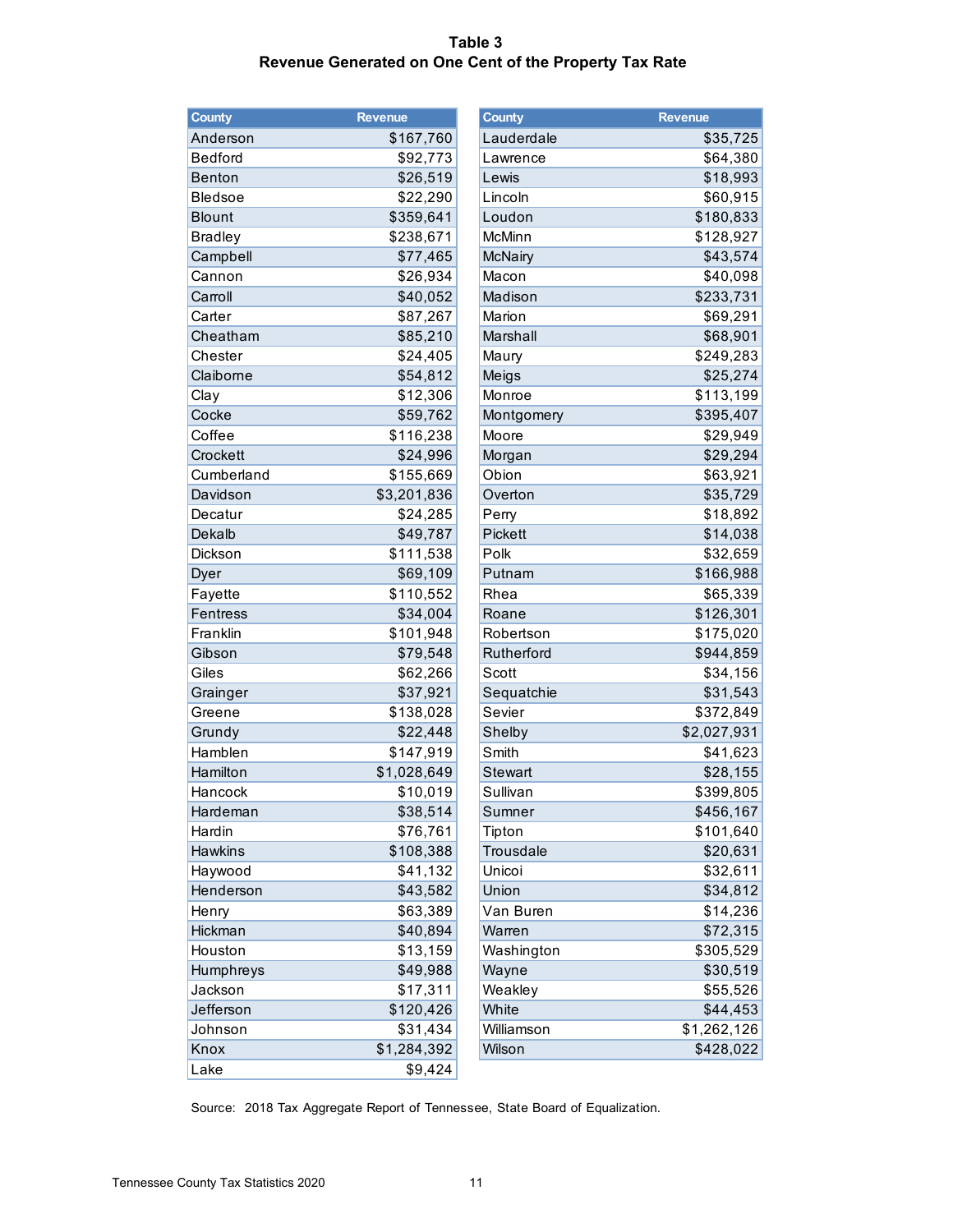## County Local Option Sales Taxes<sup>4</sup>

Any county by resolution of its legislative body can levy a sales tax on the same privileges subject to the state sales tax; however, no local sales tax or rate increase in the local sales tax can become effective until approved in an election in the county or city levying it (all counties now levy local option sales taxes). The same exemptions generally apply to the local option sales tax as apply to the state sales tax.

If the county has levied the maximum rate of 2.75 percent, no city in the county can levy a sales tax. If a county has a sales tax rate less than the maximum, a city may levy a rate up to the difference between the county rate and the maximum.

Additionally, the local option sales tax may only apply to single purchases of tangible personal property up to \$1,600. This limitation results in a "cap" on the local option sales tax that can be collected on taxable single articles. The cap is calculated as the base (the limitation on single purchases as adopted the maximum base of \$1,600 with a rate in place of 2.25 percent would have a tax cap of \$36 on any single article of purchase.

The limit has been modified several times since the local option sales tax was authorized in 1963. The first base limit was a fixed \$5 cap on a single article. In 1968, the limit was increased to \$7.50. In 1983, the base limit was changed to allow the local option sales tax to be applied to up to \$667 of a single article. The cap at that point became a function of the single article limitation (which could be adopted by resolution of the county legislative body) and the local option sales tax rate. Since 1983, the single article limit, or base, has been expanded three times; to \$889 in 1984; to \$1,100 in 1985; and to the current level of \$1,600 in 1990. In 2002, the General Assembly raised the state sales tax to 7 percent (the rate on non-prepared food items is set at 5.25 percent). At that time, the state also levied an additional 2.75 percent state sales tax on a single article purchase in excess of \$1,600 up to \$3,200. Therefore, on non-food purchases, the rate is 7 percent plus the local option rate on the first \$1,600 of a single item, a 9.75 percent state rate on the amount in excess of \$1,600 up to \$3,200, and 7 percent on the amount of the purchase in excess of \$3,200.

The required distribution of county local option sales taxes revenues (regardless of the location of the sales) is 50 percent to education in the same manner as the property tax and 50 percent to the location where the sales occurred.<sup>5</sup>

Table 4 shows local option sales tax rates, bases, and caps, and the dates they went into effect. As of the publication of this document, the current rates are as follows: 50 counties are at 2.75 percent; 11 are at 2.50 percent; 26 counties are at 2.25 percent; 6 counties have rates of 2.00 percent; 1 is at 1.75; 1 is at 1.50 percent. Three counties have not yet adopted the maximum base of \$1,600.

Table 5 shows countywide local option sales tax collections for fiscal year 2019 as reported by the Tennessee Department of Revenue in its June 2019 Monthly Collections Report. The collections figures can enable a simple calculation of potential additional local sales tax revenue that might be generated by increasing the existing rate if it is not currently at the maximum. For example, if the current rate is 2.25 percent, divide 2.75 percent by 2.25 percent. The result is 1.22(or 22%), a factor that can be applied to current collections. If collections in the county with the 2.25 percent rate are \$2.0 million, then multiply 1.22 by \$2.0 million. The estimated collections at the new rate are therefore approximately \$2.44 million, or an additional \$440,000.

<sup>4</sup> The legal authority for the local option sales tax is T.C.A. §§ 67-6-701 et seq.

<sup>5</sup> T.C.A. §67-6-712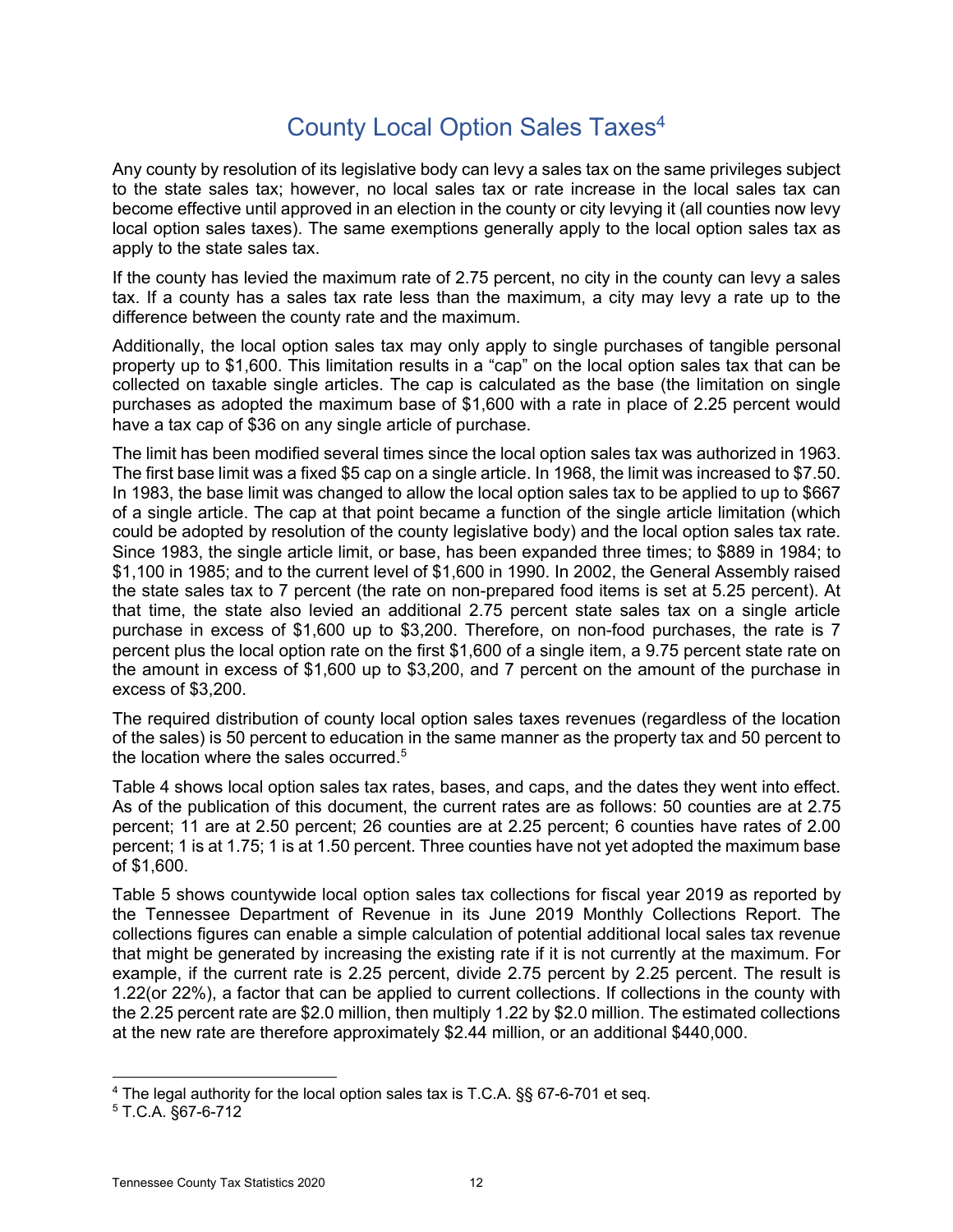Caution should be used in making budgetary plans based on collections information. Data should be the most current and any foreseeable adverse economic event should be considered. For additional detail on the local option sales tax, refer to the CTAS web site, www.ctas.tennessee.edu and click on e- Li, the CTAS electronic library and type in "local option sales tax" in the search box under "Ask e-Li". Tennessee Department of Revenue has up-to-date information on local option sales tax rates along with monthly collections reports.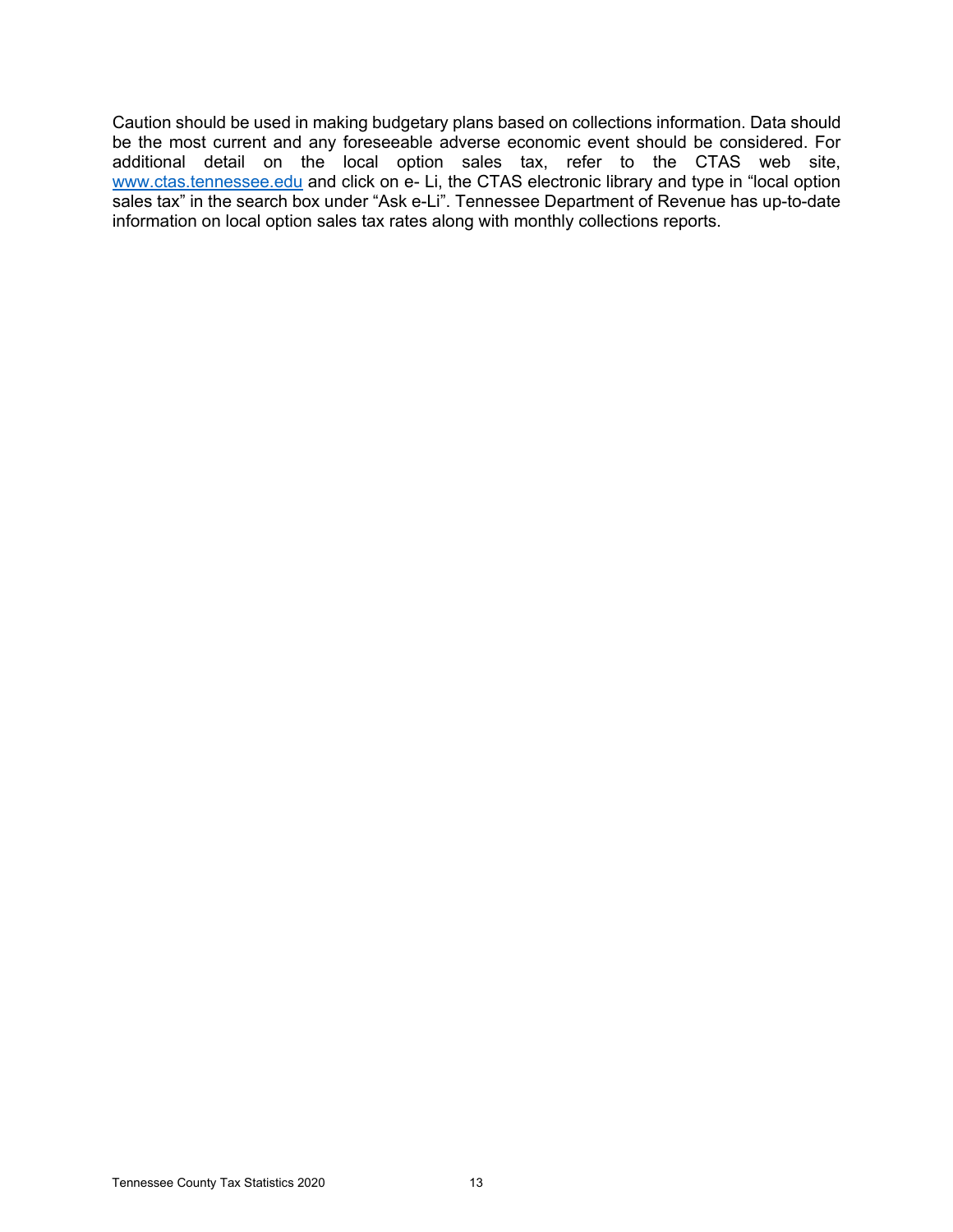**Table 4 Local Option Sales Tax Rates, Single Article Cap, and Effective Date**

| <b>COUNTY</b>  | <b>RATE</b> | <b>EFFECTIVE</b> | <b>BASE</b> | <b>TAX CAP</b> | <b>EFFECTIVE2</b> | <b>COUNTY</b> | <b>RATE</b> | <b>EFFECTIVE</b> | <b>BASE</b> | <b>TAX CAP</b> | <b>EFFECTIVE2</b> |
|----------------|-------------|------------------|-------------|----------------|-------------------|---------------|-------------|------------------|-------------|----------------|-------------------|
| Anderson       | 2.75%       | $Jul-06$         | \$1.600     | \$44.00        | May-87            | Lauderdale    | 2.75%       | <b>Jan-95</b>    | \$1.600     | \$44.00        | <b>Jan-95</b>     |
| Bedford        | 2.75%       | Aug-01           | \$1,600     | \$44.00        | Aug-01            | Lawrence      | 2.75%       | Mar-96           | \$1,600     | \$44.00        | Mar-96            |
| Benton         | 2.75%       | Jan-97           | \$1,600     | \$44.00        | Jan-97            | Lewis         | 2.50%       | <b>Jul-97</b>    | \$1,600     | \$40.00        | <b>Jul-97</b>     |
| Bledsoe        | 2.25%       | <b>Nov-77</b>    | \$1,600     | \$36.00        | $Feb-91$          | Lincoln       | 2.50%       | $May-92$         | \$1,600     | \$40.00        | May-92            |
| <b>Blount</b>  | 2.75%       | <b>Jul-14</b>    | \$1,600     | \$36.00        | Aug-83            | Loudon*       | 2.00%       | <b>Jul-98</b>    | \$1,600     | \$32.00        | <b>Jul-98</b>     |
| <b>Bradley</b> | 2.75%       | $Jul-09$         | \$1,600     | \$44.00        | Oct-91            | McMinn*       | 2.00%       | May-78           | \$1,600     | \$32.00        | Aug-83            |
| Campbell*      | 2.25%       | <b>Jul-84</b>    | \$1,600     | \$36.00        | Sep-83            | McNairy*      | 2.25%       | Sep-79           | \$1,600     | \$36.00        | Sep-83            |
| Cannon         | 1.75%       | Jan-76           | \$1,600     | \$28.00        | Sep-83            | Macon         | 2.75%       | Jan-19           | \$1,600     | \$36.00        | Oct-83            |
| Carroll        | 2.75%       | Oct-97           | \$1,600     | \$44.00        | Oct-97            | Madison       | 2.75%       | <b>Jul-89</b>    | \$1,600     | \$44.00        | Oct-83            |
| Carter         | 2.75%       | Jan-09           | \$1,600     | \$44.00        | Oct-88            | Marion        | 2.75%       | May-06           | \$1,600     | \$44.00        | Oct-84            |
| Cheatham*      | 2.25%       | $Jul-76$         | \$1,600     | \$36.00        | Oct-83            | Marshall      | 2.25%       | <b>Nov-78</b>    | \$1,600     | \$36.00        | Dec-83            |
| Chester        | 2.75%       | <b>Jun-95</b>    | \$1,600     | \$44.00        | <b>Jun-95</b>     | Maury         | 2.25%       | Dec-83           | \$1,600     | \$36.00        | Aug-83            |
| Claiborne      | 2.25%       | Sep-83           | \$1,600     | \$36.00        | Oct-83            | Meigs         | 2.00%       | $Jul-78$         | \$1,600     | \$32.00        | Oct-83            |
| Clay           | 2.75%       | <b>Nov-99</b>    | \$1,600     | \$44.00        | <b>Nov-99</b>     | Monroe*       | 2.25%       | Oct-80           | \$1,600     | \$36.00        | Sep-83            |
| Cocke          | 2.75%       | Mar-88           | \$1,600     | \$44.00        | Mar-88            | Montgomery    | 2.50%       | <b>Jan-89</b>    | \$1,600     | \$40.00        | <b>Jan-89</b>     |
| Coffee         | 2.75%       | Apr-07           | \$1,600     | \$44.00        | Aug-88            | Moore         | 2.50%       | Oct-86           | \$1,600     | \$40.00        | Sep-88            |
| Crockett       | 2.75%       | <b>Jun-96</b>    | \$1,600     | \$44.00        | <b>Jun-96</b>     | Morgan*       | 2.00%       | <b>Jul-80</b>    | \$1,600     | \$32.00        | Sep-83            |
| Cumberland     | 2.75%       | Sep-99           | \$1,600     | \$44.00        | Sep-99            | Obion         | 2.75%       | May-00           | \$1,600     | \$44.00        | May-00            |
| Davidson       | 2.25%       | Oct-80           | \$1,600     | \$36.00        | Oct-83            | Overton       | 2.50%       | Aug-97           | \$1,600     | \$40.00        | Aug-97            |
| Decatur        | 2.50%       | Feb-98           | \$1,600     | \$40.00        | $Feb-98$          | Perry         | 2.50%       | $Jan-97$         | \$1,600     | \$40.00        | $Jan-98$          |
| DeKalb         | 2.75%       | $Jul-07$         | \$1,600     | \$44.00        | Dec-83            | Pickett       | 2.75%       | Jan-99           | \$1,600     | \$44.00        | Jan-99            |
| Dickson        | 2.75%       | Oct-01           | \$1,600     | \$44.00        | Oct-01            | Polk*         | 2.25%       | $Jul-84$         | \$1,600     | \$36.00        | Mar-84            |
| Dyer           | 2.75%       | $Jan-91$         | \$1,600     | \$44.00        | Apr-01            | Putnam        | 2.75%       | <b>Jul-99</b>    | \$1,600     | \$44.00        | <b>Jul-99</b>     |
| Fayette*       | 2.25%       | Jan-82           | \$1,600     | \$36.00        | Sep-83            | Rhea          | 2.75%       | Oct-08           | \$1,600     | \$44.00        | May-88            |
| Fentress       | 2.50%       | Oct-92           | \$1,600     | \$40.00        | Oct-92            | Roane*        | 2.50%       | <b>Jan-89</b>    | \$1,600     | \$40.00        | Sep-83            |
| Franklin       | 2.25%       | Dec-86           | \$1,600     | \$36.00        | Oct-86            | Robertson     | 2.75%       | Aug-07           | \$1,600     | \$44.00        | $Jul-84$          |
| Gibson         | 2.75%       | $May-12$         | \$1,600     | \$44.00        | <b>Nov-83</b>     | Rutherford    | 2.75%       | $Jul-00$         | \$1,600     | \$44.00        | $Jul-00$          |
| Giles*         | 2.50%       | <b>Jul-98</b>    | \$1,600     | \$40.00        | $Jul-98$          | Scott         | 2.25%       | $Jul-83$         | \$1,600     | \$36.00        | Nov-84            |
| Grainger       | 2.75%       | <b>Jul-94</b>    | \$1,600     | \$44.00        | <b>Jul-94</b>     | Sequatchie*   | 2.25%       | Jan-77           | \$1,600     | \$36.00        | <b>Jul-88</b>     |
| Greene         | 2.75%       | $May-00$         | \$1,600     | \$44.00        | $May-00$          | Sevier        | 2.75%       | Oct-09           | \$1,600     | \$44.00        | Oct-91            |
| Grundy         | 2.25%       | Sep-77           | \$333       | \$7.50         | Sep-77            | Shelby*       | 2.25%       | Jan-84           | \$1,600     | \$36.00        | Sep-83            |
| Hamblen        | 2.75%       | $Jul-09$         | \$300       | \$8.25         | Oct-86            | Smith*        | 2.00%       | $Jul-19$         | \$1,600     | \$32.00        | $Jul-19$          |
| Hamilton       | 2.25%       | $Jul-04$         | \$1,600     | \$36.00        | Aug-83            | Stewart*      | 2.25%       | <b>Jul-77</b>    | \$1,600     | \$36.00        | <b>Nov-99</b>     |
| Hancock        | 2.00%       | Jan-83           | \$375       | \$7.50         | $Jan-83$          | Sullivan*     | 2.25%       | Apr-83           | \$1,600     | \$36.00        | Sep-83            |
| Hardeman       | 2.75%       | $Jul-02$         | \$1,600     | \$44.00        | $Jul-02$          | Sumner*       | 2.25%       | Dec-83           | \$1,600     | \$36.00        | Oct-83            |
| Hardin         | 2.75%       | Oct-15           | \$1,600     | \$44.00        | Oct-15            | Tipton*       | 2.25%       | May-78           | \$1,600     | \$36.00        | Sep-83            |
| <b>Hawkins</b> | 2.75%       | Oct-88           | \$1,600     | \$44.00        | Oct-88            | Trousdale     | 2.25%       | Dec-76           | \$1,600     | \$36.00        | Dec-83            |
| Haywood        | 2.75%       | Oct-98           | \$1,600     | \$44.00        | Oct-98            | Unicoi        | 2.75%       | Oct-94           | \$1,600     | \$44.00        | Dec-04            |
| Henderson      | 2.75%       | Oct-97           | \$1,600     | \$44.00        | Oct-97            | Union         | 2.25%       | $Feb-05$         | \$1,600     | \$36.00        | Oct-88            |
| Henry          | 2.75%       | $Jul-15$         | \$1,600     | \$44.00        | <b>Jul-15</b>     | Van Buren     | 2.75%       | Sep-89           | \$1,600     | \$44.00        | Jan-90            |
| Hickman        | 2.75%       | $Jul-03$         | \$1,600     | \$44.00        | Sep-83            | Warren        | 2.75%       | Apr-04           | \$1,600     | \$44.00        | Aug-83            |
| Houston        | 2.75%       | Oct-86           | \$1,600     | \$44.00        | Oct-86            | Washington    | 2.50%       | $Jul-94$         | \$1,600     | \$40.00        | <b>Jul-94</b>     |
| Humphreys      | 2.75%       | Oct-11           | \$1,600     | \$44.00        | <b>Jul-95</b>     | Wayne         | 2.75%       | Oct-98           | \$1,600     | \$44.00        | Oct-98            |
| Jackson        | 2.75%       | May-00           | \$1,600     | \$44.00        | May-00            | Weakley       | 2.75%       | <b>Jul-98</b>    | \$1,600     | \$44.00        | <b>Jul-98</b>     |
| Jefferson      | 2.75%       | Oct-08           | \$1,600     | \$44.00        | Sep-83            | White         | 2.25%       | $Jan-85$         | \$1,600     | \$36.00        | Sep-83            |
| Johnson        | 1.50%       | Mar-69           | \$1,600     | \$24.00        | <b>Nov-87</b>     | Williamson    | 2.75%       | Apr-18           | \$1,600     | \$36.00        | Apr-91            |
| Knox           | 2.25%       | <b>Jan-89</b>    | \$1,600     | \$36.00        | $Jul-83$          | Wilson        | 2.25%       | <b>Nov-93</b>    | \$1,600     | \$36.00        | <b>Nov-93</b>     |
| Lake           | 2.75%       | Mar-97           | \$1,600     | \$44.00        | Mar-97            |               |             |                  |             |                |                   |

\*Counties with asterisks have cities within them that tax at a higher rate, e.g. Cheatham County has a 2.25% rate but three cities in Cheatham County (Ashland City, Kingston Springs, and Pegram) have a 2.75% rate.

Note: The source of this information is https://www.tn.gov/revenue/taxes/sales-and-use-tax/local-sales-tax-and-single-article Any referenda scheduled after July 2019 are not reflected in this table. Please see the above Department of Revenue site for later information on rates.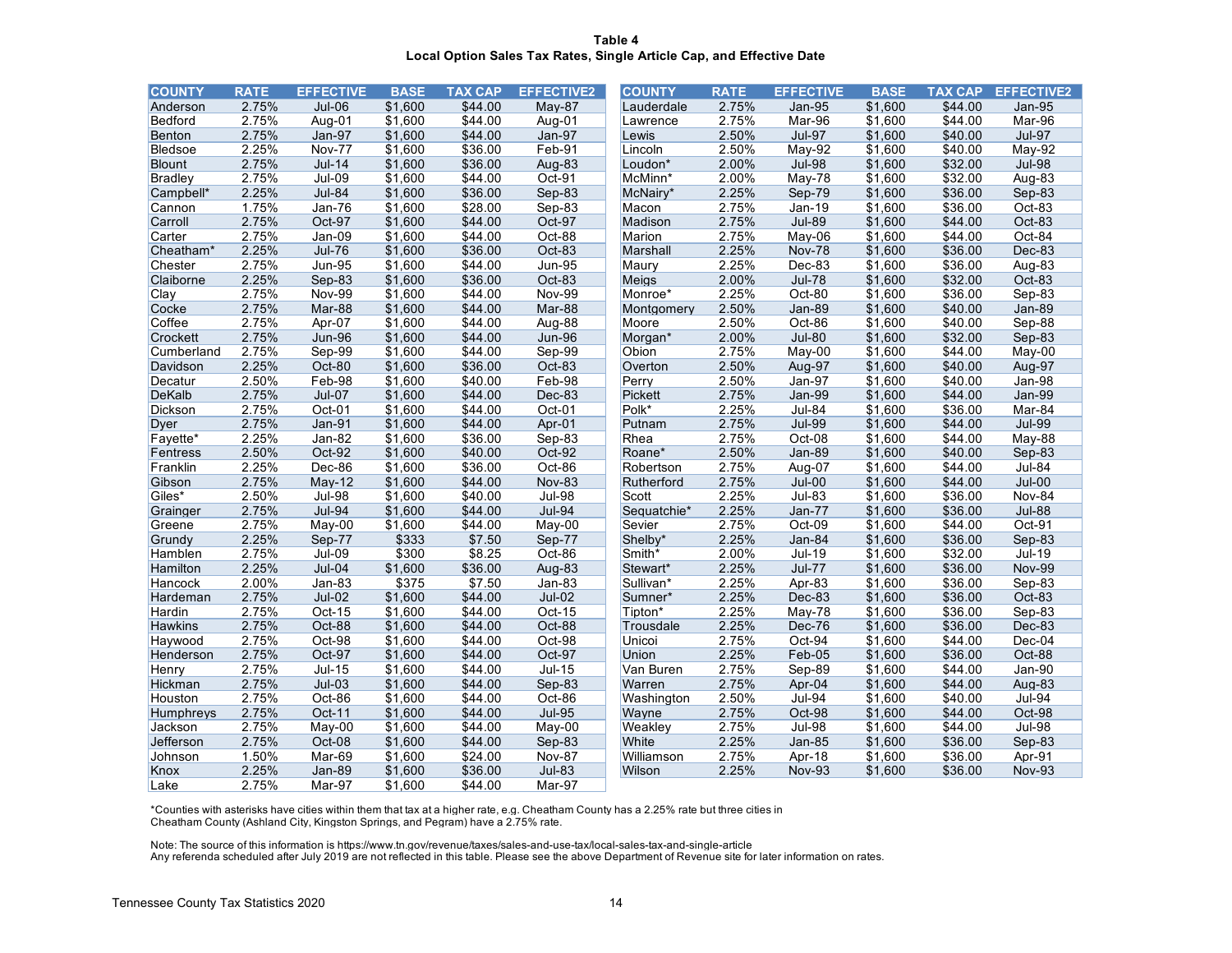| Table 5                                                      |  |  |  |  |  |
|--------------------------------------------------------------|--|--|--|--|--|
| <b>Countywide Local Option Sales Tax Collections FY 2019</b> |  |  |  |  |  |

| <b>County</b>  | <b>Local Option Sales Tax</b> | <b>County</b>  | <b>Local Option Sales Tax</b> |
|----------------|-------------------------------|----------------|-------------------------------|
| Anderson       | \$29,963,148                  | Lawrence       | \$11,025,312                  |
| Bedford        | \$13,214,952                  | Lewis          | \$3,057,775                   |
| Benton         | \$4,105,968                   | Lincoln        | \$7,409,500                   |
| Bledsoe        | \$1,015,967                   | Loudon         | \$11,969,095                  |
| <b>Blount</b>  | \$50,204,300                  | <b>McMinn</b>  | \$11,316,453                  |
| <b>Bradley</b> | \$35,493,567                  | McNairy        | \$3,851,811                   |
| Campbell       | \$7,971,352                   | Macon          | \$4,363,405                   |
| Cannon         | \$1,368,859                   | Madison        | \$52,779,460                  |
| Carroll        | \$5,255,268                   | Marion         | \$8,992,001                   |
| Carter         | \$12,010,393                  | Marshall       | \$7,875,917                   |
| Cheatham       | \$8,507,680                   | Maury          | \$29,360,299                  |
| Chester        | \$2,535,268                   | Meigs          | \$1,006,659                   |
| Claiborne      | \$4,317,179                   | Monroe         | \$10,746,508                  |
| Clay           | \$1,167,593                   | Montgomery     | \$69,978,357                  |
| Cocke          | \$9,462,615                   | Moore          | \$1,122,407                   |
| Coffee         | \$22,904,524                  | Morgan         | \$1,473,930                   |
| Crockett       | \$2,001,299                   | Obion          | \$9,051,980                   |
| Cumberland     | \$19,063,189                  | Overton        | \$4,043,381                   |
| Davidson       | \$427,203,576                 | Perry          | \$1,197,412                   |
| Decatur        | \$2,323,014                   | Pickett        | \$1,038,143                   |
| <b>DeKalb</b>  | \$4,167,414                   | Polk           | \$1,869,774                   |
| Dickson        | \$20,292,857                  | Putnam         | \$37,962,747                  |
| Dyer           | \$12,192,525                  | Rhea           | \$8,758,581                   |
| Fayette        | \$7,277,319                   | Roane          | \$15,725,776                  |
| Fentress       | \$3,370,899                   | Robertson      | \$21,668,231                  |
| Franklin       | \$8,945,834                   | Rutherford     | \$137,401,106                 |
| Gibson         | \$11,603,522                  | <b>Scott</b>   | \$3,660,791                   |
| Giles          | \$8,234,469                   | Sequatchie     | \$3,167,339                   |
| Grainger       | \$2,477,006                   | Sevier         | \$109,292,714                 |
| Greene         | \$17,691,286                  | Shelby         | \$322,842,905                 |
| Grundy         | \$1,454,571                   | Smith          | \$4,547,146                   |
| Hamblen        | \$25,741,151                  | <b>Stewart</b> | \$1,844,090                   |
| Hamilton       | \$146,082,962                 | Sullivan       | \$55,198,665                  |
| Hancock        | \$437,498                     | Sumner         | \$49,132,793                  |
| Hardeman       | \$3,863,982                   | Tipton         | \$10,705,145                  |
| Hardin         | \$9,037,149                   | Trousdale      | \$1,168,372                   |
| Hawkins        | \$9,730,801                   | Unicoi         | \$3,483,829                   |
| Haywood        | \$3,225,018                   | Union          | \$1,963,497                   |
| Henderson      | \$7,183,176                   | Van Buren      | \$595,684                     |
| Henry          | \$10,542,336                  | Warren         | \$10,698,985                  |
| Hickman        | \$2,846,942                   | Washington     | \$49,727,374                  |
| Houston        | \$1,135,648                   | Wayne          | \$2,167,399                   |
| Humphreys      | \$4,523,213                   | Weakley        | \$7,386,486                   |
| Jackson        | \$952,864                     | White          | \$4,676,499                   |
| Jefferson      | \$12,225,677                  | Williamson     | \$136,070,861                 |
| Johnson        | \$1,458,800                   | Wilson         | \$48,001,700                  |
| Knox           | \$200,483,531                 | Out of state   | \$296,141,888                 |
| Lake           | \$730,339                     | <b>Telecom</b> | \$31,987,991                  |
| Lauderdale     | \$3,754,294                   | <b>Total</b>   | \$2,831,260,970               |

Source: Tennessee Department of Revenue Monthly Collections Report June 2019

\*Out of state includes mail order and internet.

\*Telecom is telecommunications services sales tax revenue.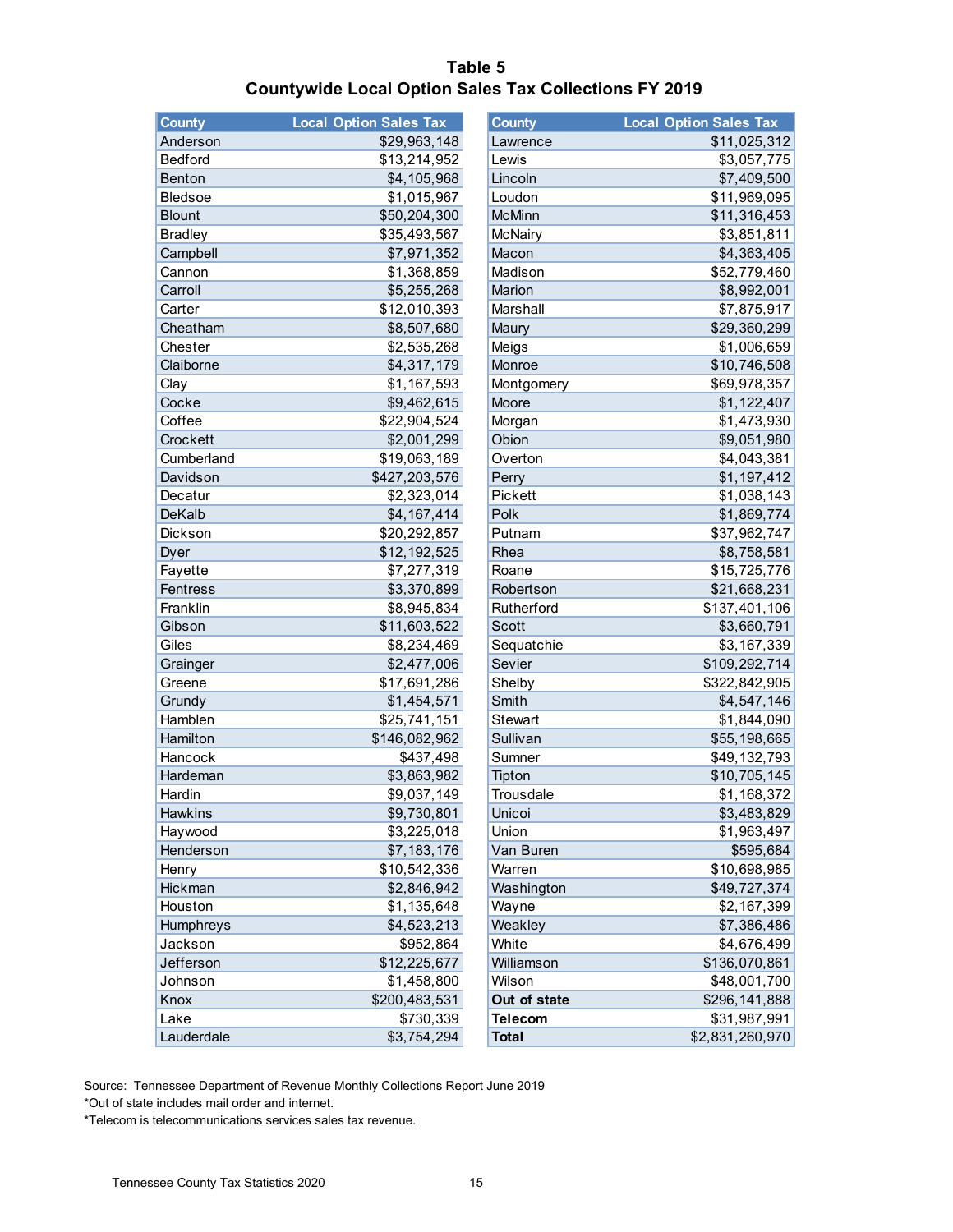#### County Motor Vehicle Tax6

Counties may levy a tax on motor vehicles (wheel tax) by any of the following methods: passage of a resolution by a two-thirds vote of the county legislative body at 2 consecutive regular county legislative body meetings; by passage of a resolution by the county legislative body by a regular majority with approval and referendum provided for in the resolution; and, by private act. Even a resolution that does not provide for a referendum is subject to a referendum if a petition signed by registered voters amounting to 10% of the votes cast in the last gubernatorial election (10% of the total registered voters in Shelby County) is filed with the county election commission within 30 days of final passage.

The rates are set forth in the resolutions by private acts. The distribution may be designated for any county purpose specified by the resolution of private act.

As of the date of this publication, 59 counties impose the county motor vehicle tax. Table 7 provides the number of motor vehicle registrations in each county and may be used to estimate potential revenues generated from the imposition or increase in the motor vehicle registration tax. These data, however, include vehicles exempt by statute from taxation and should be adjusted accordingly.

 $6$  The legal authority for the county motor vehicle tax is T.C.A. § 5-8-102.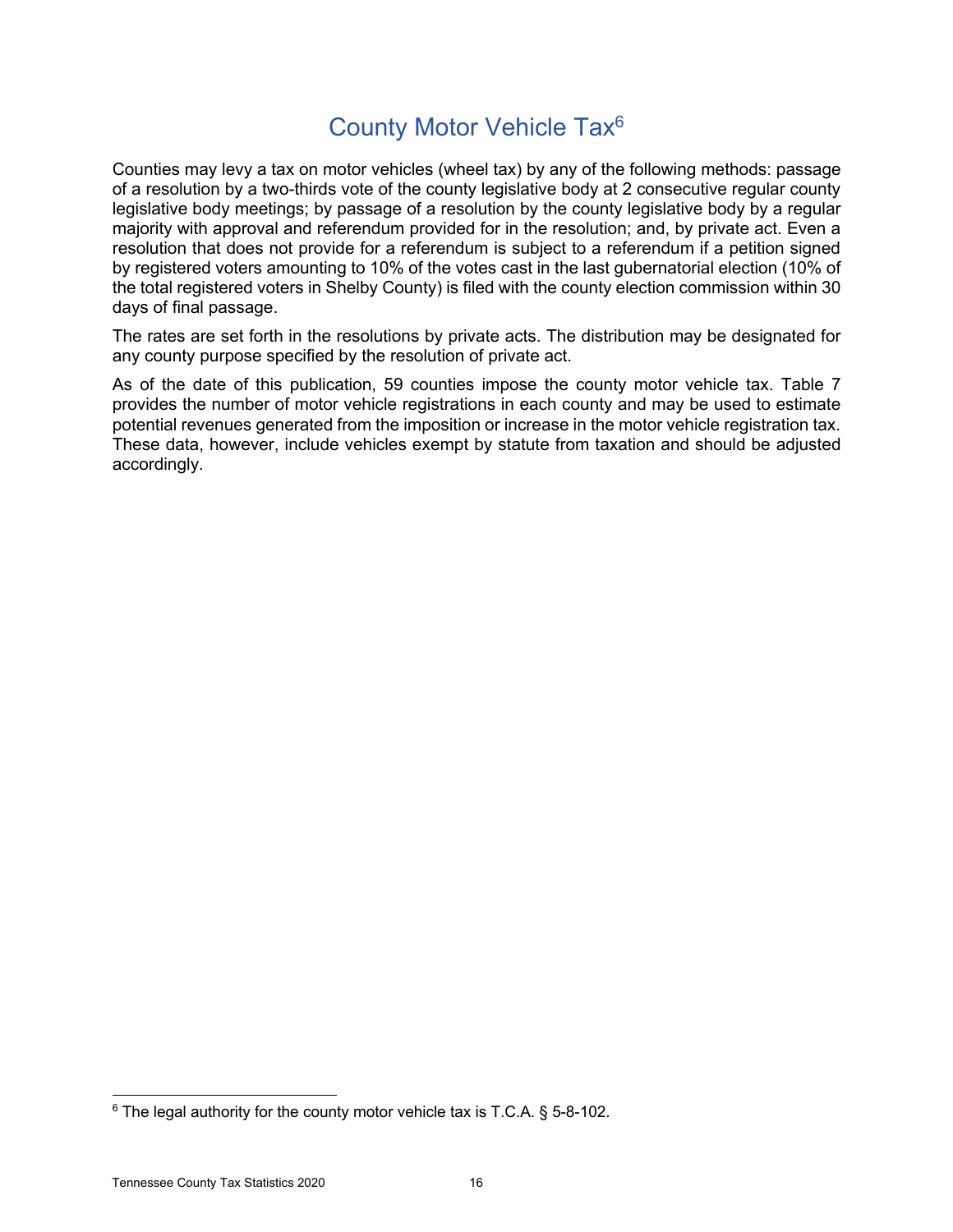#### **Table 6 County Motor Vehicle Tax Rates FY 2020**

| <b>County</b>   | <b>Wheel Tax Rate</b> | <b>County</b>  | <b>Wheel Tax Rate</b> |
|-----------------|-----------------------|----------------|-----------------------|
| Anderson        | N/A                   | Lauderdale     | \$65.00               |
| <b>Bedford</b>  | N/A                   | Lawrence       | \$25.00               |
| Benton          | N/A                   | Lewis          | \$65.00               |
| <b>Bledsoe</b>  | N/A                   | Lincoln        | \$75.00               |
| <b>Blount</b>   | N/A                   | Loudon         | N/A                   |
| <b>Bradley</b>  | N/A                   | <b>McMinn</b>  | N/A                   |
| Campbell        | \$45.00               | <b>McNairy</b> | N/A                   |
| Cannon          | \$50.25               | Macon          | \$65.00               |
| Carroll         | \$55.00               | Madison        | N/A                   |
| Carter          | N/A                   | Marion         | N/A                   |
| Cheatham        | \$51.00               | Marshall       | \$50.00               |
| Chester         | \$65.35               | Maury          | \$25.00               |
| Claiborne       | \$50.00               | Meigs          | N/A                   |
| Clay            | \$25.00               | Monroe         | \$25.00               |
| Cocke           | N/A                   | Montgomery     | \$49.00               |
| Coffee          | N/A                   | Moore          | N/A                   |
| Crockett        | \$73.50               | Morgan         | N/A                   |
| Cumberland      | N/A                   | Obion          | \$47.00               |
| Davidson        | \$55.00               | Overton        | \$30.50               |
| Decatur         | \$50.00               | Perry          | N/A                   |
| <b>DeKalb</b>   | N/A                   | Pickett        | \$10.00               |
| Dickson         | \$60.00               | Polk           | N/A                   |
| Dyer            | \$60.15               | Putnam         | N/A                   |
| Fayette         | \$71.00               | Rhea           | N/A                   |
| <b>Fentress</b> | \$25.00               | Roane          | N/A                   |
| Franklin        | N/A                   | Robertson      | \$85.25               |
| Gibson          | \$50.75               | Rutherford     | \$52.50               |
| Giles           | N/A                   | Scott          | \$30.00               |
| Grainger        | N/A                   | Sequatchie     | N/A                   |
| Greene          | \$55.00               | Sevier         | N/A                   |
| Grundy          | N/A                   | Shelby         | \$50.00               |
| Hamblen         | \$27.00               | Smith          | \$15.00               |
| Hamilton        | N/A                   | <b>Stewart</b> | \$35.00               |
| Hancock         | \$41.00               | Sullivan       | N/A                   |
| Hardeman        | \$80.00               | Sumner         | \$51.00               |
| Hardin          | \$47.00               | Tipton         | \$61.00               |
| <b>Hawkins</b>  | \$67.00               | Trousdale      | \$40.00               |
| Haywood         | \$90.00               | Unicoi         | N/A                   |
| Henderson       | \$40.00               | Union          | \$30.00               |
| Henry           | \$40.50               | Van Buren      | N/A                   |
| Hickman         | \$50.50               | Warren         | \$30.00               |
| Houston         | \$71.00               | Washington     | N/A                   |
| Humphreys       | N/A                   | Wayne          | \$61.00               |
| Jackson         | \$40.50               | Weakley        | \$40.00               |
| Jefferson       | \$50.00               | White          | \$42.00               |
| Johnson         | \$40.00               | Williamson     | \$25.75               |
| Knox            | \$36.00               | Wilson         | \$25.00               |
| Lake            | \$100.00              |                |                       |

| <b>County</b>  | <b>Wheel Tax Rate</b> |
|----------------|-----------------------|
| Lauderdale     | \$65.00               |
| Lawrence       | \$25.00               |
| Lewis          | \$65.00               |
| Lincoln        | \$75.00               |
| Loudon         | N/A                   |
| McMinn         | N/A                   |
| <b>McNairy</b> | N/A                   |
| Macon          | \$65.00               |
| Madison        | N/A                   |
| Marion         | N/A                   |
| Marshall       | \$50.00               |
| Maury          | \$25.00               |
| Meigs          | N/A                   |
| Monroe         | \$25.00               |
| Montgomery     | \$49.00               |
| Moore          | N/A                   |
| Morgan         | N/A                   |
| Obion          | \$47.00               |
| Overton        | \$30.50               |
| Perry          | N/A                   |
| Pickett        | \$10.00               |
| Polk           | N/A                   |
| Putnam         | N/A                   |
| Rhea           | N/A                   |
| Roane          | N/A                   |
| Robertson      | \$85.25               |
| Rutherford     | \$52.50               |
| Scott          | \$30.00               |
| Sequatchie     | N/A                   |
| Sevier         | N/A                   |
| Shelby         | \$50.00               |
| Smith          | \$15.00               |
| Stewart        | \$35.00               |
| Sullivan       | N/A                   |
| Sumner         | \$51.00               |
| Tipton         | \$61.00               |
| Trousdale      | \$40.00               |
| Unicoi         | N/A                   |
| Union          | \$30.00               |
| Van Buren      | N/A                   |
| Warren         | \$30.00               |
| Washington     | N/A                   |
| Wayne          | \$61.00               |
| Weakley        | \$40.00               |
| White          | \$42.00               |
| Williamson     | \$25.75               |
| Wilson         | \$25.00               |
|                |                       |

*The following counties have a motorcycle rate: Jefferson \$30.00 Lake \$50.25 Macon \$45.00*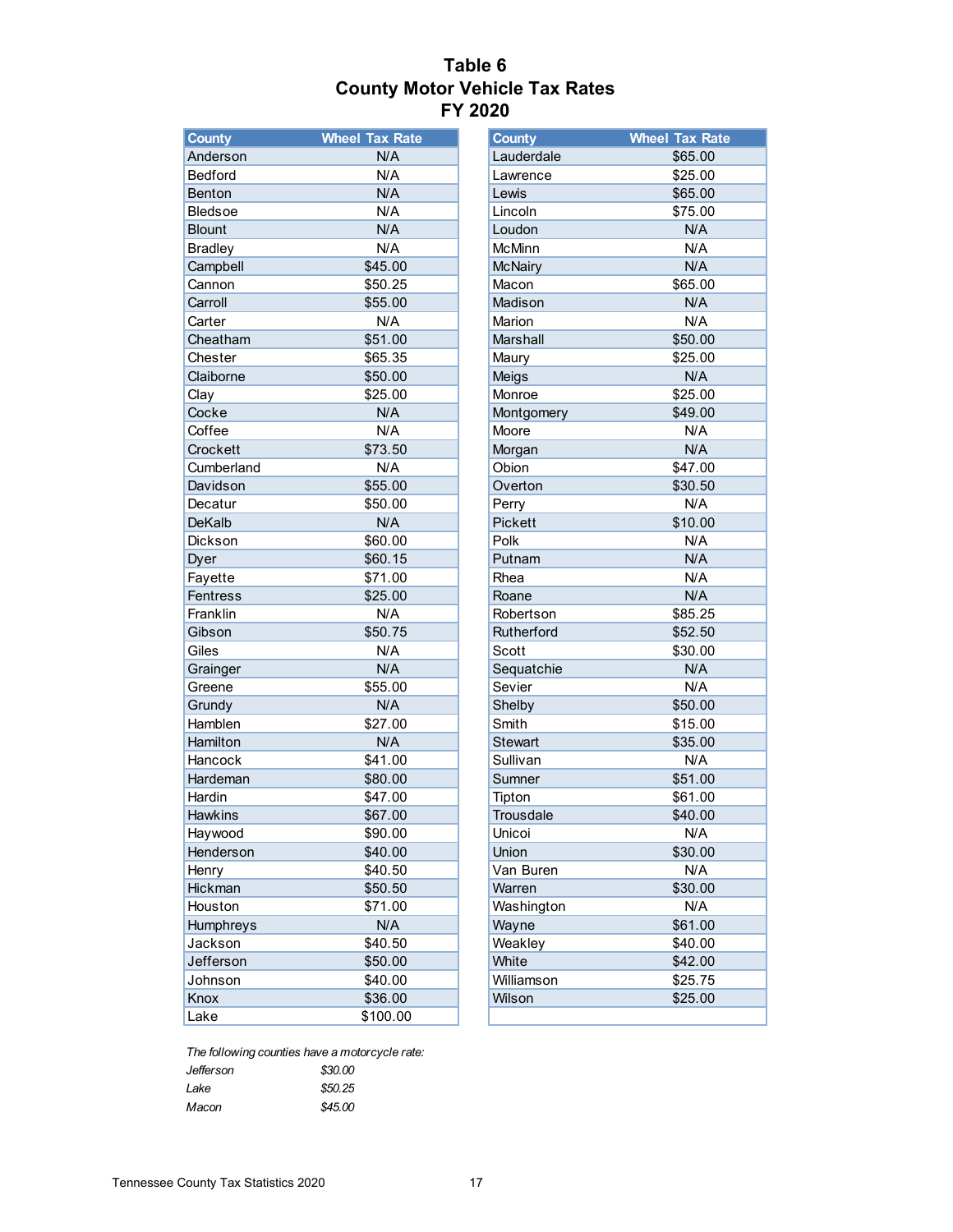#### **Table 7 Motor Vehicle Registrations 2019**

| <b>County</b>   | <b>Registrations</b> |
|-----------------|----------------------|
| Anderson        | 111,349              |
| Bedford         | 61,126               |
| <b>Benton</b>   | 19,231               |
| Bledsoe         | 13,576               |
| <b>Blount</b>   | 166,532              |
| <b>Bradley</b>  | 109,121              |
| Campbell        | 39,394               |
| Cannon          | 16,444               |
| Carroll         | 26,590               |
| Carter          | 60,309               |
| Cheatham        | 50,112               |
| Chester         | 16,558               |
| Claiborne       | 33,827               |
| Clay            | 9,297                |
| Cocke           | 40,178               |
| Coffee          | 66,097               |
| Crockett        | 13,643               |
| Cumberland      | 72,402               |
| Davidson        | 641,183              |
| Decatur         | 11,814               |
| DeKalb          | 21,932               |
| Dickson         | 57,626               |
| Dyer            | 33,913               |
| Fayette         | 45,833               |
| <b>Fentress</b> | 20,910               |
| Franklin        | 44,689               |
| Gibson          | 45,606               |
| Giles           | 34,232               |
| Grainger        | 29,132               |
| Greene          | 111,384              |
| Grundy          | 16,218               |
| Hamblen         | 70,780               |
| Hamilton        | 802,125              |
| Hancock         | 6,922                |
| Hardeman        | 22,547               |
| Hardin          | 27,925               |
| Hawkins         | 57,012               |
| Haywood         | 15,883               |
| Henderson       | 29,314               |
| Henry           | 35,493               |
| Hickman         | 24,841               |
|                 | 8,620                |
| Houston         |                      |
| Humphreys       | 21,206               |
| Jackson         | 11,851               |
| Jefferson       | 73,418               |
| Johnson         | 20,433               |
| Knox            | 483,647              |
| Lake            | 4,073                |

| <b>County</b>       | <b>Registrations</b> |
|---------------------|----------------------|
| Lauderdale          | 20,878               |
| Lawrence            | 45,203               |
| Lewis               | 12,724               |
| Lincoln             | 36,142               |
| Loudon              | 65,598               |
| McMinn              | 59,596               |
| <b>McNairy</b>      | 28,450               |
| Macon               | 25,360               |
| Madison             | 99,008               |
| Marion              | 35,427               |
| Marshall            | 34,547               |
| Maury               | 105,329              |
| Meigs               | 15,175               |
| Monroe              | 48,186               |
| Montgomery          | 196,684              |
| Moore               | 7,729                |
| Morgan              | 31,260               |
| Obion               | 30,974               |
| Overton             | 23,577               |
| Perry               | 9,884                |
| Pickett             | 6,870                |
| Polk                | 20,158               |
| Putnam              | 85,853               |
| Rhea                | 36,618               |
| Roane               | 56,526               |
| Robertson           | 78,547               |
| Rutherford          | 299,816              |
| Scott               | 22,018               |
| Sequatchie          | 24,897               |
| Sevier              | 111,812              |
| Shelby              | 759,661              |
| Smith               | 22,560               |
| Stewart             | 15,150               |
| Sullivan            | 177,003              |
| Sumner              | 168,094              |
|                     | 59,448               |
| Tipton<br>Trousdale | 10,144               |
| Unicoi              |                      |
|                     | 20,962               |
| Union               | 18,949               |
| Van Buren           | 6,348                |
| Warren              | 42,841               |
| Washington          | 134,127              |
| Wayne               | 16,538               |
| Weakley             | 29,440               |
| White               | 28,497               |
| Williamson          | 217,707              |
| Wilson              | 140,755              |

*Source: Tennessee Department of Revenue as of June 30, 2019.*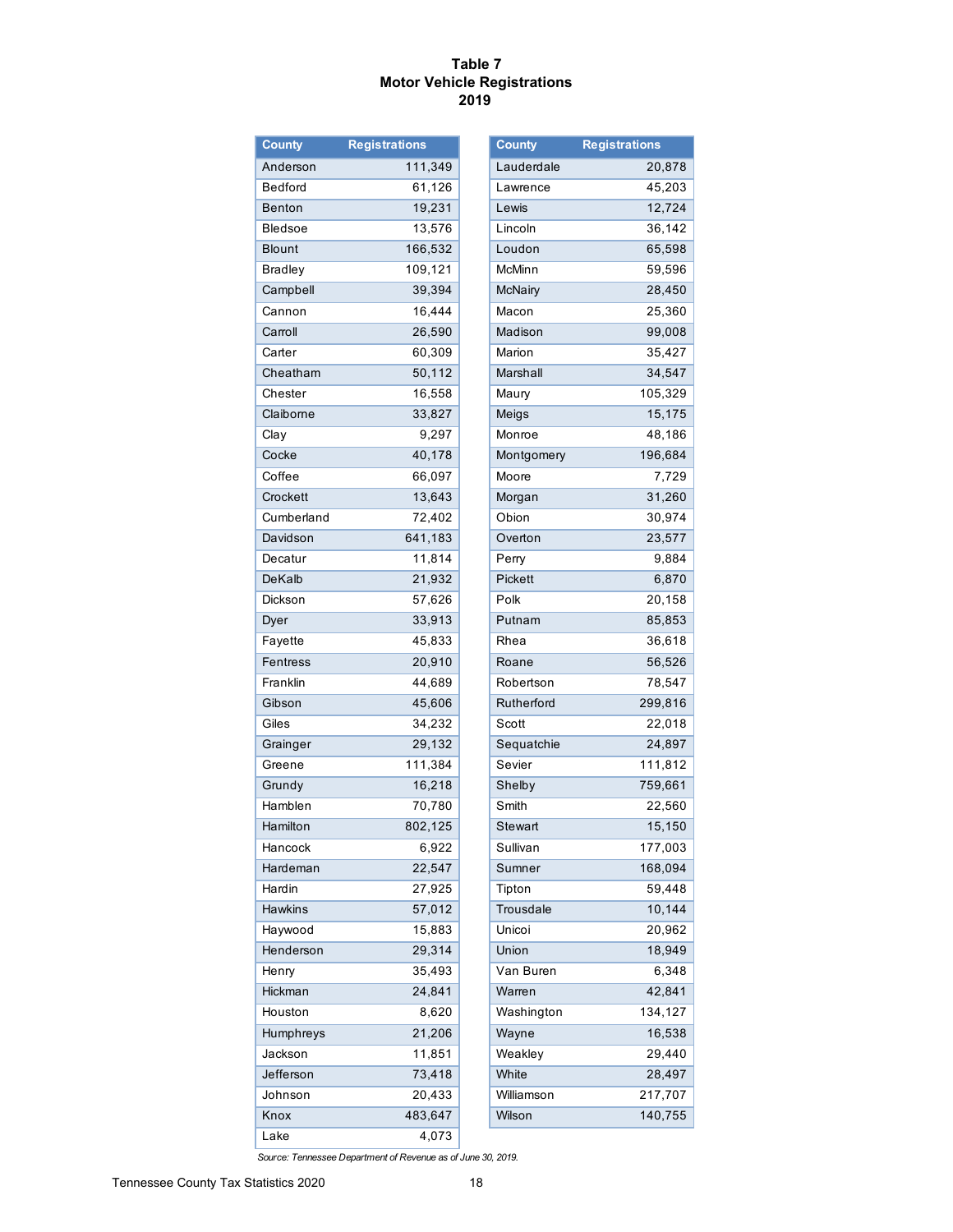## Hotel/Motel Tax

Seventy-six counties levy the hotel/motel tax, which is authorized by private act on the privilege of occupancy of hotel and motel rooms. (Davidson County is the exception as it has utilized a general law that applies only to metropolitan governments.) Rates vary according to the terms of the private act. Currently, rates are imposed ranging from 2% to 7.5% of the price of the lodgings. The distribution of the tax is set forth in the private act. The rates and distributions are shown in Table 8.

Since May 12, 1988, any private act which authorizes a city or county (Dickson, Rutherford, Shelby, and Williamson counties excepted) to levy a tax on the privilege of occupancy of a hotel must limit the application of the tax as follows:

- 1. A city shall only levy such tax on occupancy of hotels located within its municipal boundaries;
- 2. A city shall not be authorized to levy such tax on occupancy of hotels if the county in which such city is located has levied such tax prior to the adoption of the tax by the city; and
- 3. A county shall only levy such tax on occupancy of hotels located within its boundaries but outside the boundaries of any municipality that has levied a tax on such occupancy prior to the adoption of such tax by the county.

These limitations only apply prospectively and all private acts levying taxes on the privilege of occupancy of hotels enacted prior to May 12, 1988, shall remain in full force and effect. Note that home rule municipalities have separate general law authority to levy hotel/motel taxes. As these taxes are not levied by private act, the limitations listed above do not apply to hotel/motel taxes levied by a home rule municipality.

 $7$  T.C.A. § 67-4-1425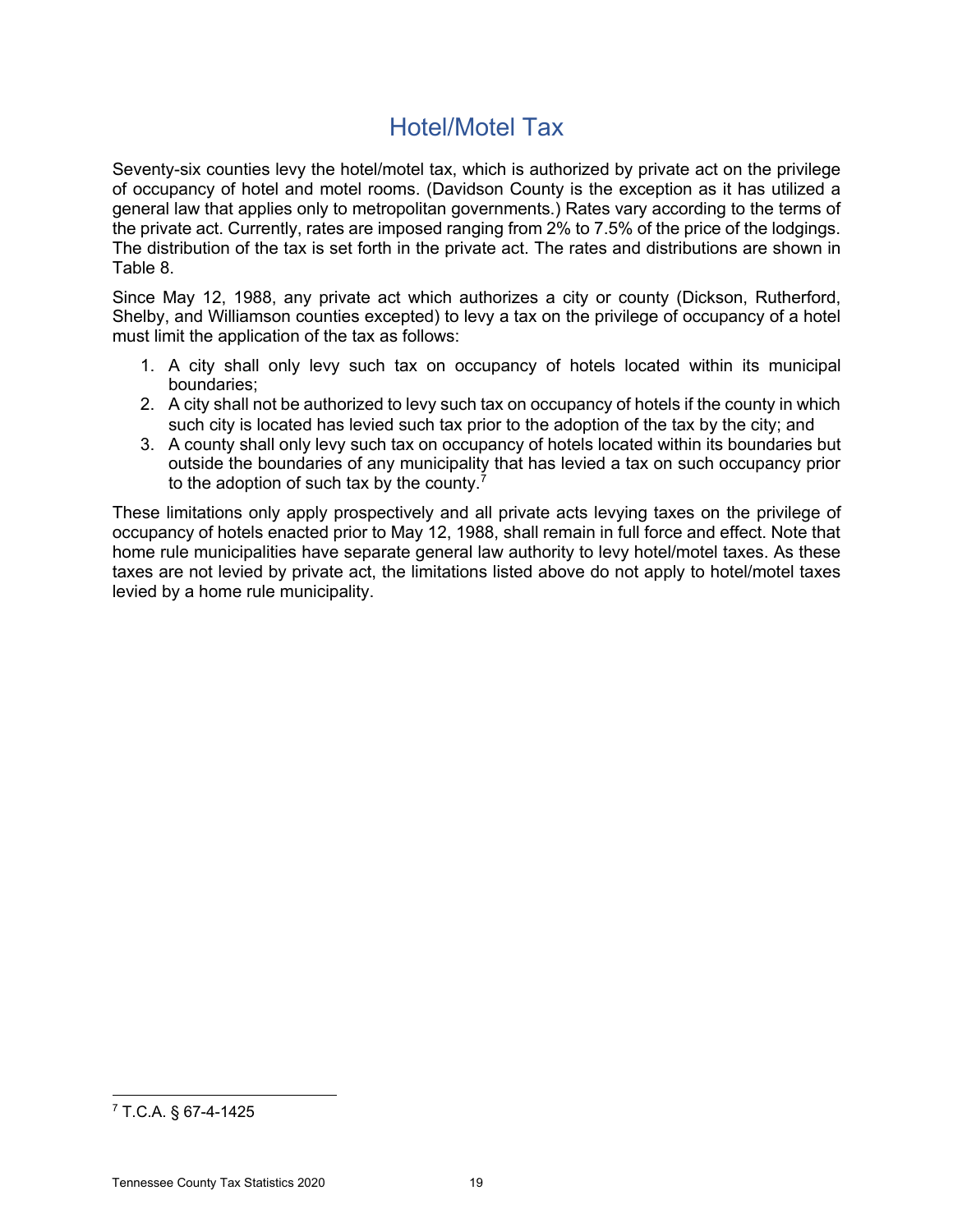#### **Table 8 Hotel/Motel Tax Rates and Distribution FY 2020**

| <b>County</b>  | <b>Rate</b> | <b>Distribution</b>                                                 |
|----------------|-------------|---------------------------------------------------------------------|
| Anderson       | 5.0%        | Tourism fund; economic development                                  |
| <b>Bedford</b> | N/A         | N/A                                                                 |
| Benton         | 5.0%        | General fund                                                        |
| <b>Bledsoe</b> | N/A         | N/A                                                                 |
| <b>Blount</b>  | 4.0%        | General fund; tourism                                               |
| <b>Bradley</b> | 7.0%        | General fund; tourism                                               |
| Campbell       | 5.0%        | Discretionary                                                       |
| Cannon         | 5.0%        | General fund; tourism                                               |
| Carroll        | N/A         | N/A                                                                 |
| Carter         | 5.0%        | General fund; tourism                                               |
| Cheatham       | 5.0%        | General fund                                                        |
| Chester        | 4.0%        | General fund                                                        |
| Claiborne      | 3.0%        | General fund                                                        |
| Clay           | 2.5%        | General fund                                                        |
| Cocke          | 3.0%        | General fund                                                        |
| Coffee         | 2.5%        | Economic development                                                |
| Crockett       | 5.0%        | General fund                                                        |
| Cumberland     | 7.5%        | Debt service fund or county commission discretion                   |
| Davidson       | 4.0%        | USD general fund; tourism                                           |
| Decatur        | 5.0%        | General fund                                                        |
| <b>DeKalb</b>  | 5.0%        | General fund                                                        |
| Dickson        | 5.0%        | Economic development                                                |
| Dyer           | N/A         | N/A                                                                 |
| Fayette        | 5.0%        | General fund                                                        |
| Fentress       | 5.0%        | General fund                                                        |
| Franklin       | 7.0%        | General fund or county commission discretion                        |
| Gibson         | 4.0%        | General fund for industrial development                             |
| Giles          | 5.0%        | General fund for courthouse maintenance/renovation                  |
| Grainger       | N/A         | N/A                                                                 |
| Greene         | 7.0%        | Tourism; economic development; debt service; capital projects; arts |
| Grundy         | 5.0%        | General fund                                                        |
| Hamblen        | 5.0%        | Parks                                                               |
| Hamilton       | 4.0%        | Hotel/motel fund                                                    |
| Hancock        | N/A         | N/A                                                                 |
| Hardeman       | 5.0%        | General fund                                                        |
| Hardin         | 5.0%        | General fund                                                        |
| <b>Hawkins</b> | N/A         | N/A                                                                 |
| Haywood        | 5.0%        | City of Brownsville; general fund                                   |
| Henderson      | 5.0%        | Fire department; tourism; industrial development                    |
| Henry          | 5.0%        | General fund                                                        |
| Hickman        | 5.0%        | General fund                                                        |
| Houston        | 5.0%        | General fund                                                        |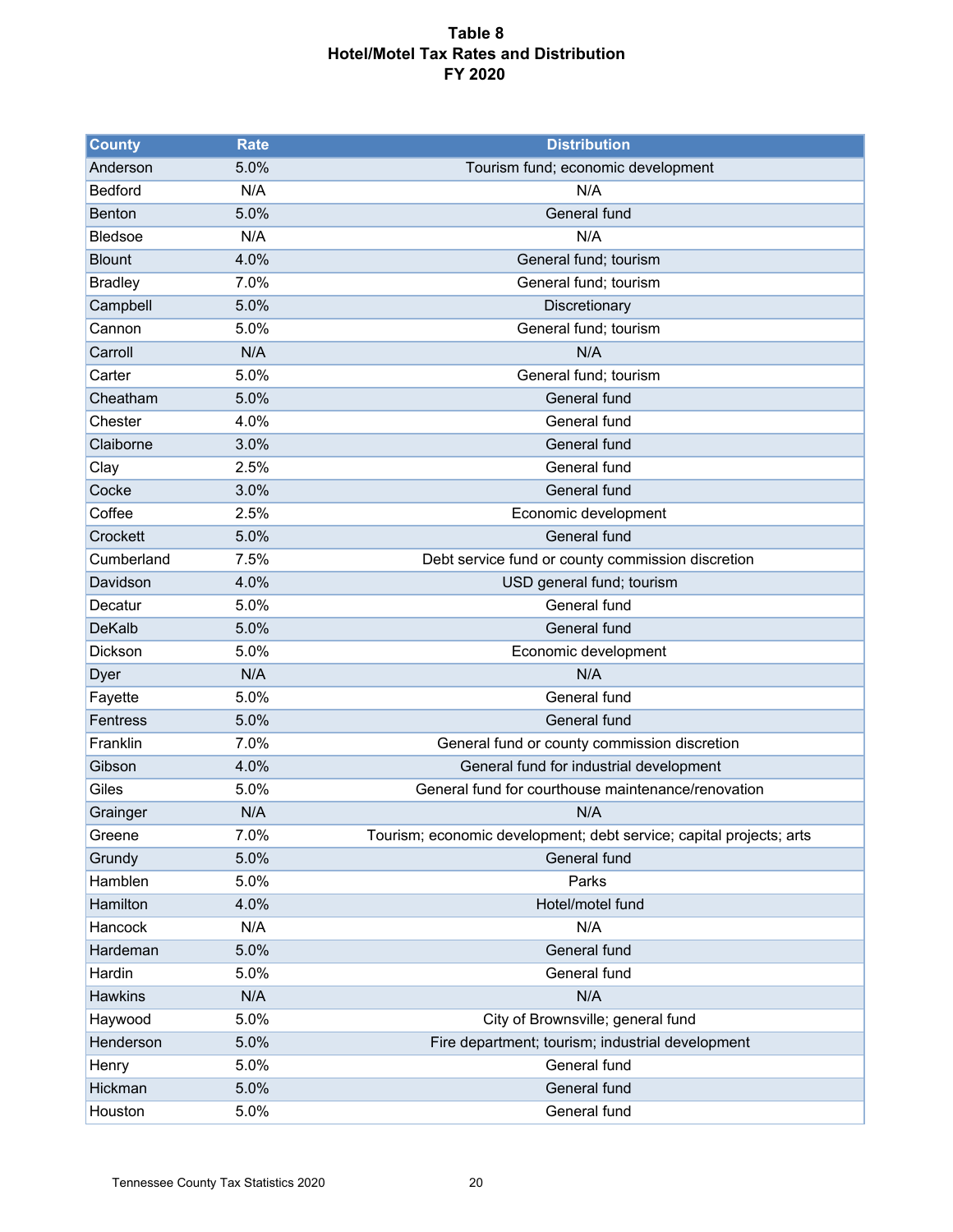#### **Table 8 Hotel/Motel Tax Rates and Distribution FY 2020**

| <b>County</b>  | <b>Rate</b> | <b>Distribution</b>                                                       |
|----------------|-------------|---------------------------------------------------------------------------|
| Humphreys      | 5.0%        | General fund                                                              |
| Jackson        | N/A         | N/A                                                                       |
| Jefferson      | 4.0%        | General fund                                                              |
| Johnson        | 5.0%        | General fund; first \$15K is shared with the local tourism council        |
| Knox           | 5.0%        | Tourism; general fund; city of Knoxville                                  |
| Lake           | 7.5%        | General fund                                                              |
| Lauderdale     | 5.0%        | General fund                                                              |
| Lawrence       | 5.0%        | General fund for economic development                                     |
| Lewis          | 5.0%        | General fund                                                              |
| Lincoln        | 5.0%        | General fund; tourism                                                     |
| Loudon         | 5.0%        | General fund                                                              |
| Macon          | 5.0%        | General fund                                                              |
| Madison        | 5.0%        | 40% general fund, 40% city of Jackson, 20% economic development           |
| Marion         | 5.0%        | General fund; county commission discretion                                |
| Marshall       | 7.0%        | General fund                                                              |
| Maury          | 5.0%        | Industrial development; tourism; beautification and recreation            |
| <b>McMinn</b>  | 5.0%        | Tourism; economic development                                             |
| McNairy        | N/A         | N/A                                                                       |
| Meigs          | 5.0%        | <b>General</b> fund                                                       |
| Monroe         | 5.0%        | Industrial development; tourism                                           |
| Montgomery     | 5.0%        | Tourism; general fund; city of Clarksville                                |
| Moore          | 3.0%        | General fund                                                              |
| Morgan         | N/A         | N/A                                                                       |
| Obion          | 5.0%        | Economic development and tourism                                          |
| Overton        | 5.0%        | Tourism                                                                   |
| Perry          | 5.0%        | Discretionary                                                             |
| Pickett        | N/A         | N/A                                                                       |
| Polk           | 3.0%        | General fund; debt service; economic development                          |
| Putnam         | 7.0%        | Debt service fund; chamber of commerce; recreation                        |
| Rhea           | 2.0%        | Tourism; economic development                                             |
| Roane          | 5.0%        | Industrial/economic development                                           |
| Robertson      | 7.0%        | Industrial development board                                              |
| Rutherford     | 5.0%        | General fund for tourism; debt service fund; county commission discretion |
| Scott          | 5.0%        | General fund                                                              |
| Sequatchie     | 2.0%        | General fund                                                              |
| Sevier         | 3.0%        | Tourism/education                                                         |
| Shelby         | 5.0%        | Convention center; convention and visitors bureau; arena                  |
| Smith          | N/A         | N/A                                                                       |
| <b>Stewart</b> | 5.0%        | General fund                                                              |
| Sullivan       | N/A         | N/A                                                                       |
| Sumner         | 5.0%        | General fund                                                              |
| Tipton         | 5.0%        | General fund for industrial development                                   |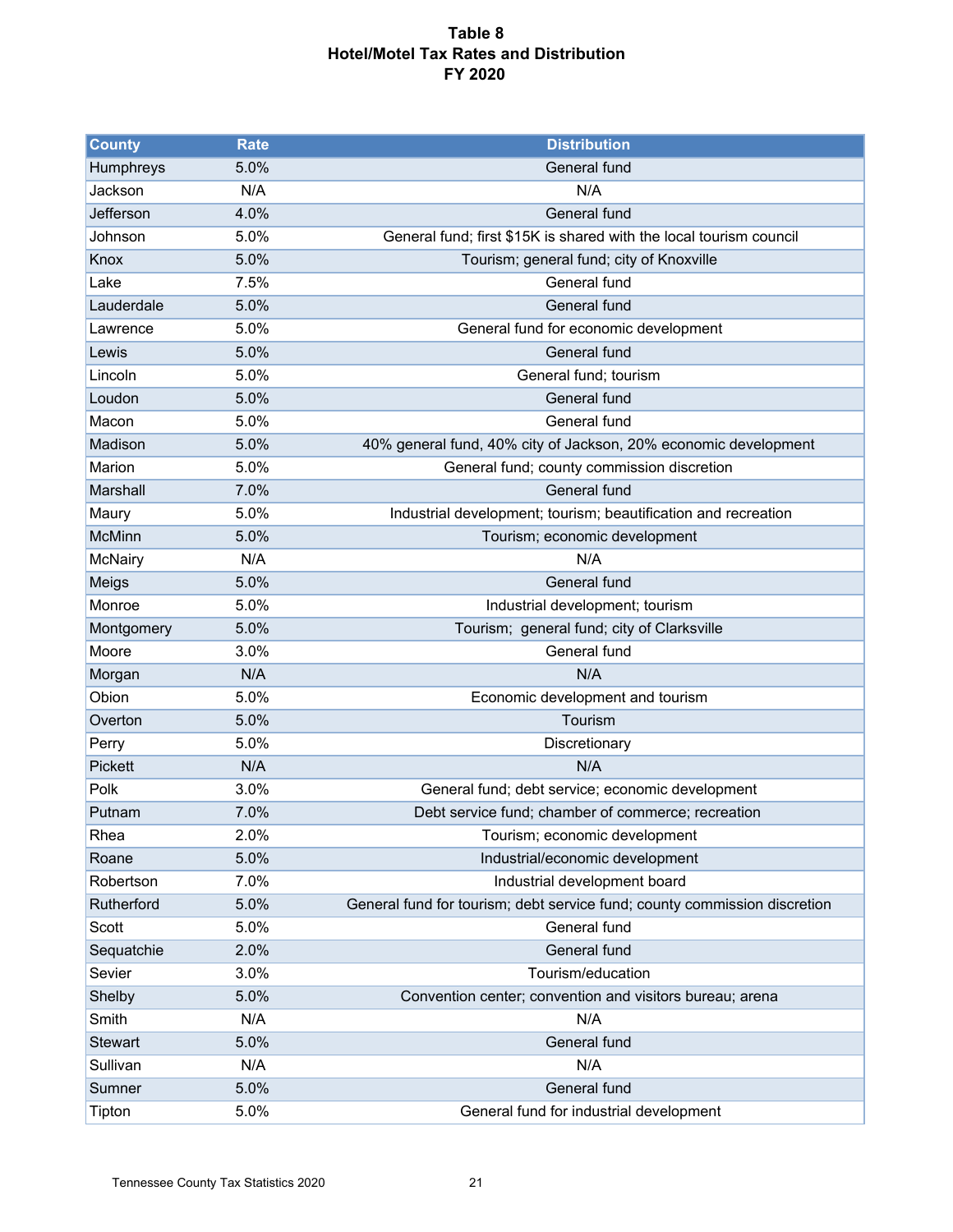#### **Table 8 Hotel/Motel Tax Rates and Distribution FY 2020**

| <b>County</b> | <b>Rate</b> | <b>Distribution</b>                                          |
|---------------|-------------|--------------------------------------------------------------|
| Trousdale     | N/A         | N/A                                                          |
| Unicoi        | $5.0\%$     | General fund                                                 |
| Union         | $5.0\%$     | Tourist-related activities                                   |
| Van Buren     | $7.0\%$     | General fund; education capital outlay fund; city of Spencer |
| Warren        | $5.0\%$     | Debt service                                                 |
| Washington    | N/A         | N/A                                                          |
| Wayne         | N/A         | N/A                                                          |
| Weakley       | $5.0\%$     | General fund                                                 |
| <b>White</b>  | $5.0\%$     | General fund                                                 |
| Williamson    | 4.0%        | General fund                                                 |
| Wilson        | 5.0%        | General fund; county commission discretion                   |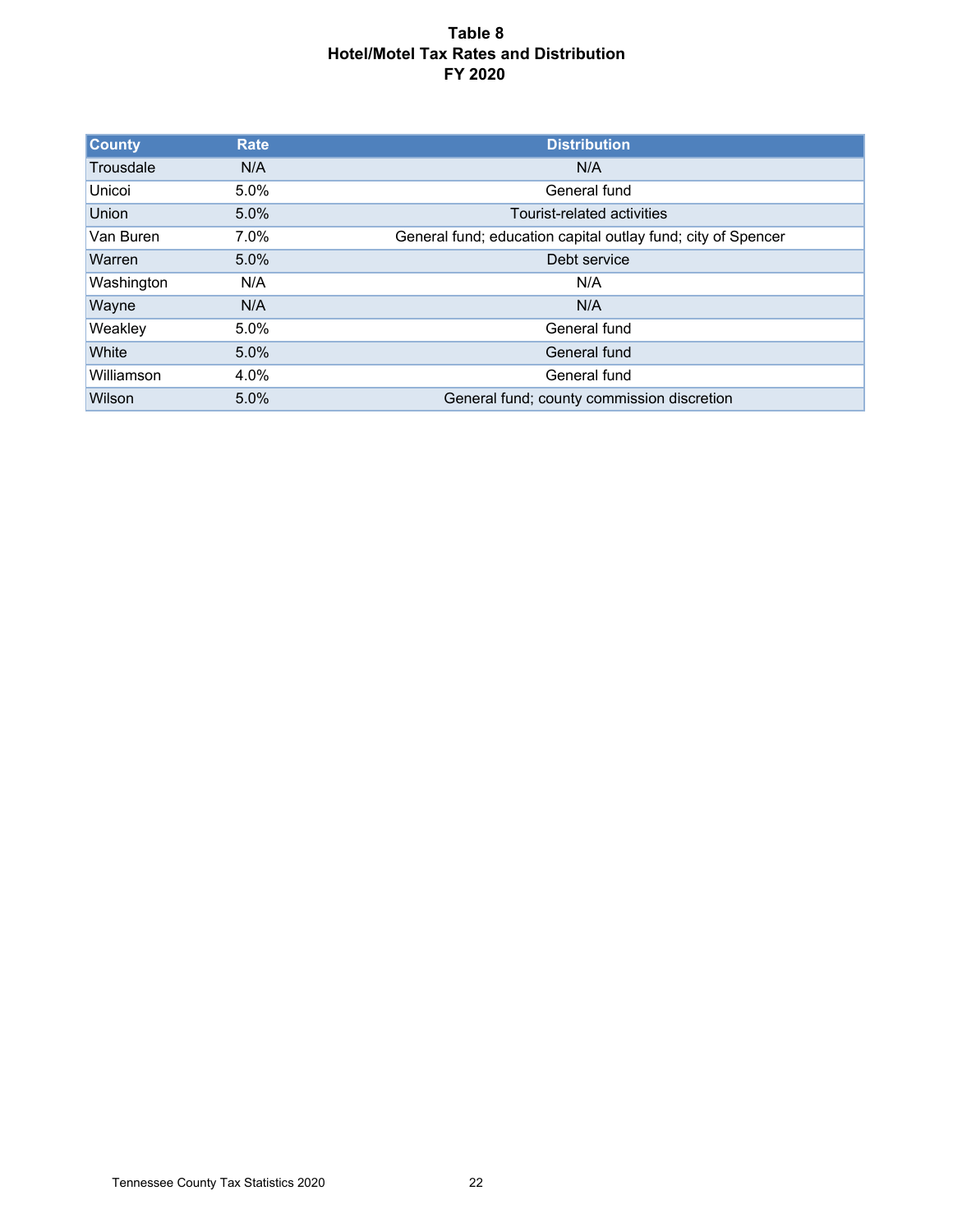## County Mineral Severance Tax

By a two-thirds vote, counties may levy a tax on all sand, gravel, sandstone, chert, and limestone severed from the ground within the county at a rate of up to \$0.15 per ton. Prior to 1984, the county mineral severance tax could be authorized by private act only. Private acts in existence when the general law was passed remain in effect for all purposes, except that the rate may not exceed \$0.15 per ton. Counties who levied the tax under the general law are required to distribute the tax to the county highway fund. $8<sup>8</sup>$ 

As shown in Table 9, 68 counties impose county mineral severance taxes. Of those 68 counties, 60 allocate the proceeds to the county highway fund, 6 counties allocate the proceeds to the county general fund with one designating the funds for roads from the general fund, and 1 allocates the proceeds to debt service. 63 counties impose the maximum rate of \$0.15, 1 county is \$0.14, 3 counties are \$0.10, and 1 county is \$0.05.

<sup>8</sup> T.C.A. §§ 67-7-201 through 67-7-221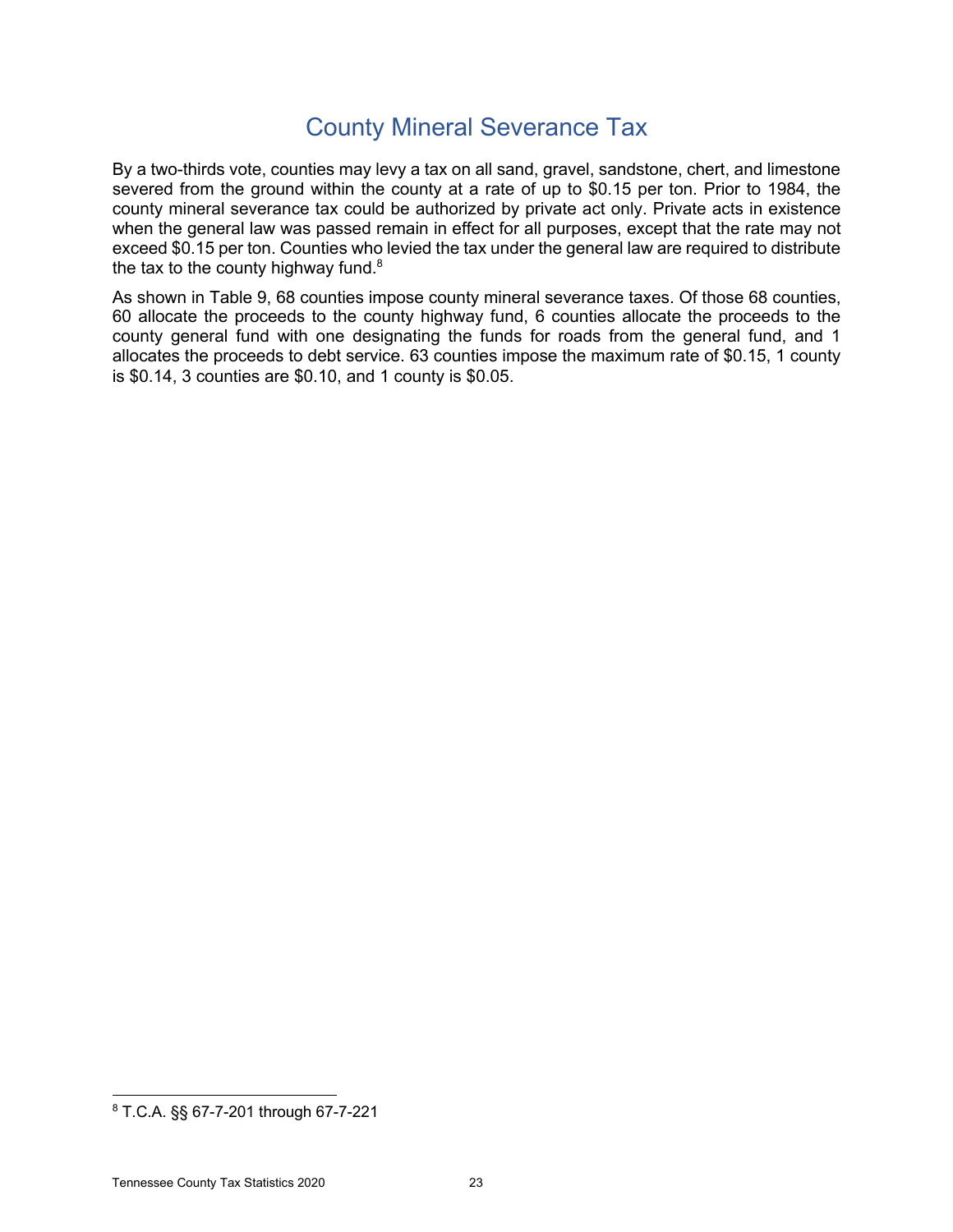#### **Table 9 Mineral Severance Tax Rates and Distribution FY 2020**

| <b>County</b>  | <b>Rate</b> | <b>Distribution</b>    | <b>County</b> | Rate  | <b>Distribution</b>   |
|----------------|-------------|------------------------|---------------|-------|-----------------------|
| Anderson       | 0.15¢       | Highway fund           | Lauderdale    | N/A   | N/A                   |
| <b>Bedford</b> | 0.15¢       | Highway fund           | Lawrence      | 0.15¢ | Highway fund          |
| <b>Benton</b>  | 0.10¢       | Highway fund           | Lewis         | N/A   | N/A                   |
| <b>Bledsoe</b> | 0.15¢       | Highway fund           | Lincoln       | 0.15¢ | Highway fund          |
| <b>Blount</b>  | 0.15¢       | Highway fund           | Loudon        | 0.15¢ | Highway fund          |
| <b>Bradley</b> | N/A         | N/A                    | Macon         | N/A   | N/A                   |
| Campbell       | 0.15¢       | Highway fund           | Madison       | 0.15¢ | Highway fund          |
| Cannon         | 0.10¢       | Highway fund           | Marion        | 0.15¢ | Highway fund          |
| Carroll        | 0.15¢       | Highway fund           | Marshall      | 0.15¢ | Highway fund          |
| Carter         | 0.15¢       | Highway fund           | Maury         | 0.15¢ | Highway fund          |
| Cheatham       | $0.15\phi$  | Highway fund           | <b>McMinn</b> | 0.15¢ | Highway fund          |
| Chester        | N/A         | N/A                    | McNairy       | 0.15¢ | Highway fund          |
| Claiborne      | 0.15¢       | Highway fund           | Meigs         | 0.15¢ | Highway fund          |
| Clay           | 0.15¢       | Highway fund           | Monroe        | 0.15¢ | Highway fund          |
| Cocke          | 0.15¢       | Highway fund           | Montgomery    | 0.15¢ | Highway fund          |
| Coffee         | 0.15¢       | Highway fund           | Moore         | 0.15¢ | Highway fund          |
| Crockett       | N/A         | N/A                    | Morgan        | N/A   | N/A                   |
| Cumberland     | 0.15¢       | Highway fund           | Obion         | 0.15¢ | Highway fund          |
| Davidson       | 0.15¢       | General fund for roads | Overton       | 0.15¢ | Highway fund          |
| Decatur        | 0.15¢       | Highway fund           | Perry         | 0.10¢ | Highway fund          |
| DeKalb         | 0.15¢       | Highway fund           | Pickett       | N/A   | N/A                   |
| Dickson        | 0.15¢       | Debt service           | Polk          | N/A   | N/A                   |
| Dyer           | N/A         | N/A                    | Putnam        | 0.15¢ | Highway fund          |
| Fayette        | 0.15¢       | Highway fund           | Rhea          | 0.15¢ | Highway fund          |
| Fentress       | 0.15¢       | Highway fund           | Roane         | 0.15¢ | Highway fund          |
| Franklin       | 0.15¢       | Highway fund           | Robertson     | 0.15¢ | Highway fund          |
| Gibson         | N/A         | N/A                    | Rutherford    | 0.15¢ | Highway fund          |
| Giles          | 0.15¢       | Highway fund           | Scott         | N/A   | N/A                   |
| Grainger       | 0.14¢       | Highway fund           | Sequatchie    | N/A   | N/A                   |
| Greene         | 0.15¢       | Highway fund           | Sevier        | N/A   | N/A                   |
| Grundy         | N/A         | N/A                    | Shelby        | 0.15¢ | Highway fund          |
| Hamblen        | 0.15¢       | Highway fund           | Smith         | 0.15¢ | Highway fund          |
| Hamilton       | N/A         | N/A                    | Stewart       | N/A   | N/A                   |
| Hancock        | N/A         | N/A                    | Sullivan      | 0.15¢ | Highway fund          |
| Hardeman       | N/A         | N/A                    | Sumner        | 0.15¢ | Highway fund          |
| Hardin         | 0.15¢       | Highway fund           | Tipton        | N/A   | N/A                   |
| <b>Hawkins</b> | 0.15¢       | Highway fund           | Trousdale     | 0.15¢ | Highway fund          |
| Haywood        | 0.15¢       | Highway fund           | Unicoi        | 0.15¢ | General fund          |
| Henderson      | N/A         | N/A                    | Union         | 0.15¢ | Highway fund          |
| Henry          | N/A         | N/A                    | Van Buren     | 0.15¢ | Highway fund          |
| Hickman        | 0.15¢       | Highway fund           | Warren        | 0.15¢ | Highway fund          |
| Houston        | N/A         | N/A                    | Washington    | N/A   | N/A                   |
| Humphreys      | 0.05¢       | General fund           | Wayne         | 0.15¢ | Highway capital proje |
| Jackson        | 0.15¢       | Highway fund           | Weakley       | 0.15¢ | General fund          |
| Jefferson      | N/A         | N/A                    | White         | 0.15¢ | Highway fund          |
| Johnson        | 0.15¢       | Highway fund           | Williamson    | 0.15¢ | General fund          |
| Knox           | N/A         | N/A                    | Wilson        | 0.15¢ | Highway fund          |
| Lake           | N/A         | N/A                    |               |       |                       |

| <b>County</b>  | Rate       | <b>Distribution</b>    | <b>County</b> | Rate       | <b>Distribution</b>           |
|----------------|------------|------------------------|---------------|------------|-------------------------------|
| Anderson       | 0.15¢      | Highway fund           | Lauderdale    | N/A        | N/A                           |
| Bedford        | $0.15\phi$ | Highway fund           | Lawrence      | 0.15¢      | Highway fund                  |
| Benton         | 0.10¢      | Highway fund           | Lewis         | N/A        | N/A                           |
| Bledsoe        | 0.15¢      | Highway fund           | Lincoln       | 0.15¢      | Highway fund                  |
| <b>Blount</b>  | 0.15¢      | Highway fund           | Loudon        | 0.15¢      | Highway fund                  |
| <b>Bradley</b> | N/A        | N/A                    | Macon         | N/A        | N/A                           |
| Campbell       | 0.15¢      | Highway fund           | Madison       | 0.15¢      | Highway fund                  |
| Cannon         | 0.10¢      | Highway fund           | Marion        | 0.15¢      | Highway fund                  |
| Carroll        | 0.15¢      | Highway fund           | Marshall      | 0.15¢      | Highway fund                  |
| Carter         | 0.15¢      | Highway fund           | Maury         | 0.15¢      | Highway fund                  |
| Cheatham       | 0.15¢      | Highway fund           | McMinn        | 0.15¢      | Highway fund                  |
| Chester        | N/A        | N/A                    | McNairy       | 0.15¢      | Highway fund                  |
| Claiborne      | 0.15¢      | Highway fund           | Meigs         | 0.15¢      | Highway fund                  |
| Clay           | 0.15¢      | Highway fund           | Monroe        | 0.15¢      | Highway fund                  |
| Cocke          | 0.15¢      | Highway fund           | Montgomery    | 0.15¢      | Highway fund                  |
| Coffee         | 0.15¢      | Highway fund           | Moore         | 0.15¢      | Highway fund                  |
| Crockett       | N/A        | N/A                    | Morgan        | N/A        | N/A                           |
| Cumberland     | 0.15¢      | Highway fund           | Obion         | 0.15¢      | Highway fund                  |
| Davidson       | 0.15¢      | General fund for roads | Overton       | 0.15¢      | Highway fund                  |
| Decatur        | 0.15¢      | Highway fund           | Perry         | 0.10¢      | Highway fund                  |
| DeKalb         | $0.15\phi$ | Highway fund           | Pickett       | N/A        | N/A                           |
| Dickson        | 0.15¢      | Debt service           | Polk          | N/A        | N/A                           |
| Dyer           | N/A        | N/A                    | Putnam        | 0.15¢      | Highway fund                  |
| Fayette        | 0.15¢      | Highway fund           | Rhea          | 0.15¢      | Highway fund                  |
| Fentress       | 0.15¢      | Highway fund           | Roane         | $0.15\phi$ | Highway fund                  |
| Franklin       | 0.15¢      | Highway fund           | Robertson     | 0.15¢      | Highway fund                  |
| Gibson         | N/A        | N/A                    | Rutherford    | 0.15¢      | Highway fund                  |
| Giles          | 0.15¢      | Highway fund           | Scott         | N/A        | N/A                           |
| Grainger       | 0.14¢      | Highway fund           | Sequatchie    | N/A        | N/A                           |
| Greene         | 0.15¢      | Highway fund           | Sevier        | N/A        | N/A                           |
| Grundy         | N/A        | N/A                    | Shelby        | 0.15¢      | Highway fund                  |
| Hamblen        | 0.15¢      | Highway fund           | Smith         | 0.15¢      | Highway fund                  |
| Hamilton       | N/A        | N/A                    | Stewart       | N/A        | N/A                           |
| Hancock        | N/A        | N/A                    | Sullivan      | 0.15¢      | Highway fund                  |
| Hardeman       | N/A        | N/A                    | Sumner        | 0.15¢      | Highway fund                  |
| Hardin         | 0.15¢      | Highway fund           | Tipton        | N/A        | N/A                           |
| <b>Hawkins</b> | 0.15¢      | Highway fund           | Trousdale     | 0.15¢      | Highway fund                  |
| Haywood        | 0.15¢      | Highway fund           | Unicoi        | 0.15¢      | General fund                  |
| Henderson      | N/A        | N/A                    | Union         | 0.15¢      | Highway fund                  |
| Henry          | N/A        | N/A                    | Van Buren     | $0.15$ ¢   | Highway fund                  |
| Hickman        | 0.15¢      | Highway fund           | Warren        | 0.15¢      | Highway fund                  |
| Houston        | N/A        | N/A                    | Washington    | N/A        | N/A                           |
| Humphreys      | 0.05¢      | General fund           | Wayne         | 0.15¢      | Highway capital projects fund |
| Jackson        | 0.15¢      | Highway fund           | Weakley       | 0.15¢      | General fund                  |
| Jefferson      | N/A        | N/A                    | White         | 0.15¢      | Highway fund                  |
| Johnson        | 0.15¢      | Highway fund           | Williamson    | 0.15¢      | General fund                  |
| Knox           | N/A        | N/A                    | Wilson        | 0.15c      | Highway fund                  |

Note: A severance tax is also applied to pulpwood severance in Anderson, Benton, and Wayne counties by private act. In these counties, the mineral severance tax is authorized under T.C.A. 67-7-201 and is therefore allocated to the highway fund. The pulpwood severance tax in Anderson County is allocated to the general fund with first priority given to the school system. In Benton and Wayne counties the pulpwood severance tax is allocated to the general fund. Pursuant to T.C.A. 67- 1-111, no other city or county may levy a pulpwood severance tax unless authorized by general law rather than private act.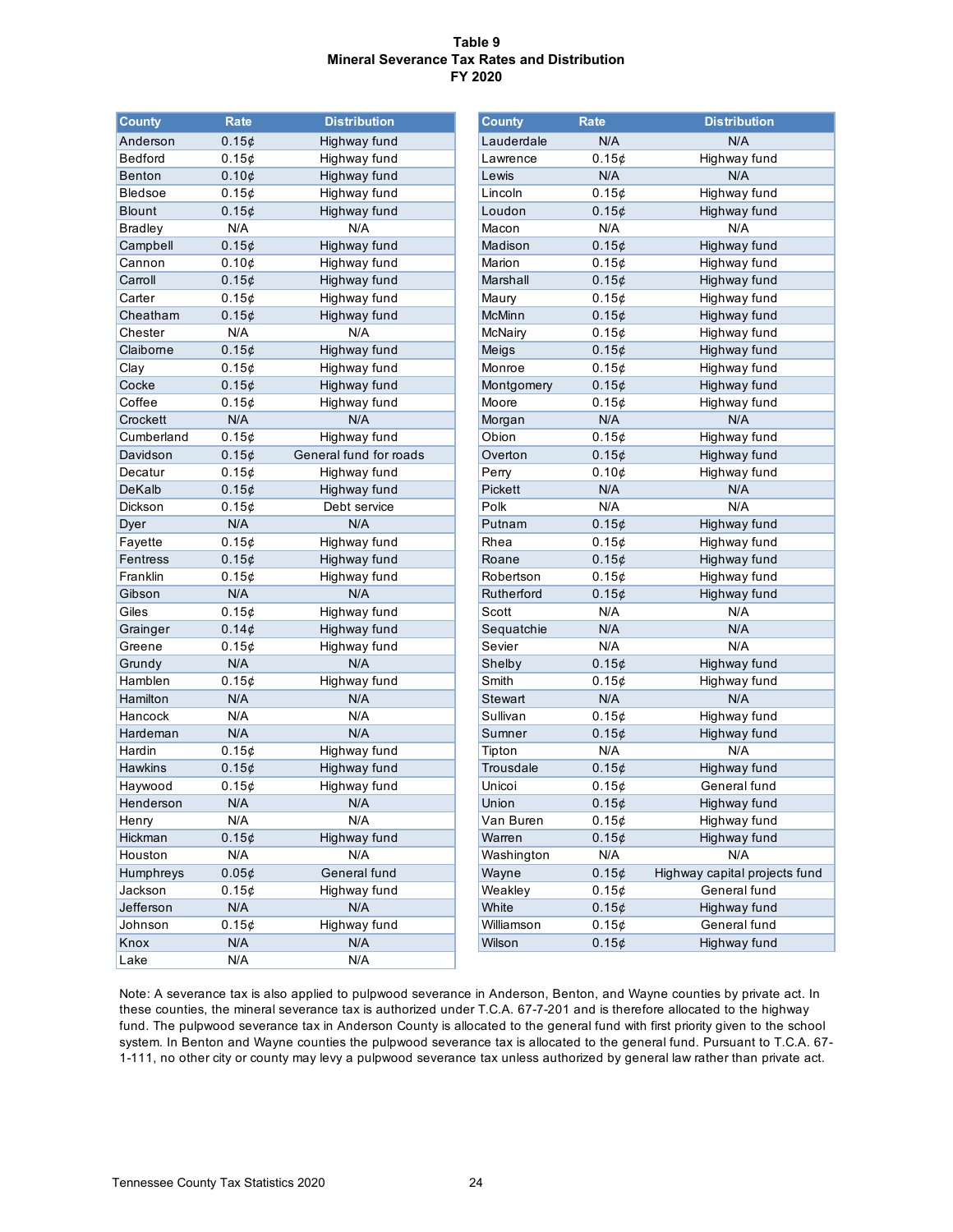## Summary of Major County Tax Rates

Table 10 provides a summary of rates of the most broadly imposed county taxes that were in place when counties adopted budgets for fiscal year 2020. Any referenda occurring after the date of this publication will not be reflected until next year.

For additional detail on these and any other local or state revenues pertinent to counties. refer to the CTAS website, www.ctas.tennessee.edu and click on e-Li and type in the subject in the search box under "Ask e-Li."

Technical assistance on financial and other issues is also available by contacting the CTAS consultant for your county. General questions regarding this publication should be directed to CTAS at (615) 532-3555.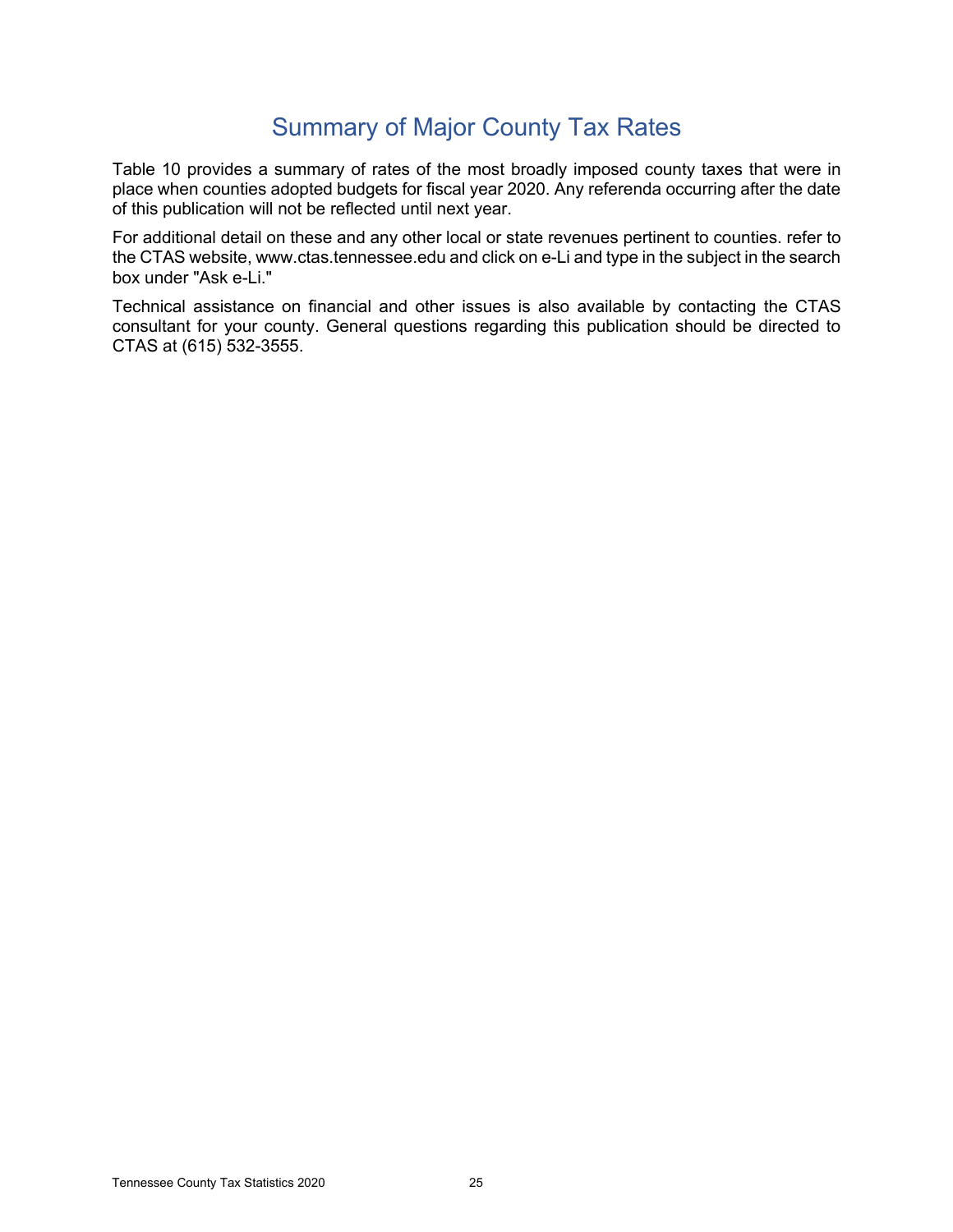**Table 10 Summary of Major County Tax Rates**

|                |                 | <b>Local Option</b> |                      |                    | <b>Mineral</b>   |
|----------------|-----------------|---------------------|----------------------|--------------------|------------------|
| <b>County</b>  | <b>Property</b> | <b>Sales</b>        | <b>Motor Vehicle</b> | <b>Hotel/Motel</b> | <b>Severance</b> |
| Anderson       | \$2.8903        | 2.75%               | N/A                  | 5.0%               | 0.15¢            |
| Bedford        | \$2.6600        | 2.75%               | N/A                  | N/A                | 0.15¢            |
| Benton         | \$2.9500        | 2.75%               | N/A                  | 5.0%               | 0.10¢            |
| <b>Bledsoe</b> | \$2.3860        | 2.25%               | N/A                  | N/A                | 0.15¢            |
| <b>Blount</b>  | \$2.4700        | 2.75%               | N/A                  | 4.0%               | 0.15¢            |
| <b>Bradley</b> | \$1.7821        | 2.75%               | N/A                  | 7.0%               | N/A              |
| Campbell       | \$2.0659        | 2.25%               | \$45.00              | 5.0%               | 0.15¢            |
| Cannon         | \$2.4600        | 1.75%               | \$50.25              | 5.0%               | 0.10¢            |
| Carroll        | \$1.5519        | 2.75%               | \$55.00              | N/A                | 0.15¢            |
| Carter         | \$2.4700        | 2.75%               | N/A                  | 5.0%               | 0.15¢            |
| Cheatham       | \$2.4766        | 2.25%               | \$51.00              | 5.0%               | 0.15¢            |
| Chester        | \$2.4861        | 2.75%               | \$65.35              | 4.0%               | N/A              |
| Claiborne      | \$2.5777        | 2.25%               | \$50.00              | 3.0%               | 0.15¢            |
| Clay           | \$3.1000        | 2.75%               | \$25.00              | 2.5%               | 0.15¢            |
| Cocke          | \$2.8300        | 2.75%               | N/A                  | 3.0%               | 0.15¢            |
| Coffee         | \$3.1860        | 2.75%               | N/A                  | 2.5%               | 0.15¢            |
| Crockett       | \$2.6400        | 2.75%               | \$73.50              | 5.0%               | N/A              |
| Cumberland     | \$1.5653        | 2.75%               | N/A                  | 7.5%               | 0.15¢            |
| Davidson       | \$3.1550        | 2.25%               | \$55.00              | 4.0%               | 0.15¢            |
| Decatur        | \$2.2500        | 2.50%               | \$50.00              | 5.0%               | 0.15¢            |
| <b>DeKalb</b>  | \$2.1235        | 2.75%               | N/A                  | 5.0%               | 0.15¢            |
| Dickson        | \$2.3500        | 2.75%               | \$60.00              | 5.0%               | 0.15¢            |
| Dyer           | \$2.6450        | 2.75%               | \$60.15              | N/A                | N/A              |
| Fayette        | \$1.5074        | 2.25%               | \$71.00              | 5.0%               | 0.15¢            |
| Fentress       | \$1.9100        | 2.50%               | \$25.00              | 5.0%               | 0.15¢            |
| Franklin       | \$2.8786        | 2.25%               | N/A                  | 7.0%               | 0.15¢            |
| Gibson         | \$1.0322        | 2.75%               | \$50.75              | 4.0%               | N/A              |
| Giles          | \$2.8247        | 2.50%               | N/A                  | 5.0%               | 0.15¢            |
| Grainger       | \$2.8000        | 2.75%               | N/A                  | N/A                | 0.14¢            |
| Greene         | \$2.0145        | 2.75%               | \$55.00              | 7.0%               | 0.15¢            |
| Grundy         | \$2.5383        | 2.25%               | N/A                  | 5.0%               | N/A              |
| Hamblen        | \$2.1300        | 2.75%               | \$27.00              | 5.0%               | 0.15¢            |
| Hamilton       | \$2.7652        | 2.25%               | N/A                  | 4.0%               | N/A              |
| Hancock        | \$2.2200        | 2.00%               | \$41.00              | N/A                | N/A              |
| Hardeman       | \$2.5500        | 2.75%               | \$80.00              | 5.0%               | N/A              |
| Hardin         | \$2.0600        | 2.75%               | \$47.00              | 5.0%               | 0.15¢            |
| Hawkins        | \$2.5323        | 2.75%               | \$67.00              | N/A                | 0.15¢            |
| Haywood        | \$2.7563        | 2.75%               | \$90.00              | 5.0%               | 0.15¢            |
| Henderson      | \$2.1806        | 2.75%               | \$40.00              | 5.0%               | N/A              |
| Henry          | \$2.0921        | 2.75%               | \$40.50              | 5.0%               | N/A              |
| Hickman        | \$2.8302        | 2.75%               | \$50.50              | 5.0%               | 0.15¢            |
| Houston        | \$3.1900        | 2.75%               | \$71.00              | 5.0%               | N/A              |
| Humphreys      | \$2.0328        | 2.75%               | N/A                  | 5.0%               | 0.05¢            |
| Jackson        | \$2.7900        | 2.75%               | \$40.50              | N/A                | 0.15¢            |
| Jefferson      | \$2.1900        | 2.75%               | \$50.00              | 4.0%               | N/A              |
| Johnson        | \$2.0500        | 1.50%               | \$40.00              | 5.0%               | 0.15¢            |
| Knox           | \$2.1200        | 2.25%               | \$36.00              | 5.0%               | N/A              |
| Lake           | \$2.8500        | 2.75%               | \$100.00             | 7.5%               | N/A              |
| Lauderdale     | \$2.9541        | 2.75%               | \$65.00              | 5.0%               | N/A              |
|                |                 |                     |                      |                    |                  |